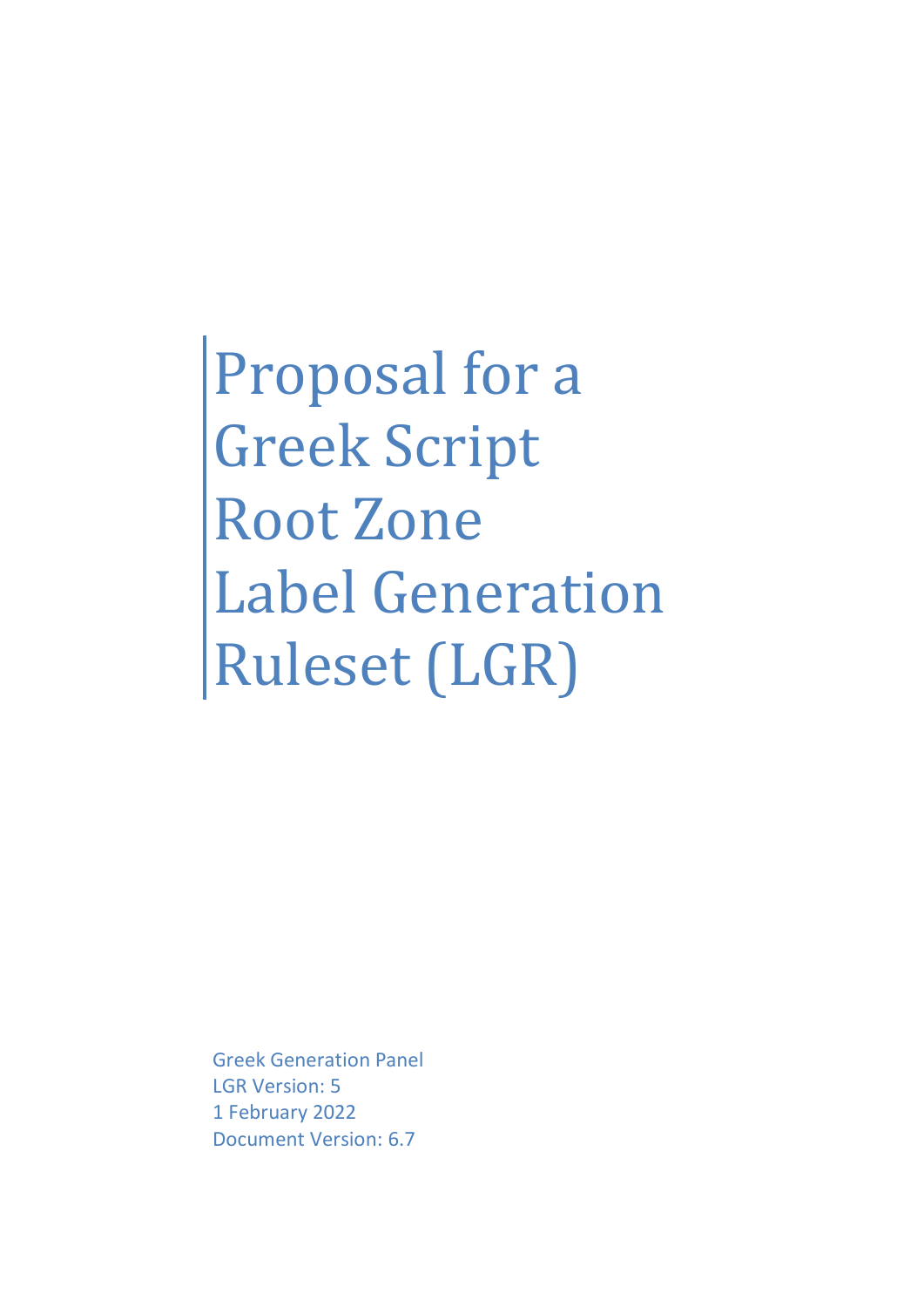## **Table of Contents**

| 1 |       |                                                                                         |    |  |
|---|-------|-----------------------------------------------------------------------------------------|----|--|
| 2 |       |                                                                                         |    |  |
| 3 |       | Background on Script and Principal Languages Using it3                                  |    |  |
|   | 3.1   |                                                                                         |    |  |
|   | 3.2   |                                                                                         |    |  |
|   | 3.2.1 |                                                                                         |    |  |
|   | 3.2.2 |                                                                                         |    |  |
| 4 |       |                                                                                         |    |  |
| 5 |       |                                                                                         |    |  |
| 6 |       |                                                                                         |    |  |
|   | 6.1   |                                                                                         |    |  |
|   | 6.1.1 |                                                                                         |    |  |
|   | 6.1.2 |                                                                                         |    |  |
|   | 6.1.3 |                                                                                         |    |  |
|   | 6.2   |                                                                                         |    |  |
|   | 6.2.1 |                                                                                         |    |  |
|   | 6.2.2 |                                                                                         |    |  |
|   | 6.2.3 |                                                                                         |    |  |
|   | 6.2.4 | The issue of uppercase Greek characters, similarity included by transitivity and cross- |    |  |
|   |       |                                                                                         |    |  |
|   | 6.2.5 |                                                                                         |    |  |
|   | 6.3   |                                                                                         |    |  |
| 7 |       |                                                                                         |    |  |
| 8 |       |                                                                                         | 33 |  |
| 9 |       |                                                                                         | 34 |  |
|   |       | Appendix: Cross-script homoglyphs - possible confusability issues  36                   |    |  |
|   | A.1   |                                                                                         |    |  |
|   | A.2   |                                                                                         |    |  |
|   | A.3   |                                                                                         |    |  |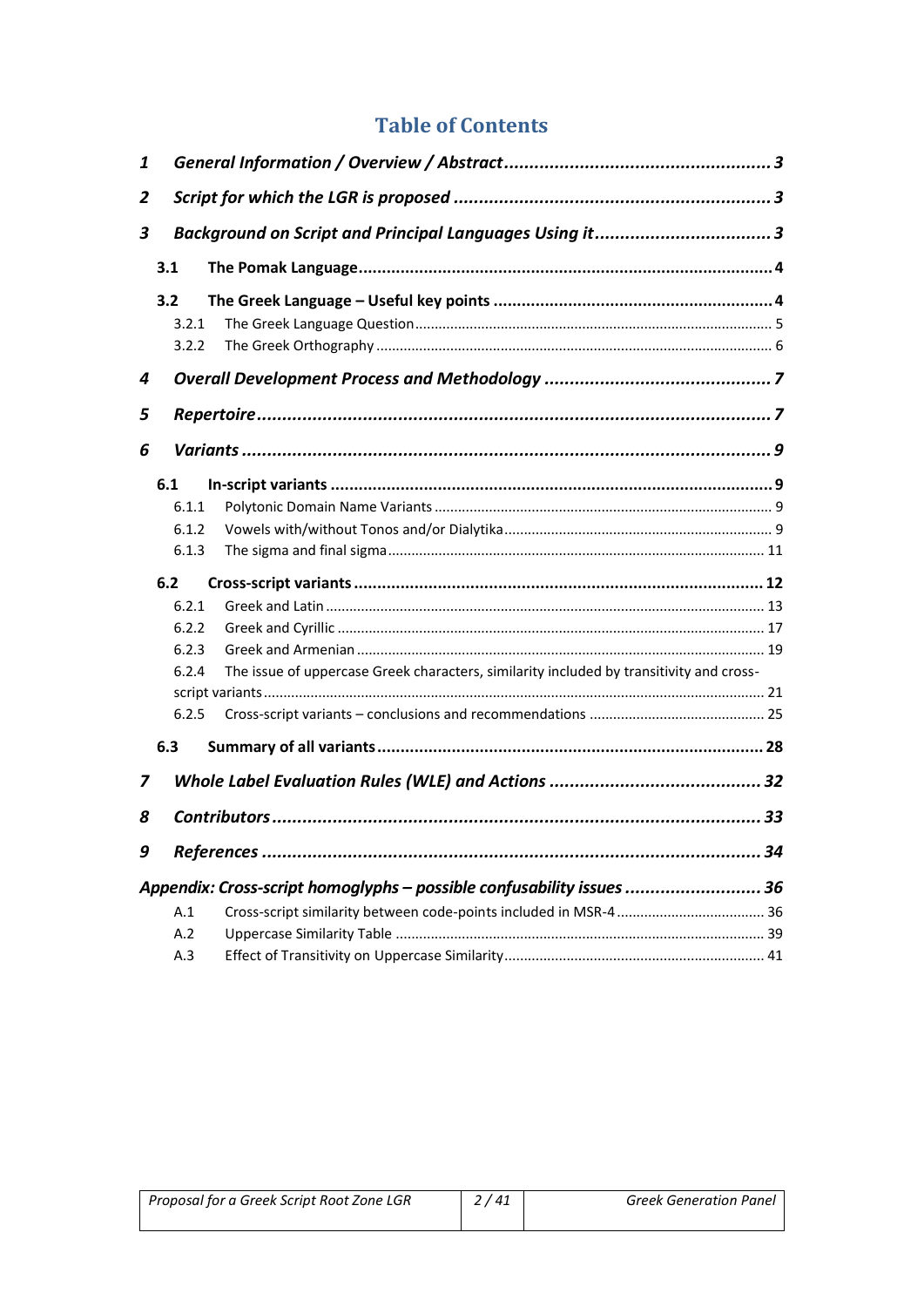# Proposal for a Greek Script Root Zone Label Generation Rules (LGR)

## <span id="page-2-0"></span>1 General Information / Overview / Abstract

The purpose of this document is to give an overview of the proposed Greek LGR in the XML format and the rationale behind the design decisions taken. It includes a discussion of relevant features of the script, the process and methodology used and information on the contributors. The formal specification of the Greek LGR can be found in the accompanying XML document:

proposal-greek-lgr-01feb22-en.xml

Labels for testing can be found in the accompanying text document:

greek-test-labels-01feb22-en.txt

## <span id="page-2-1"></span>2 Script for which the LGR is proposed

ISO 15924 Code: Grek ISO 15924 Key No: 200 ISO 15924 English Name: Greek Property Value Alias: Greek Native Name of the script: Ελληνικά Maximal Starting Repertoire (MSR) version: MSR-5

## <span id="page-2-2"></span>3 Background on Script and Principal Languages Using it

The Greek script is used to write the Greek language, which is the official language of Greece and Cyprus. It is also used by Greeks who live in other countries. Significant Greek population can be found in the European Union Member-States, the United States of America, Australia, Canada, Albania, Turkey, Egypt, South Africa, Russia and other Member-States of the former Soviet Union etc.

Historically, the Greek script was used for some other dialects/forms/variants/languages (e.g. most recently, Karamanli Turkish<sup>1</sup>, Albanian dialects in Greece (Arvanitika<sup>2</sup>), Ladino/Sephardic, a Spanish-Jewish dialect used in

<sup>1</sup> Source: Wikipedia, https://en.wikipedia.org/wiki/Karamanli\_Turkish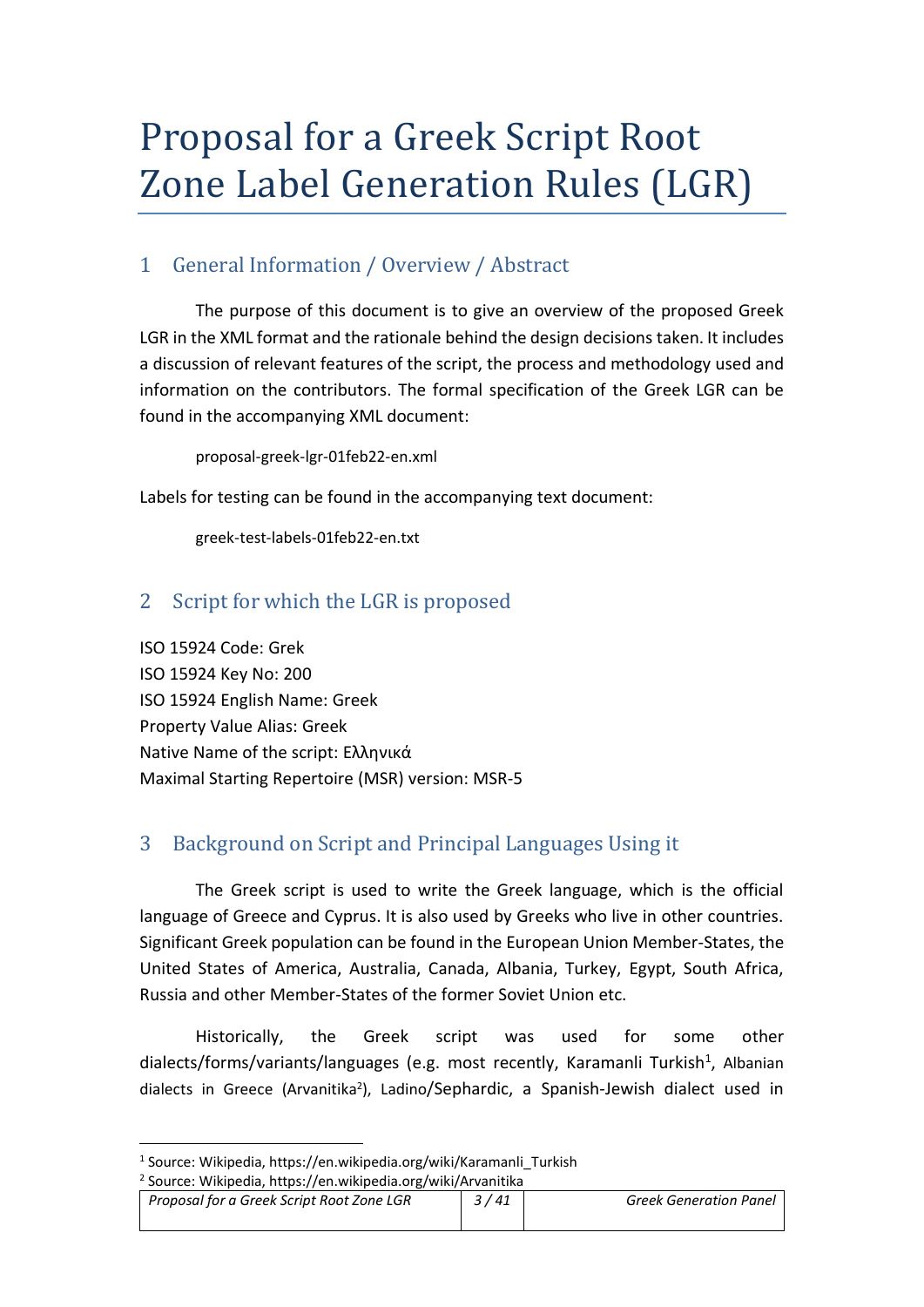Greece, etc.<sup>3</sup>), however today that use has become obsolete<sup>4</sup>. Nowadays, the only "non-Greek" language that actually uses Greek characters is the Pomak language.

#### <span id="page-3-0"></span>3.1 The Pomak Language

The Pomak language**<sup>5</sup>** (Greek: πομακική γλώσσα, pomakiki glossa or πομακικά, pomakika, Bulgarian: помашки език, pomaški ezik, Turkish: Pomakça) is a term used in Greece and Turkey to refer to some of the Rup dialects of the Bulgarian language spoken by the Pomaks in Western Thrace in Greece and Eastern Thrace in Turkey. These dialects are native also in Bulgaria and are classified as part of the Smolyan subdialect.

The Pomak language is a living language, used mainly in oral communication and is spoken by about 30,000 people in Greece today. Currently, in the formation of the literary standard, the Pomaks attempt to create script based on the Greek, Cyrillic or Latin characters.

The most important attempt towards the representation of the Pomak language with the use of Greek characters of the monotonic system took place with the publication of the "Pomak-Greek Dictionary" in 1996. As stated in its introduction, the intention was to achieve the greatest possible correspondence between the Greek and the Pomak alphabet in the way of pronouncing the sounds.

#### <span id="page-3-1"></span>3.2 The Greek Language – Useful key points

**Katharevousa<sup>6</sup>** (Greek: Καθαρεύουσα, [kaθaˈrevusa], lit. "puristic [language]"): It is a form of the Greek language conceived in the early 19th century as a compromise between Ancient Greek and the Modern Greek of the time, with a vocabulary largely based on ancient forms, but a much-simplified grammar. Originally, it was widely used both for literary and official purposes, though seldom in daily language. In the 20th century, it was increasingly used for official and formal purposes, until Dimotiki became the official language of Greece in 1976.

**Dimotiki<sup>7</sup>** (Greek: δημοτική [γλώσσα] [ðimotiˈci], "[language] of the people"): It is the modern vernacular form of the Greek language. The term has been in use since 1818. Dimotiki refers particularly to the form of the language that evolved naturally from ancient Greek, in opposition to the artificially archaic Katharevousa, which was the official standard until 1976. The two complemented each other in a

<sup>6</sup> Source: Wikipedia, http://en.wikipedia.org/wiki/Katharevousa

| <sup>7</sup> Source: Wikipedia, http://en.wikipedia.org/wiki/Dimotiki |      |                               |  |  |  |
|-----------------------------------------------------------------------|------|-------------------------------|--|--|--|
| Proposal for a Greek Script Root Zone LGR                             | 4/41 | <b>Greek Generation Panel</b> |  |  |  |
|                                                                       |      |                               |  |  |  |

<sup>3</sup> Source: Wikipedia, https://en.wikipedia.org/wiki/Greek\_alphabet#Use\_for\_other\_languages

<sup>4</sup> Source: "Character codes for Greek: Problems and modern solutions", Macrakis Stavros M., 1996

<sup>5</sup> Source: Wikipedia, https://en.wikipedia.org/wiki/Pomak\_language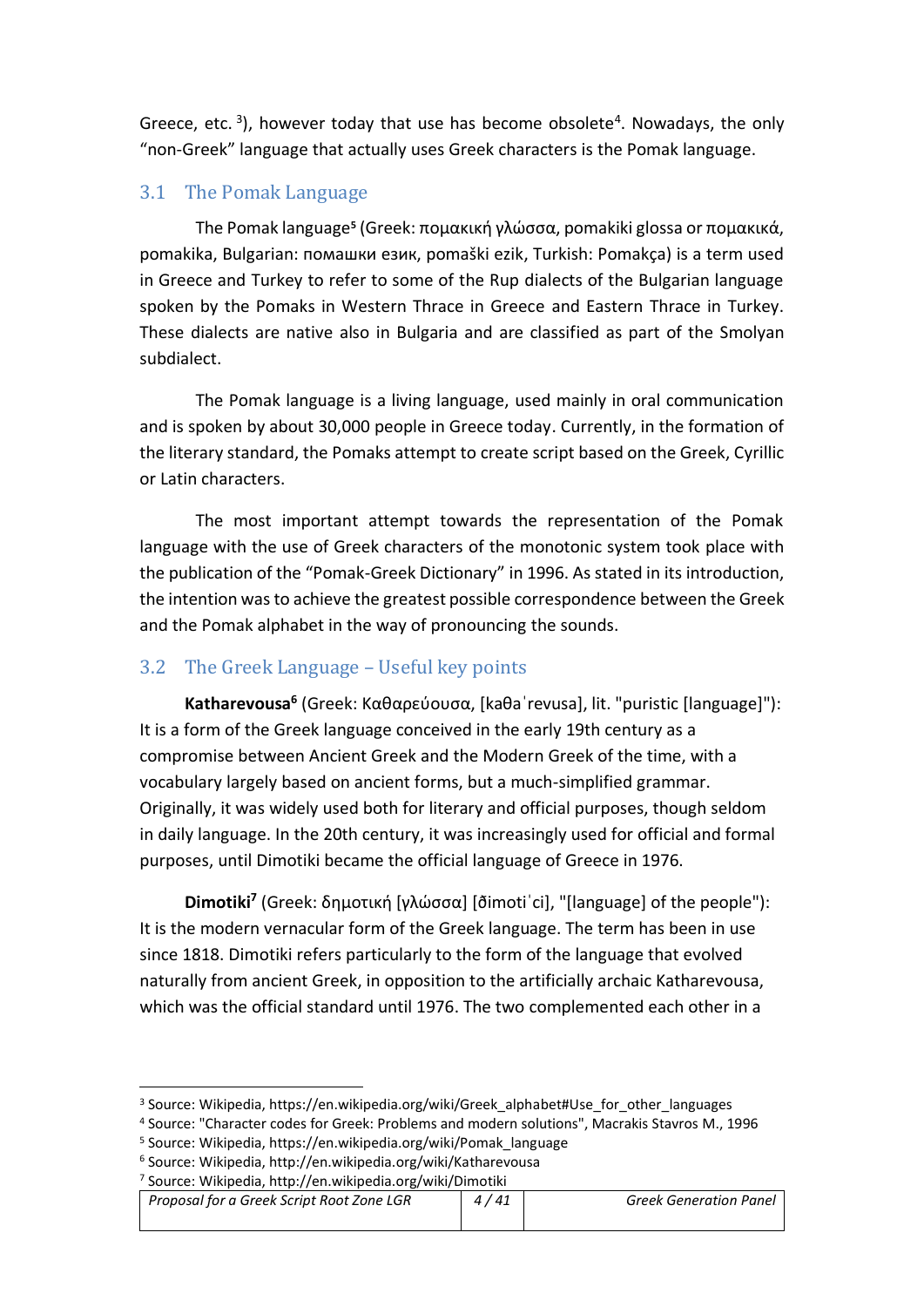typical example of "diglossia" until the resolution of the Greek language question in favour of Dimotiki.

#### <span id="page-4-0"></span>3.2.1 The Greek Language Question<sup>8</sup>

The Greek language question was a dispute discussing the question whether the language of the Greek people (Dimotiki) or a cultivated imitation of Ancient Greek (Katharevousa) should be the official language of the Greek state. It was a highly controversial topic in the 19th and 20th centuries and was finally resolved in 1976, when Dimotiki was made the official language. The language phenomenon in question — which also occurs elsewhere in the world — is called "**diglossia**", i.e. a word consisting of "di-" (from "dis", twice) and "glossa" (language, in Greek), which is used for cases where two forms of one language (or two languages) are used under different conditions by the same community.

While Dimotiki was the mother tongue of the Greeks, Katharevousa was an archaic and formal variant that was pronounced like Modern Greek, but adopted both lexical and morphological features of ancient Greek that the spoken language had lost over time, like: morphological features, phonological features, syntactic features and lexical features. These differences meant that Katharevousa was only partly intelligible to a Greek without higher education. In addition, there was no single Katharevousa. Instead, proponents of the formal language utilized ever-changing variants that were never standardized. Some of these variants (the most extreme ones) were very close to the Attic variant of ancient Greek while others could be closer to spoken Greek and could be understood by a portion of the people.

**Diglossia**: For a person who does not speak Greek and whose mother tongue (e.g. English) exhibits no comparable form of diglossia, it is hard to understand the motivation of the Greek language question, as it concerns the coexistence of two in extreme cases — completely different forms of Greek that greatly exceeds the usual stylistic difference between written and spoken language.

[Katharevousa](http://en.wikipedia.org/wiki/Katharevousa) was established as the official language of Greece after the recognition of the country's independence in 1830, since the "unpolished" language of the people was not considered able to fit the needs of a modern state.

By 1900, the discussion about the form of the Greek language had become a matter of public interest, deeply dividing the people.

The educational system was in an alarming state and completely ineffective: the children were completely unable to express themselves in the unfamiliar formal language, which severely harmed their speech acquisition instead of educating them.

<sup>8</sup> Source: Wikipedia, http://en.wikipedia.org/wiki/Greek\_language\_question

| .                                         |      |                               |
|-------------------------------------------|------|-------------------------------|
| Proposal for a Greek Script Root Zone LGR | 5/41 | <b>Greek Generation Panel</b> |
|                                           |      |                               |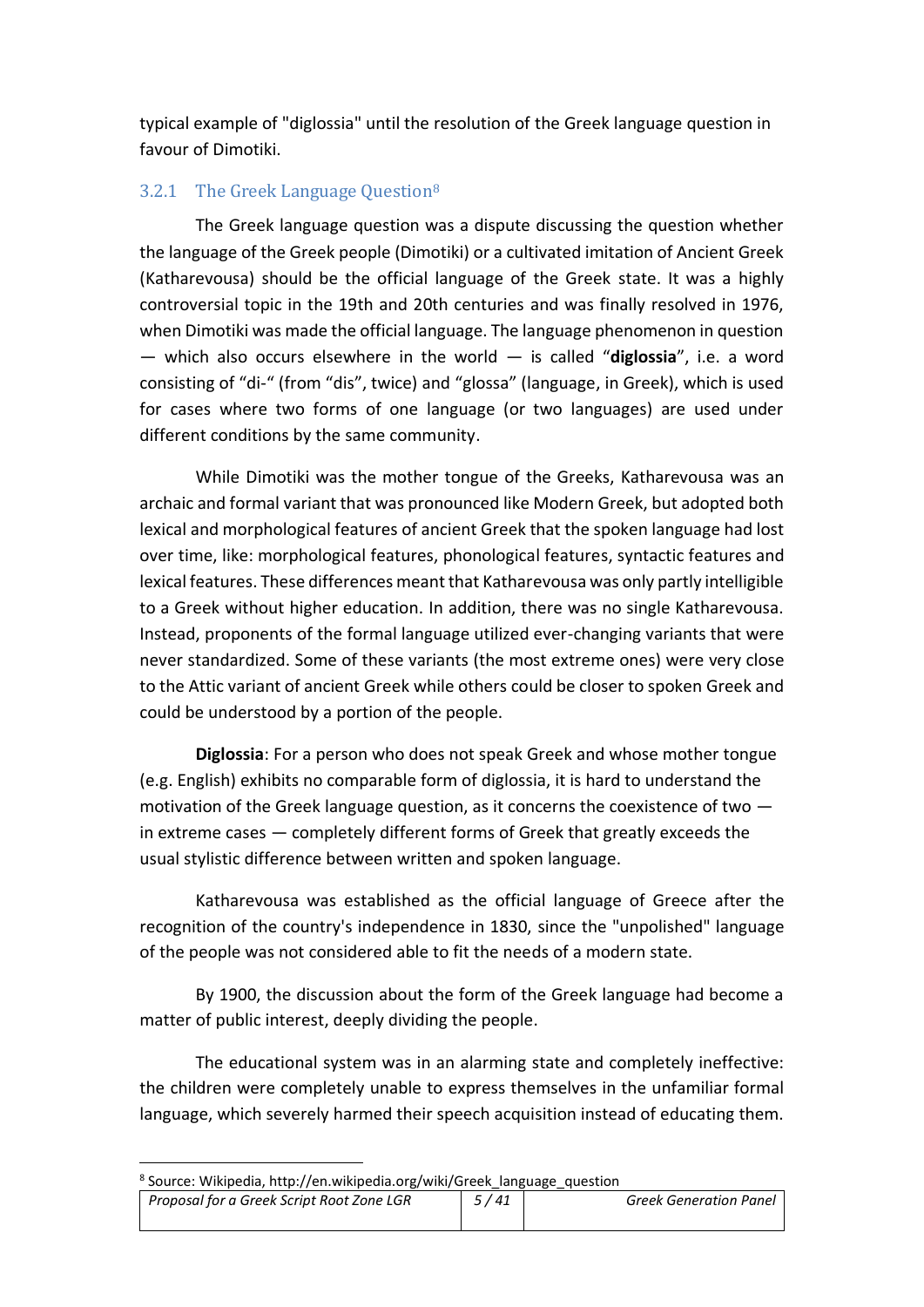By 1917 the Dimotiki had been successfully introduced into a limited number of primary schools; but again, it was repeatedly replaced with Katharevousa. Only on April 30, 1976 was the era of linguistic purism ended in Greece when the Greek Government banned Katharevousa from use in schools and, only a few months later, passed a law introducing the use of the Dimotiki in official texts and documents, which effectively terminated the diglossia. Ironically, the law in question was formulated in Katharevousa.

#### <span id="page-5-0"></span>3.2.2 The Greek Orthography<sup>9</sup>

Greek orthography has used a variety of diacritics starting in the Hellenistic period. The complex polytonic (multi-accent) orthography notates Ancient Greek phonology. The simple monotonic (single-accent) orthography, introduced in 1982, corresponds to Modern Greek phonology and requires only two diacritics:

**Tonos**: Greek accent mark, acute accent (Greek Tonos, U+0384).

**Dialytika** (diaeresis): Greek accent mark (appears on the letters "ϊ" (e.g. Greek small letter iota with dialytika, U+03CA) and "ϋ" (e.g. Greek small letter upsilon with dialytika, U+03CB) to show that a pair of vowel letters is pronounced separately within a syllable, as a phonetic diphthong; rather than as an orthographic digraph (which would be realized as a monophthong phonetically). See, e.g., https://el.wikipedia.org/wiki/Δίφθογγος, and Greek: *An Essential Grammar of the Modern Language*", Holton, Mackridge, Philippaki, Routledge 2004, . **<sup>10</sup>** It can also be combined with tonos over the same letters, Greek small letter iota with dialytika and tonos, U+0390 and Greek small letter upsilon with dialytika and tonos, U+03B0.

Polytonic orthography (πολύς, "many", τόνος "accent") is the standard system for Ancient Greek. The acute accent ( ´ ), the grave accent ( ` ), and the circumflex ( ^ ) indicate different kinds of pitch accent. The rough breathing () indicates the presence of an /h/ sound before a letter, while the smooth breathing ( ᾿ ) indicates the absence of /h/.

Since in Modern Greek the pitch accent was replaced by a dynamic accent, and the /h/ was lost, most polytonic diacritics have no phonetic significance, and merely reveal the underlying Ancient Greek etymology.

Monotonic orthography (μόνος "single", τόνος "accent") is the standard system for Modern Greek. It retains only the acute accent (tonos) to indicate stress

<sup>9</sup> Source: Wikipedia, http://en.wikipedia.org/wiki/Greek\_diacritics

<sup>&</sup>lt;sup>10</sup> Source: Greek: An Essential Grammar of the Modern Language", Holton, Mackridge, Philippaki, Routledge 2004, §§ 1.1-1.3. Also, wikipedia, http://el.wikipedia.org/wiki/Δίφθογγος. [Note that Greek diphthongs, whether orthographic or phonetic, are not described at all in the English wikipedia http://en.wikipedia.org/wiki/Diphthong).] .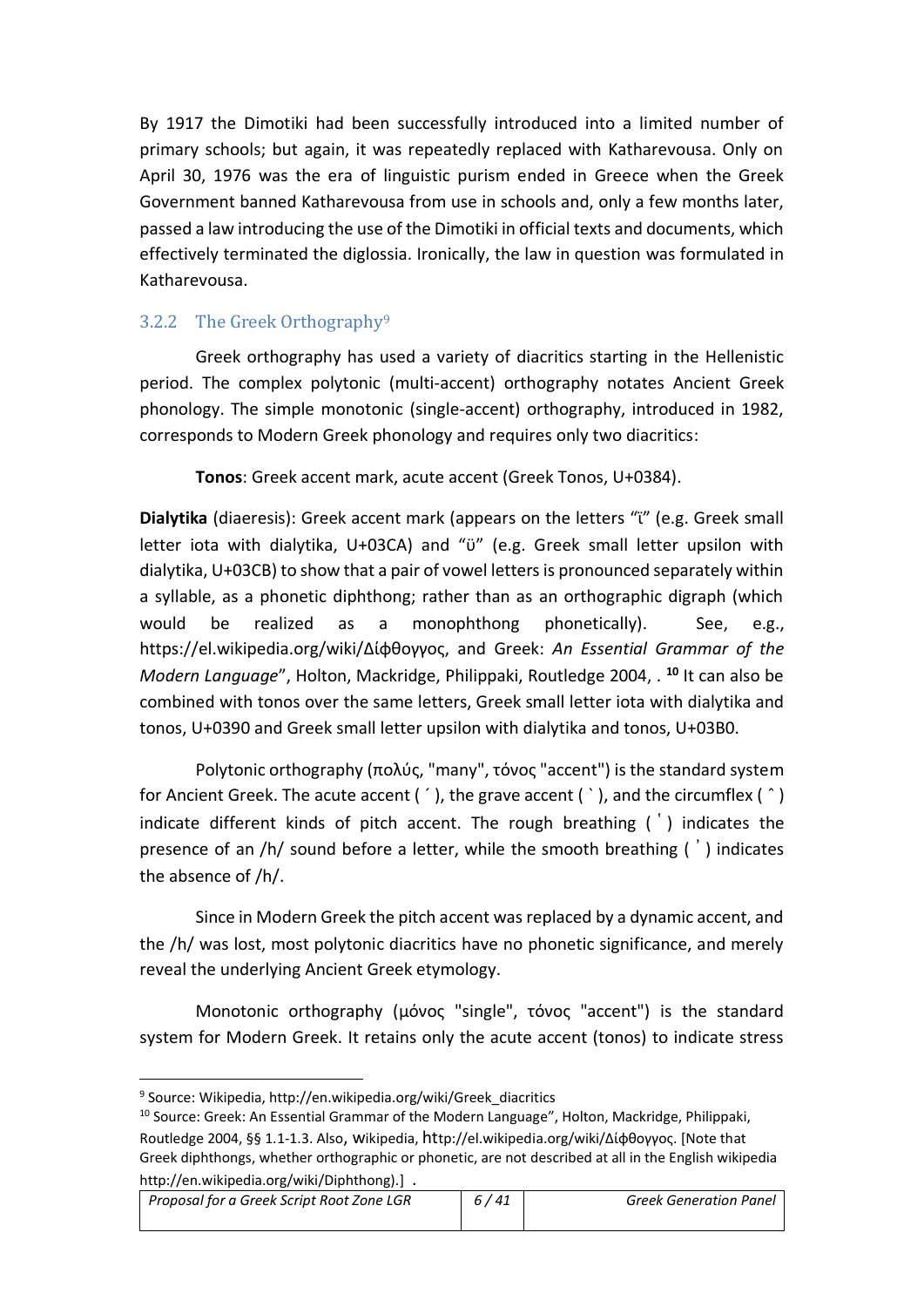and the diaeresis (¨) to indicate a diphthong. Both the accent and the dialytika differentiate otherwise identical words in Modern Greek: compare the minimal pairs

- γέρος ['jeros], with the accent on the first syllable, meaning "old man" vs
- γερός [je'ros], with the accent on the second syllable, meaning "strong"

and

- παϊδάκια [pajˈðaca] "lamb chops", with a diphthong, and
- παιδάκια /peˈðaca/ "little children" with a simple vowel.

Tonos and dialytika can be combined on a single vowel.

## <span id="page-6-0"></span>4 Overall Development Process and Methodology

The process followed by the Panel was according to work plan given in "Proposal for the Generation Panel for the Greek Script Label Generation Ruleset for the Root Zone".

## <span id="page-6-1"></span>5 Repertoire

Following discussions between the members of the Panel, the opinion mostly shared between the members is to disallow the ancient special characters and only allow characters that are today used in the spelling of Greek words. Furthermore, the group recommends allowing only the characters of the monotonic system.

The Panel reached this decision on the basis that TLD IDN registrations should be useful for as many people as possible. The use of ancient characters or characters of the polytonic system is not easy, even for people using Greek keyboards. Furthermore, the users of the Greek language are accustomed in the contemporary monotonic way of writing and this choice of characters will create a good use experience for the IDN TLDs in Greek. However, this recommendation stands only for the top-level labels and it does not prohibit registrations in characters of the polytonic system or ancient characters for the lower levels where some users could be expected to be accustomed to the use of these characters.

Regarding the Pomak language, due to the fact that the aim is to achieve the greatest possible correspondence between the Greek and the Pomak alphabet in the way of pronouncing the sounds, some additional characters introduced in the Pomak-Greek Dictionary, such as *"SMALL ALPHA WITH DIALYTIKA"* and *"SMALL OMICRON WITH DIALYTIKA"*, which are not included in the Greek character set in Unicode, are used for better performance of the Pomak sounds, but as such, the Panel has concluded that they do not actually affect the process of the formation of domain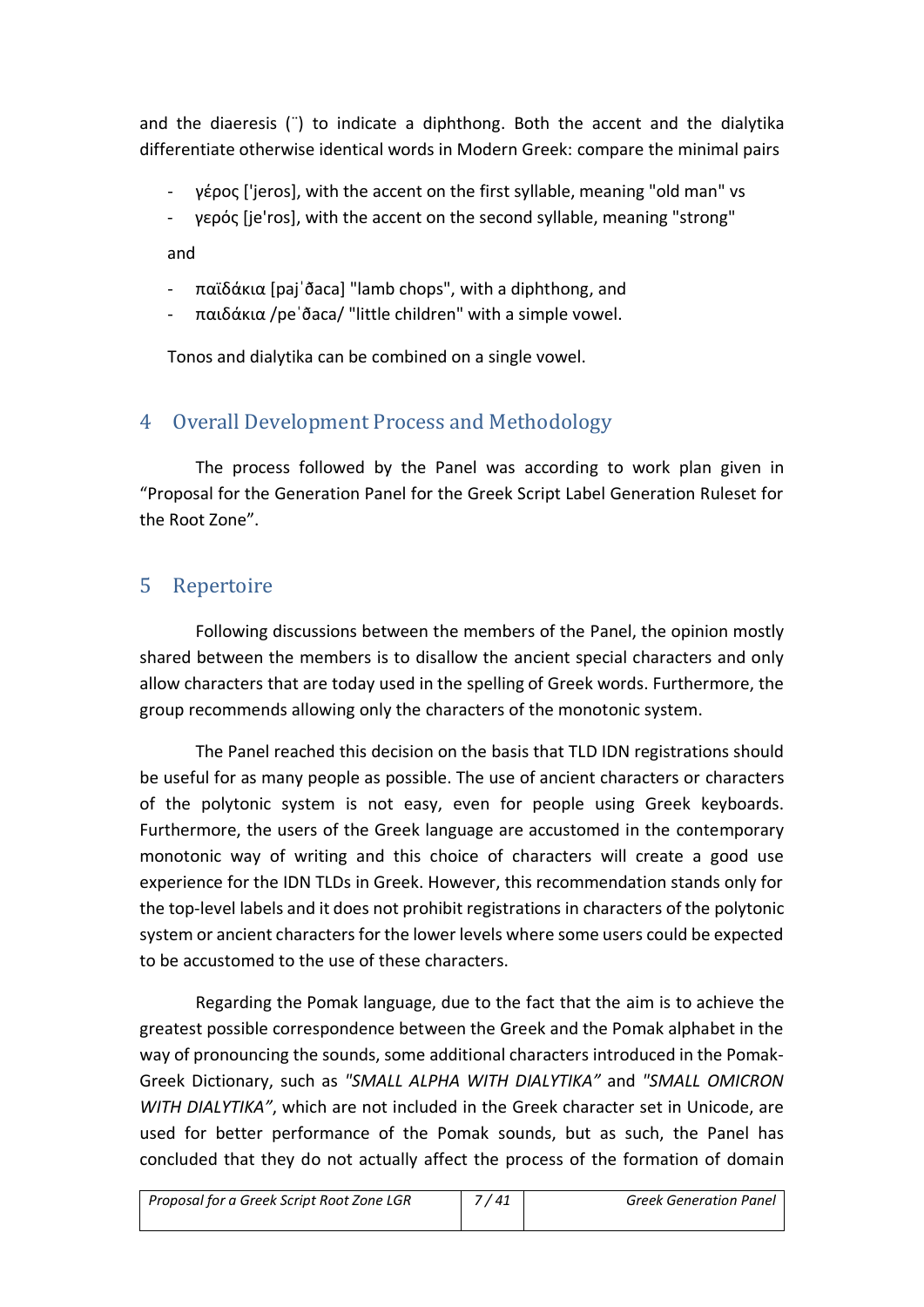names with Greek characters and therefore the available allowed set of Greek characters for use in the domain names.

Following the above, the code points recommended for inclusion in the root zone LGR for the Greek script are shown below:

| #              | <b>Unicode</b><br>Code |       | <b>Unicode Name</b>                                        |
|----------------|------------------------|-------|------------------------------------------------------------|
|                | Point                  | Glyph |                                                            |
| $\mathbf{1}$   | 0390                   | ΰ     | <b>GREEK SMALL LETTER IOTA WITH DIALYTIKA AND TONOS</b>    |
| $\overline{2}$ | 03AC                   | ά     | <b>GREEK SMALL LETTER ALPHA WITH TONOS</b>                 |
| 3              | 03AD                   | έ     | <b>GREEK SMALL LETTER EPSILON WITH TONOS</b>               |
| 4              | 03AE                   | ή     | <b>GREEK SMALL LETTER ETA WITH TONOS</b>                   |
| 5              | 03AF                   | ί     | <b>GREEK SMALL LETTER IOTA WITH TONOS</b>                  |
| 6              | 03B0                   | ΰ     | <b>GREEK SMALL LETTER UPSILON WITH DIALYTIKA AND TONOS</b> |
| 7              | 03B1                   | α     | <b>GREEK SMALL LETTER ALPHA</b>                            |
| 8              | 03B2                   | β     | <b>GREEK SMALL LETTER BETA</b>                             |
| 9              | 03B3                   | γ     | <b>GREEK SMALL LETTER GAMMA</b>                            |
| 10             | 03B4                   | δ     | <b>GREEK SMALL LETTER DELTA</b>                            |
| 11             | 03B5                   | ε     | <b>GREEK SMALL LETTER EPSILON</b>                          |
| 12             | 03B6                   | ζ     | <b>GREEK SMALL LETTER ZETA</b>                             |
| 13             | 03B7                   | η     | <b>GREEK SMALL LETTER ETA</b>                              |
| 14             | 03B8                   | θ     | <b>GREEK SMALL LETTER THETA</b>                            |
| 15             | 03B9                   | ι     | <b>GREEK SMALL LETTER IOTA</b>                             |
| 16             | 03BA                   | к     | <b>GREEK SMALL LETTER KAPPA</b>                            |
| 17             | 03BB                   | λ     | <b>GREEK SMALL LETTER LAMDA</b>                            |
| 18             | 03BC                   | μ     | <b>GREEK SMALL LETTER MU</b>                               |
| 19             | 03BD                   | ν     | <b>GREEK SMALL LETTER NU</b>                               |
| 20             | 03BE                   | ξ     | <b>GREEK SMALL LETTER XI</b>                               |
| 21             | 03BF                   | 0     | <b>GREEK SMALL LETTER OMICRON</b>                          |
| 22             | 03C0                   | π     | <b>GREEK SMALL LETTER PI</b>                               |

#### Table 1: Greek LGR Repertoire

**Proposal for a Greek Script Root Zone LGR 8/41 Greek Generation Panel**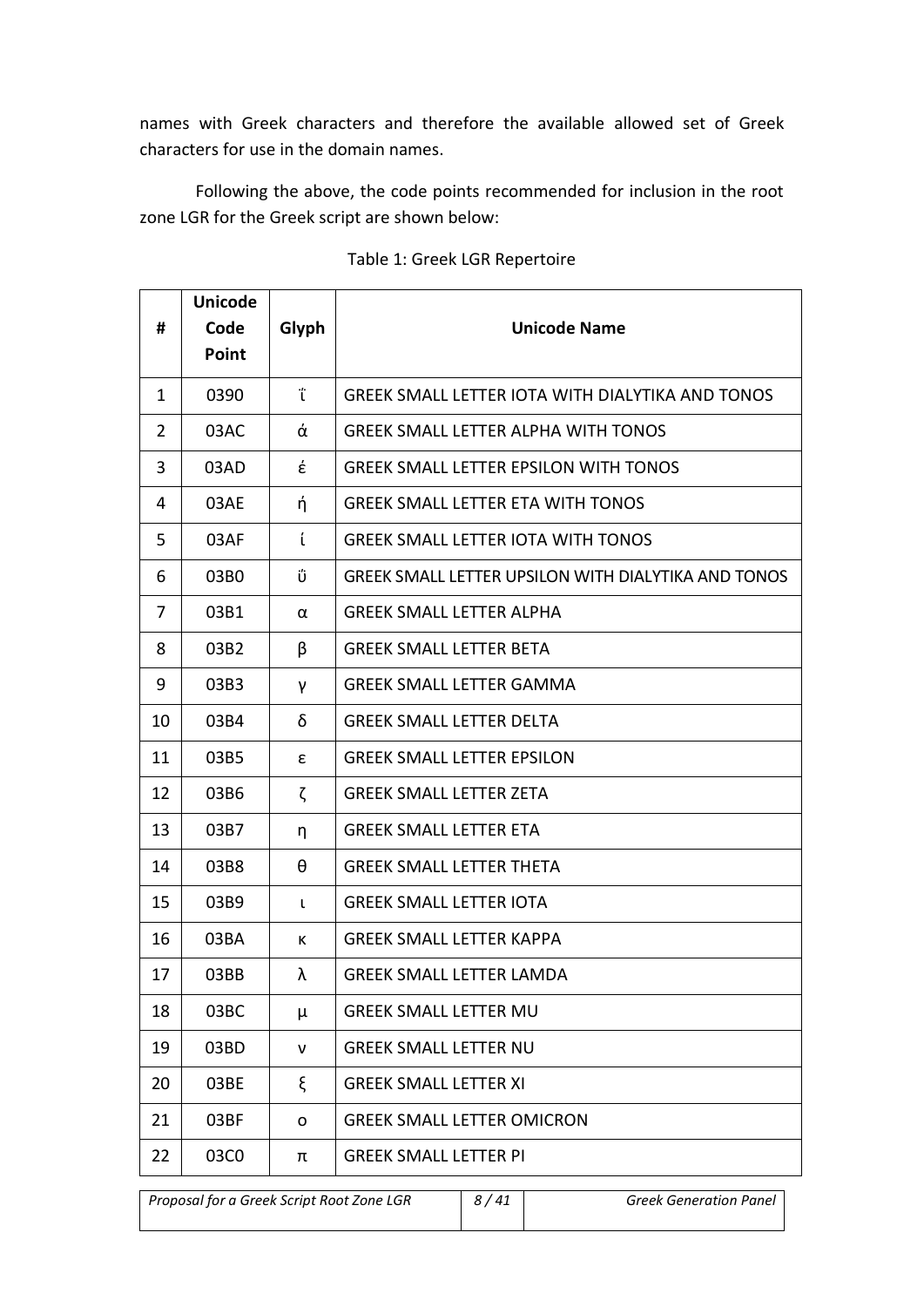|    | <b>Unicode</b> |             |                                                  |
|----|----------------|-------------|--------------------------------------------------|
| #  | Code           | Glyph       | <b>Unicode Name</b>                              |
|    | Point          |             |                                                  |
| 23 | 03C1           | ρ           | <b>GREEK SMALL LETTER RHO</b>                    |
| 24 | 03C2           | $\varsigma$ | <b>GREEK SMALL LETTER FINAL SIGMA</b>            |
| 25 | 03C3           | σ           | <b>GREEK SMALL LETTER SIGMA</b>                  |
| 26 | 03C4           | τ           | <b>GREEK SMALL LETTER TAU</b>                    |
| 27 | 03C5           | U           | <b>GREEK SMALL LETTER UPSILON</b>                |
| 28 | 03C6           | ф           | <b>GREEK SMALL LETTER PHI</b>                    |
| 29 | 03C7           | X           | <b>GREEK SMALL LETTER CHI</b>                    |
| 30 | 03C8           | ψ           | <b>GREEK SMALL LETTER PSI</b>                    |
| 31 | 03C9           | ω           | <b>GREEK SMALL LETTER OMEGA</b>                  |
| 32 | 03CA           | ï           | <b>GREEK SMALL LETTER IOTA WITH DIALYTIKA</b>    |
| 33 | 03CB           | Ü           | <b>GREEK SMALL LETTER UPSILON WITH DIALYTIKA</b> |
| 34 | 03CC           | ó           | <b>GREEK SMALL LETTER OMICRON WITH TONOS</b>     |
| 35 | 03CD           | ύ           | <b>GREEK SMALL LETTER UPSILON WITH TONOS</b>     |
| 36 | 03CE           | ώ           | <b>GREEK SMALL LETTER OMEGA WITH TONOS</b>       |

#### <span id="page-8-0"></span>6 Variants

#### <span id="page-8-1"></span>6.1 In-script variants

#### <span id="page-8-2"></span>6.1.1 Polytonic Domain Name Variants

As stated before, the conclusion of the Panel is that the use of polytonic characters for TLD registration presents no significant advantage for the user and the use of only monotonic characters is preferable. However, this might not be the case for second-level registrations and the registries should be encouraged to decide upon the use of polytonic characters in their policy. Certain user groups (e.g. the Greek Orthodox Church, scholars etc.) might have interest in registering and using domain names in polytonic characters in the second and lower levels.

#### <span id="page-8-3"></span>6.1.2 Vowels with/without Tonos and/or Dialytika

Almost all Greek words when written in lower case (excluding only monosyllabic words) must have the tonos over one of their vowels to be spelled

| Proposal for a Greek Script Root Zone LGR | 9/41 | <b>Greek Generation Panel</b> |
|-------------------------------------------|------|-------------------------------|
|                                           |      |                               |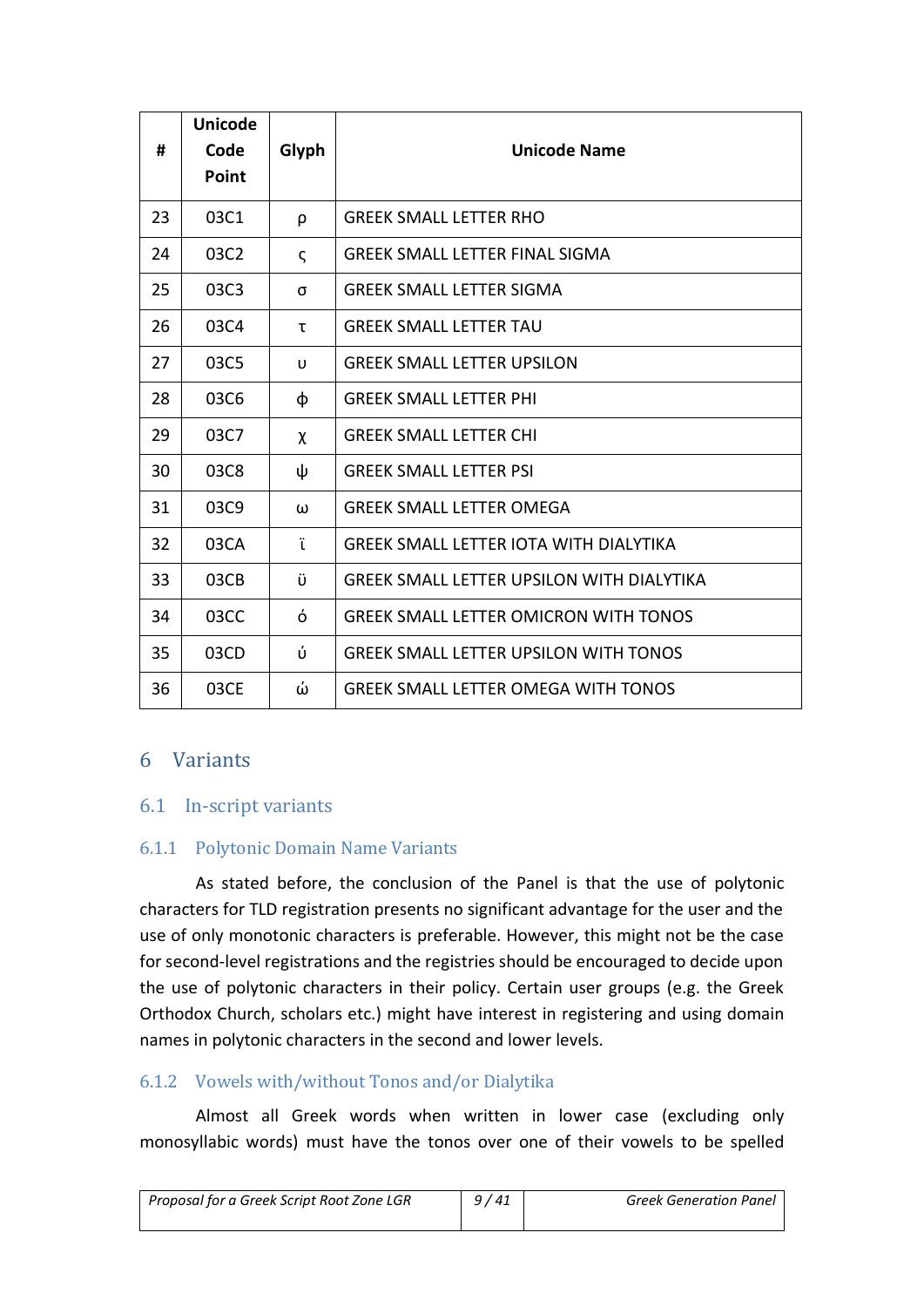correctly. This way, as already shown in paragraph 3.1.2, the person using this word is able to identify the correct pronunciation and, often, the correct meaning of the word.

Regarding domain names, a domain name with the tonos sign over a vowel is a different domain name than the one without the tonos due to the different encoding of the specific code points used. However, the domain name without and with tonos can be perceived as the 'same' domain name.

Thus, it is considered by the Panel that vowels with and without tonos and/or dialytika should be handled as "in-script variants" respectively. Table 2 shows these variants arranged by their respective non-accented vowel:

| Non-accented<br>vowel | <b>Vowel with tonos</b> | <b>Vowel with</b><br>dialytika | <b>Vowel with tonos</b><br>and dialytika |
|-----------------------|-------------------------|--------------------------------|------------------------------------------|
| $\alpha$              | ά                       |                                |                                          |
| $U+03B1$              | $U+03AC$                |                                |                                          |
| ε                     | έ                       |                                |                                          |
| U+03B5                | $U+03AD$                |                                |                                          |
|                       |                         |                                |                                          |
| U+03B7                | $U+03AE$                |                                |                                          |
|                       |                         |                                |                                          |
| U+03B9                | $U+03AF$                | $U+03CA$                       | $U + 0390$                               |
| Ω                     | ó                       |                                |                                          |
| $U+O3BF$              | <b>U+03CC</b>           |                                |                                          |
| $\mathbf{U}$          | ú                       | Ü                              | ΰ                                        |
| $U+03C5$              | U+03CD                  | U+03CB                         | U+03B0                                   |
| ω                     | ώ                       |                                |                                          |
| U+03C9                | U+03CE                  |                                |                                          |

Table 2: Non-Accented Vowels and Respective Accented Vowels

The Panel took under consideration and examined carefully IP's recommendations as stated in "IP Review of Variants for the Proposed Greek LGR dated 2019-09-01", dated 2019-12-04, where it was recommended, as far as possible, not to introduce variant sets made up of a base character and the same base character with a tonos and/or dialytika, stating that this introduces complexity in the root zone as may create undesirable in-script variants in other scripts.

The Panel, being aware of the fact that since 2005 the Greek speaking Internet community has been able to register domain names in Greek at the second level in the [.gr] domain, has concluded that despite the relatively small number of these domain names (in relation to Internationalized Domain Names in other scripts), the current rules have formed the respective user experience at a level that cannot be changed. The Panel has also taken into consideration that these rules have been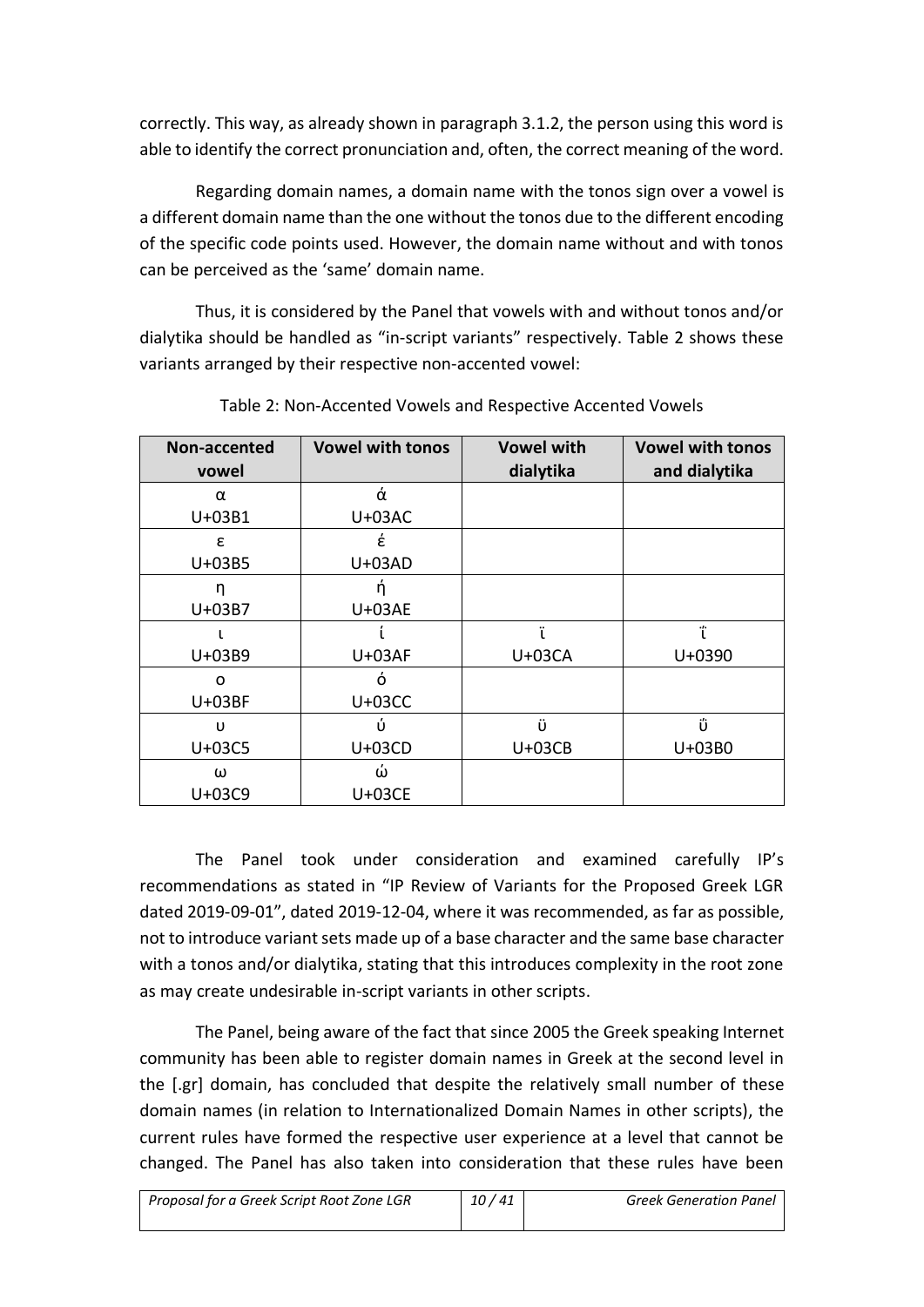updated recently<sup>11</sup> and give the users the choice to also register Greek domain names in the Greek TLD [.ελ].

In order to minimize the number of allocatable variant labels as per the LGR procedure, the GP decides to allow for any applied-for label and its non-accented form as an allocatable variant label. All the other forms with arbitrary mixtures of accented and non-accented code points would be blocked.

The GP recommends that both forms of the TLD labels should be allocated as part of a single application for usability reasons and to maintain the experience of Greek community of Internet users.

In the light of the above, **the Panel recommends that the code points mentioned at the table above should be considered as** *"in-script variants". The variant type from an accented code point to a non-accented code point is "allocatable" while the variant type from a non-accented code points to an accented code point is "blocked".* 

#### <span id="page-10-0"></span>6.1.3 The sigma and final sigma

'Sigma' is the  $18<sup>th</sup>$  character of the Greek alphabet, corresponding to /s/. There are three types of sigma: 'Lower Case Sigma' (Unicode U+03C3), 'Upper Case Sigma' (Unicode U+03A3) and small letter 'Final Sigma' (Unicode U+03C2). The use of the first two is obvious. The small letter Final Sigma is used only at the end of words, instead of the lowercase sigma.

In IDNA2003, the three letters were mapped to one another and the small letter final sigma was replaced by the IDNA2003 processor by the letter small sigma. When a final sigma was used, the translation of a word from the Punycode was not satisfactory because the Nameprep translation had converted it to a small letter sigma.

In IDNA2008 a different approach was followed. The following paragraphs $12$ explain the rationale behind the decision:

*"In IDNA2003, all characters are case folded and mapped by clients in a standardized step.*

<sup>11</sup> Decision 843/2/01 March 2018 of the Hellenic Telecommunications and Post Commission: "Regulation on Management and Assignment of [.gr] or [.ελ] Domain Names

<sup>12</sup> Source: IETF, RFC5894, "Internationalized Domain Names for Applications (IDNA) Background, Explanation, and Rationale", August 2010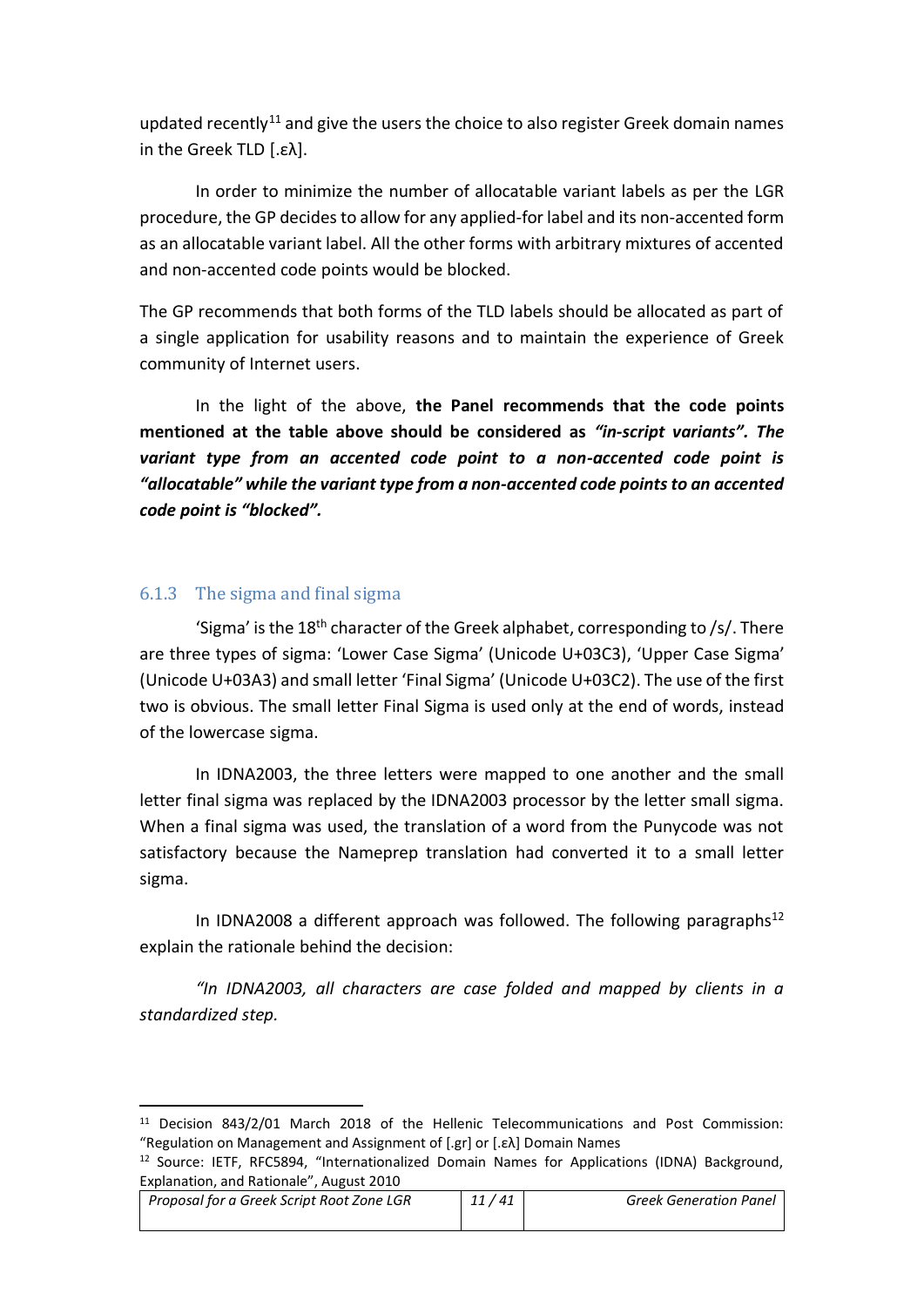*Even in scripts that generally support case distinctions, some characters do not have uppercase forms. For example, the Unicode case-folding operation maps Greek Final Form Sigma (U+03C2) to the medial form (U+03C3) and maps Eszett (German Sharp S, U+00DF) to "ss". Neither of these mappings is reversible because the uppercase of U+03C3 is the uppercase Sigma (U+03A3) and "ss" is an ASCII string. IDNA2008 permits, at the risk of some incompatibility, slightly more flexibility in this area by avoiding case folding and treating these characters as themselves. Approaches to handling one-way mappings are discussed in Section 7.2.*

*Because IDNA2003 maps Final Sigma and Eszett to other characters, and the reverse mapping is never possible, neither Final Sigma nor Eszett can be represented in the ACE form of IDNA2003 IDN nor in the native character (U-label) form derived from it. With IDNA2008, both characters can be used in an IDN and so the A-label used for lookup for any U-label containing those characters is now different. See Section 7.1 for a discussion of what kinds of changes might require the IDNA prefix to change; after extended discussions, the IDNABIS Working Group came to consensus that the change for these characters did not justify a prefix change."*

Taking into consideration the above and given the fact that Upper-Case letters are not part of IDNs in IDNA2008, **the Panel recommendsthat the 'Lower Case Sigma' (U+03C3) and the 'Final Sigma' (U+03C2) should be treated as** *"in-script variants". The variant type from the Final Sigma to the Lower-Case Sigma is "allocatable" while the variant type from the Lower Case Sigma to the Final Sigma is "blocked".* 

If these two variant scenarios in 6.1.2 and 6.1.3 (accents and sigma) are in the same label, the maximal number of allocatable variants per original label is four.

The GP recommends that all of the allocatable TLD labels should be allocated as part of a single application for usability reasons and to maintain the experience of Greek community of Internet users.

#### <span id="page-11-0"></span>6.2 Cross-script variants

Greek, Latin and Cyrillic scripts are examples of related scripts where some cross-script homoglyphs exist. In addition, the Panel is of the opinion that there are also other cases of homoglyphs – identical (i) or merely similar (s) – between Greek and other scripts included in the MSR-5, like Armenian for example. In order to conclude whether a code point of a given MSR-5 script and a Greek code point (smallcase only) are considered as variants, the Panel examined carefully each pair of the code points under question, using the same font and the same size for each pair, where possible.

| Proposal for a Greek Script Root Zone LGR | 12/41 | <b>Greek Generation Panel</b> |
|-------------------------------------------|-------|-------------------------------|
|                                           |       |                               |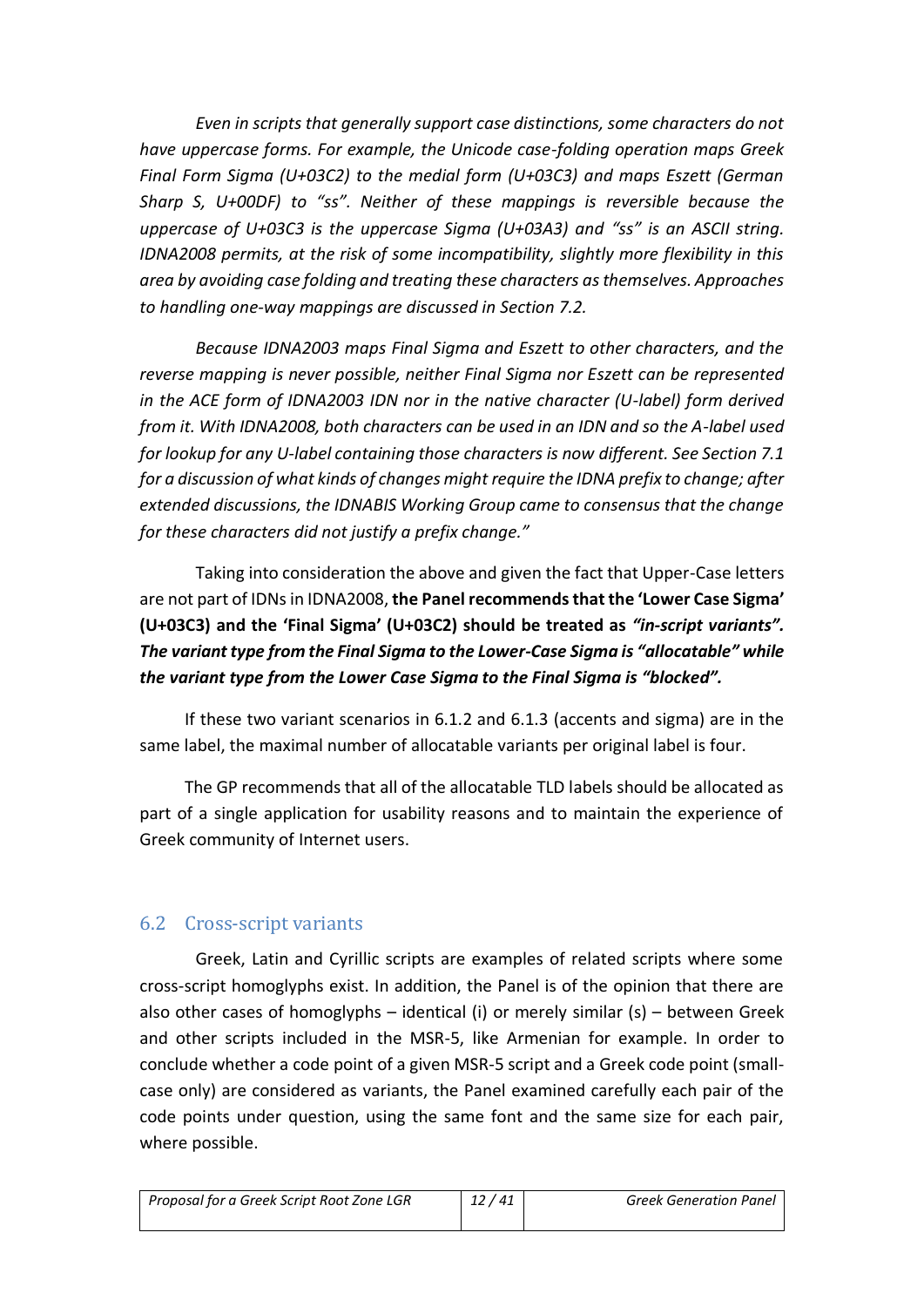The Panel also examined the case of the application of the underline style, which is commonly done to highlight hyperlinks. As the proposal is for the root-zone, the proposal does not include the underlining cases into the variant consideration. These can be listed as similar cases.

Finally, the Panel took into account the user experience of the Greek Internet users and the "Regulation on Management and Assignment of .GR Domain Names", which initially introduced Greek at the second level domain in 2005 and deals with it without any significant problems since then. In the light of the above, the findings of the Panel's analysis per script are shown below:

#### <span id="page-12-0"></span>6.2.1 Greek and Latin

| <b>Greek Letter</b>             | <b>Latin Letter</b>                        | i/s |
|---------------------------------|--------------------------------------------|-----|
| U+03B1<br>α                     | $U + 0061$<br>a                            |     |
| <b>Greek small letter ALPHA</b> | LATIN small letter A                       |     |
|                                 | $U + 0251$<br>a                            |     |
|                                 | Latin small letter ALPHA                   |     |
|                                 | U+0061+U+0331<br>a                         | S   |
|                                 | LATIN small letter A + COMBINING MACRON    |     |
|                                 | <b>BELOW</b>                               |     |
| U+03B2<br>β                     | ß<br>$U+00DF$                              | i   |
| <b>Greek small letter BETA</b>  | Latin small letter SHARP S                 |     |
| $U+03B3$<br>γ                   | $U + 0079$<br><b>y</b>                     | i.  |
| <b>Greek small letter GAMMA</b> | Latin small letter Y                       |     |
|                                 | $U + 0263$<br>γ                            |     |
|                                 | Latin small letter GAMMA                   |     |
| δ<br>U+03B4                     |                                            |     |
| <b>Greek small letter DELTA</b> |                                            |     |
| U+03B5<br>ε                     | $U+025B$<br>ε                              | Ť   |
| Greek small letter EPSILON      | Latin small letter OPEN E                  |     |
| $U+03B6$<br>ζ                   |                                            |     |
| Greek small letter ZETA         |                                            |     |
| U+03B7<br>n                     | $U+006E$<br>n.                             | i.  |
| <b>Greek small letter ETA</b>   | Latin small letter N                       |     |
|                                 | $U + 0146$<br>n                            | S   |
|                                 | Latin small letter N WITH CEDILLA          |     |
|                                 | $U+014B$<br>$\eta$                         |     |
|                                 | Latin small letter ENG                     |     |
|                                 | $U+1E49$<br>n                              | S   |
|                                 | Latin small letter N WITH LINE BELOW       |     |
|                                 | $U+1E4B$<br>ņ                              | S   |
|                                 | Latin small letter N WITH CIRCUMFLEX BELOW |     |
| U+03B8<br>A                     | $U + 0275$<br>$\theta$                     | S   |
| <b>Greek small letter THETA</b> | Latin small letter BARRED O                |     |

#### Table 3: Greek and Latin Cross-Script Variant Analysis

| <b>Greek Generation Panel</b> |
|-------------------------------|
| 13/41                         |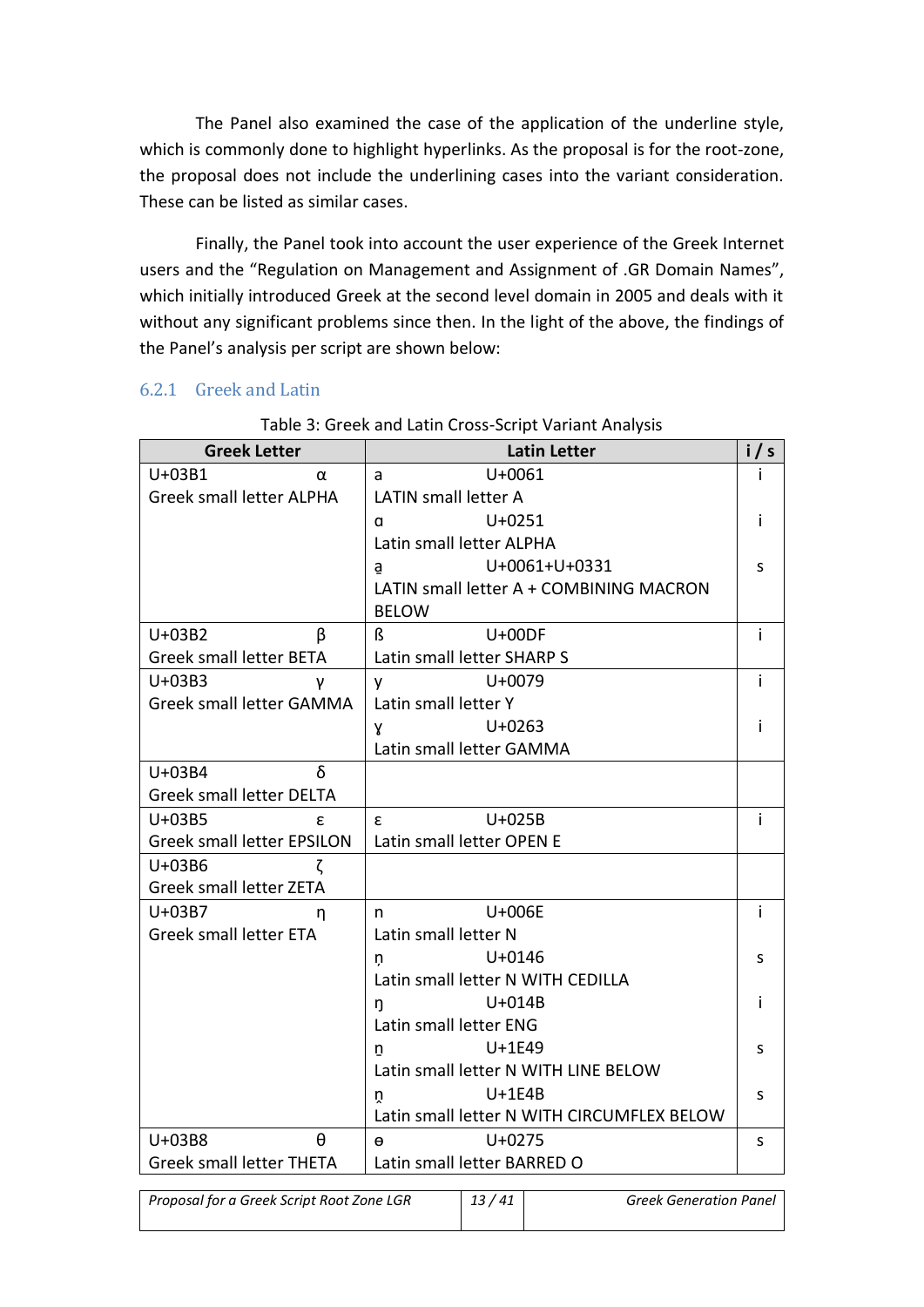| <b>Greek Letter</b>             | <b>Latin Letter</b>                     | i/s |
|---------------------------------|-----------------------------------------|-----|
| U+03B9<br>$\mathsf{L}$          | $U + 0269$<br>$\mathsf{L}$              |     |
| Greek small letter IOTA         | Latin small letter IOTA                 |     |
| U+03BA<br>к                     | $\mathsf{k}$<br>$U+OO6B$                | S   |
| <b>Greek small letter KAPPA</b> | Latin small letter K                    |     |
|                                 | k<br>$U + 0199$                         | S   |
|                                 | Latin small letter K WITH HOOK          |     |
| U+03BB<br>λ                     |                                         |     |
| Greek small letter LAMDA        |                                         |     |
| $U+03BC$<br>$\mu$               |                                         |     |
| Greek small letter MU           |                                         |     |
| U+03BD<br>ν                     | $U + 0076$<br>$\mathsf{V}$              | i   |
| Greek small letter NU           | Latin small letter V                    |     |
|                                 | $U+1E7F$<br>v                           | S   |
|                                 | Latin small letter V WITH DOT BELOW     |     |
| ξ<br>$U+03BE$                   |                                         |     |
| Greek small letter XI           |                                         |     |
| $U+03BF$<br>$\Omega$            | U+006F<br>$\Omega$                      | i.  |
| Greek small letter              | Latin small letter O                    |     |
| <b>OMICRON</b>                  | 0 U+006F+U+0331                         | s   |
|                                 | Latin small letter O + COMBINING MACRON |     |
|                                 | <b>BELOW</b>                            |     |
|                                 | 0 U+1ECD                                | S   |
|                                 | Latin small letter O WITH DOT BELOW     |     |
| U+03C0<br>π                     |                                         |     |
| <b>Greek small letter PI</b>    |                                         |     |
| $U+03C1$<br>$\rho$              | $U + 0070$<br>p                         | S   |
| Greek small letter RHO          | Latin small letter P                    |     |
| U+03C2<br>$\varsigma$           | $U + 0073$<br>$\mathsf{S}$              | S   |
| <b>Greek small letter FINAL</b> | Latin small letter S                    |     |
| <b>SIGMA</b>                    | U+00E7<br>Ç                             | s   |
|                                 | Latin small letter C WITH CEDILLA       |     |
|                                 | $U+015F$<br>Ş                           | S   |
|                                 | Latin small letter S WITH CEDILLA       |     |
|                                 | $U + 0219$<br>Ş                         | s   |
|                                 | Latin small letter S WITH COMMA BELOW   |     |
|                                 | $U+1E63$<br>s                           | s   |
|                                 | Latin small letter S WITH DOT BELOW     |     |
| $U+03C3$<br>σ                   | $U+01A1$<br>α                           | S   |
| Greek small letter SIGMA        | Latin small letter O WITH HORN          |     |
|                                 | $U+1EE3$<br>$\alpha$                    | S   |
|                                 | Latin small letter O WITH HORN AND DOT  |     |
|                                 | <b>BELOW</b>                            |     |
| U+03C4<br>τ                     |                                         |     |
| Greek small letter TAU          |                                         |     |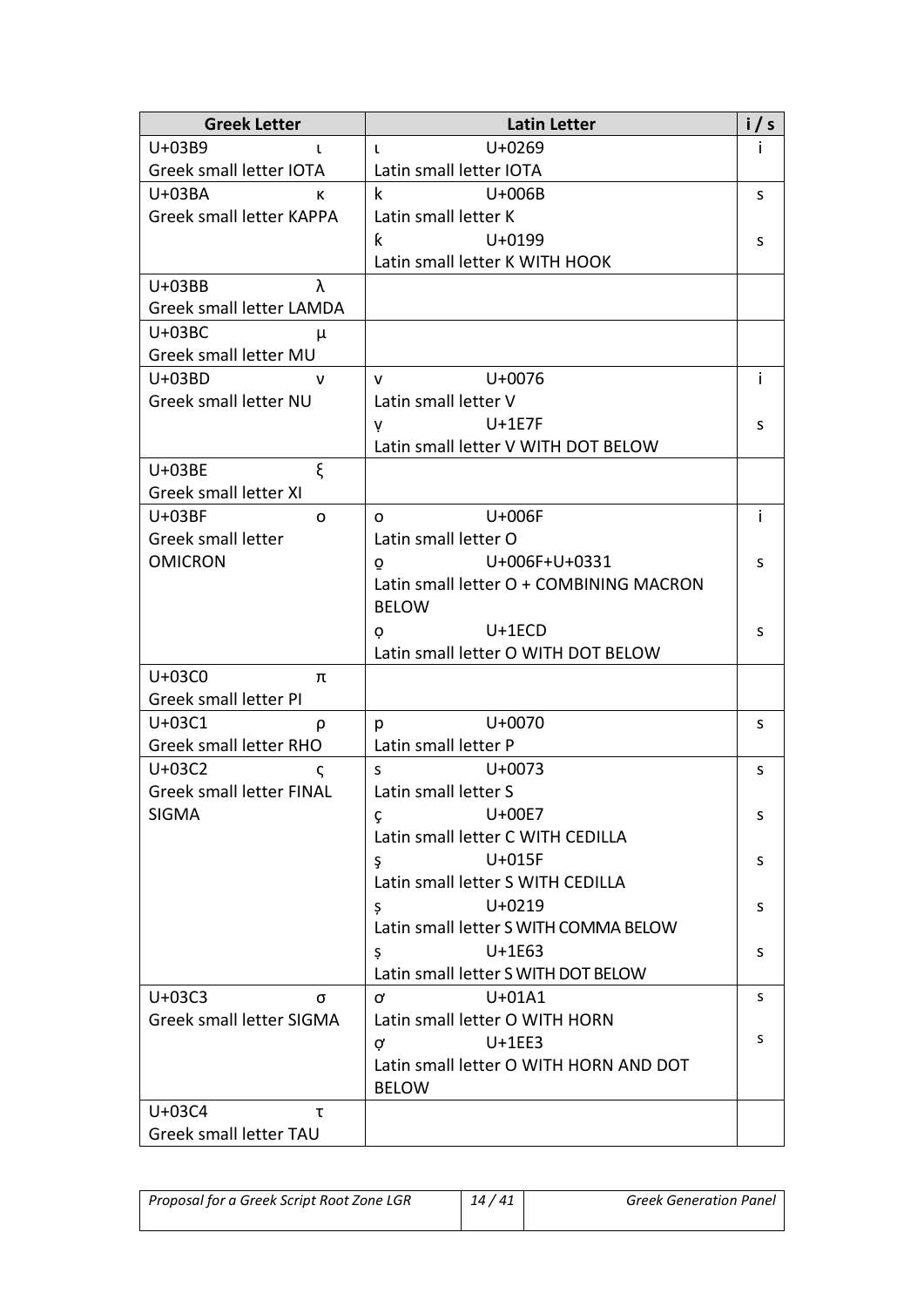| <b>Greek Letter</b>               | <b>Latin Letter</b>                     | i/s |
|-----------------------------------|-----------------------------------------|-----|
| U+03C5<br>U                       | $U + 0075$<br>u                         |     |
| <b>Greek small letter UPSILON</b> | Latin small letter U                    |     |
|                                   | $U+028B$<br>IJ.                         |     |
|                                   | Latin small letter V WITH HOOK          |     |
|                                   | $U+1EE5$<br>Ų.                          | S   |
|                                   | Latin small letter U WITH DOT BELOW     |     |
| U+03C6<br>ф                       |                                         |     |
| <b>Greek small letter PHI</b>     |                                         |     |
| U+03C7<br>χ                       | $U + 0078$<br>X.                        | S   |
| Greek small letter CHI            | Latin small letter X                    |     |
| U+03C8<br>ψ                       |                                         |     |
| <b>Greek small letter PSI</b>     |                                         |     |
| U+03C9<br>ω                       | $U + 0077$<br>w                         | S   |
| <b>Greek small letter OMEGA</b>   | Latin small letter W                    |     |
| ά<br>$U+03AC$                     | á<br>$U+00E1$                           | i   |
| <b>Greek small letter ALPHA</b>   | Latin small letter A WITH ACUTE         |     |
| WITH TONOS                        |                                         |     |
| έ<br>U+03AD                       |                                         |     |
| <b>Greek small letter EPSILON</b> |                                         |     |
| WITH TONOS                        |                                         |     |
| ή<br>$U+03AE$                     | ń<br>$U + 0144$                         | Ť   |
| Greek small letter ETA            | Latin small letter N WITH ACUTE         |     |
| <b>WITH TONOS</b>                 | 'n.<br>$U+01F9$                         | S   |
|                                   | Latin small letter N WITH GRAVE         |     |
|                                   | $U+1E45$<br>ń                           |     |
|                                   | Latin small letter N WITH DOT ABOVE     |     |
| $U+03AF$                          | i.<br>U+0069                            |     |
| Greek small letter IOTA           | Latin small letter I                    |     |
| <b>WITH TONOS</b>                 | $U+1ECB$                                | s   |
|                                   | Latin small letter I WITH DOT BELOW     |     |
|                                   | U+0069+U+0331<br>T                      | S   |
|                                   | Latin small letter I + COMBINING MACRON |     |
|                                   | <b>BELOW</b>                            |     |
|                                   | $U+00EC$<br>Ť                           | s   |
|                                   | Latin small letter I WITH GRAVE         |     |
|                                   | í<br>$U+00ED$                           |     |
|                                   | Latin small letter I WITH ACUTE         |     |
|                                   | ì<br>$U+1EC9$                           | s   |
|                                   | Latin small letter I WITH HOOK ABOVE    |     |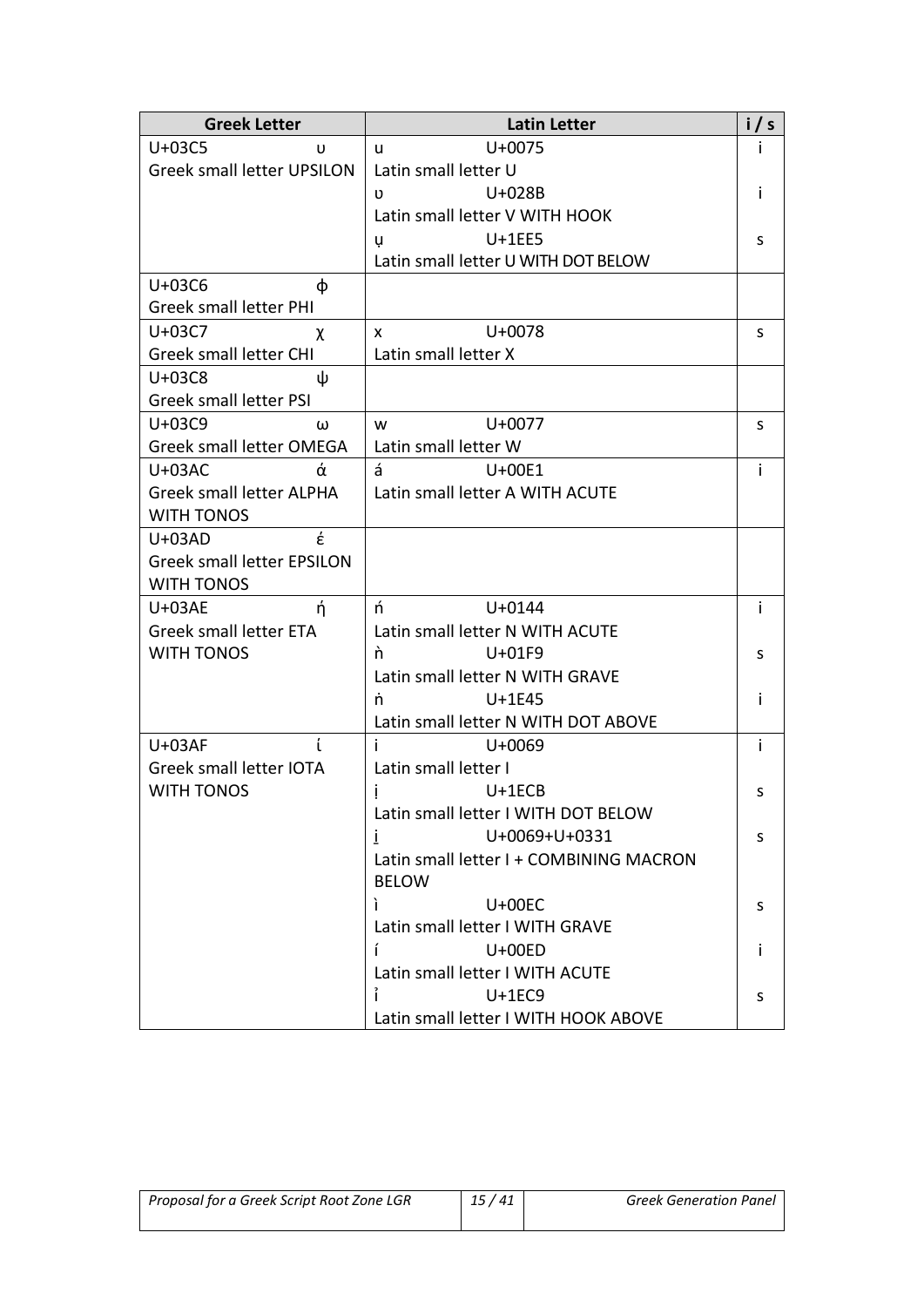| <b>Greek Letter</b>               | <b>Latin Letter</b>                                                                                                                                                                                                                                                                                                                                            | i/s |
|-----------------------------------|----------------------------------------------------------------------------------------------------------------------------------------------------------------------------------------------------------------------------------------------------------------------------------------------------------------------------------------------------------------|-----|
| U+03CC<br>ó                       | ò<br>$U+00F2$                                                                                                                                                                                                                                                                                                                                                  | S   |
| <b>Greek small letter</b>         | Latin small letter O WITH GRAVE                                                                                                                                                                                                                                                                                                                                |     |
| <b>OMICRON WITH TONOS</b>         | ò U+1ECD+U+0300                                                                                                                                                                                                                                                                                                                                                | S   |
|                                   | Latin small letter O WITH DOT BELOW +                                                                                                                                                                                                                                                                                                                          |     |
|                                   | <b>COMBINING GRAVE ACCENT</b>                                                                                                                                                                                                                                                                                                                                  |     |
|                                   | ó<br>$U+00F3$                                                                                                                                                                                                                                                                                                                                                  |     |
|                                   | Latin small letter O WITH ACUTE                                                                                                                                                                                                                                                                                                                                |     |
|                                   | ó U+1ECD+U+0301                                                                                                                                                                                                                                                                                                                                                | S   |
|                                   | Latin small letter O WITH DOT BELOW +                                                                                                                                                                                                                                                                                                                          |     |
|                                   | <b>COMBINING ACUTE ACCENT</b>                                                                                                                                                                                                                                                                                                                                  |     |
|                                   | $U+022F$<br>$\dot{\mathbf{O}}$                                                                                                                                                                                                                                                                                                                                 |     |
|                                   | Latin small letter O WITH DOT ABOVE                                                                                                                                                                                                                                                                                                                            |     |
|                                   | ò<br>$U+1ECF$                                                                                                                                                                                                                                                                                                                                                  | s   |
|                                   | Latin small letter O WITH HOOK ABOVE                                                                                                                                                                                                                                                                                                                           |     |
| ú<br>U+03CD                       | $\mathbf{\hat{u}}$ and $\mathbf{\hat{u}}$ and $\mathbf{\hat{u}}$ and $\mathbf{\hat{u}}$ and $\mathbf{\hat{u}}$ and $\mathbf{\hat{u}}$ and $\mathbf{\hat{u}}$ and $\mathbf{\hat{u}}$ and $\mathbf{\hat{u}}$ and $\mathbf{\hat{u}}$ and $\mathbf{\hat{u}}$ and $\mathbf{\hat{u}}$ and $\mathbf{\hat{u}}$ and $\mathbf{\hat{u}}$ and $\mathbf{\hat{u}}$<br>U+00F9 | S   |
| <b>Greek small letter UPSILON</b> | Latin small letter U WITH GRAVE                                                                                                                                                                                                                                                                                                                                |     |
| <b>WITH TONOS</b>                 | ú<br>U+00FA                                                                                                                                                                                                                                                                                                                                                    |     |
|                                   | Latin small letter U WITH ACUTE                                                                                                                                                                                                                                                                                                                                |     |
|                                   | ů<br>$U+1EE7$                                                                                                                                                                                                                                                                                                                                                  | s   |
|                                   | Latin small letter U WITH HOOK ABOVE                                                                                                                                                                                                                                                                                                                           |     |
|                                   | ú' U+1EE9                                                                                                                                                                                                                                                                                                                                                      | s   |
|                                   | Latin small letter U WITH HORN AND ACUTE                                                                                                                                                                                                                                                                                                                       |     |
|                                   | ù<br>$U+1EEB$                                                                                                                                                                                                                                                                                                                                                  | S   |
|                                   | Latin small letter U WITH HORN AND GRAVE                                                                                                                                                                                                                                                                                                                       |     |
| <b>U+03CE</b><br>ώ                | $\mathsf{w}$<br>U+1E83                                                                                                                                                                                                                                                                                                                                         | S   |
| Greek small letter OMEGA          | Latin small letter W WITH ACUTE                                                                                                                                                                                                                                                                                                                                |     |
| <b>WITH TONOS</b>                 | Ŵ<br>U+1E87                                                                                                                                                                                                                                                                                                                                                    | S   |
|                                   | Latin small letter W WITH DOT ABOVE                                                                                                                                                                                                                                                                                                                            |     |
| ï<br>U+03CA                       | ï<br>$U+00EF$                                                                                                                                                                                                                                                                                                                                                  | Ť   |
| Greek small letter IOTA           | Latin small letter I WITH DIAERESIS                                                                                                                                                                                                                                                                                                                            |     |
| <b>WITH DIALYTIKA</b>             |                                                                                                                                                                                                                                                                                                                                                                |     |
| Ü<br>$U+03CB$                     | ü<br>$U+00FC$                                                                                                                                                                                                                                                                                                                                                  | i.  |
| <b>Greek small letter UPSILON</b> | Latin small letter U WITH DIAERESIS                                                                                                                                                                                                                                                                                                                            |     |
| <b>WITH DIALYTIKA</b>             | ű<br>$U + 0171$                                                                                                                                                                                                                                                                                                                                                | s   |
|                                   | Latin small letter U WITH DOUBLE ACCUTE                                                                                                                                                                                                                                                                                                                        |     |
| ΰ<br>U+0390                       |                                                                                                                                                                                                                                                                                                                                                                |     |
| Greek small letter IOTA           |                                                                                                                                                                                                                                                                                                                                                                |     |
| WITH DIALYTIKA AND                |                                                                                                                                                                                                                                                                                                                                                                |     |
| <b>TONOS</b>                      |                                                                                                                                                                                                                                                                                                                                                                |     |
| ΰ<br>U+03B0                       | ű<br>$U+01D8$                                                                                                                                                                                                                                                                                                                                                  | i.  |
| <b>Greek small letter UPSILON</b> | Latin small letter U WITH DIAERESIS AND                                                                                                                                                                                                                                                                                                                        |     |
| WITH DIALYTIKA AND                | <b>ACUTE</b>                                                                                                                                                                                                                                                                                                                                                   | S   |
| <b>TONOS</b>                      | ù<br>$U+01D8$                                                                                                                                                                                                                                                                                                                                                  |     |
|                                   | Latin small letter U WITH DIAERESIS AND                                                                                                                                                                                                                                                                                                                        |     |
|                                   | <b>GRAVE</b>                                                                                                                                                                                                                                                                                                                                                   |     |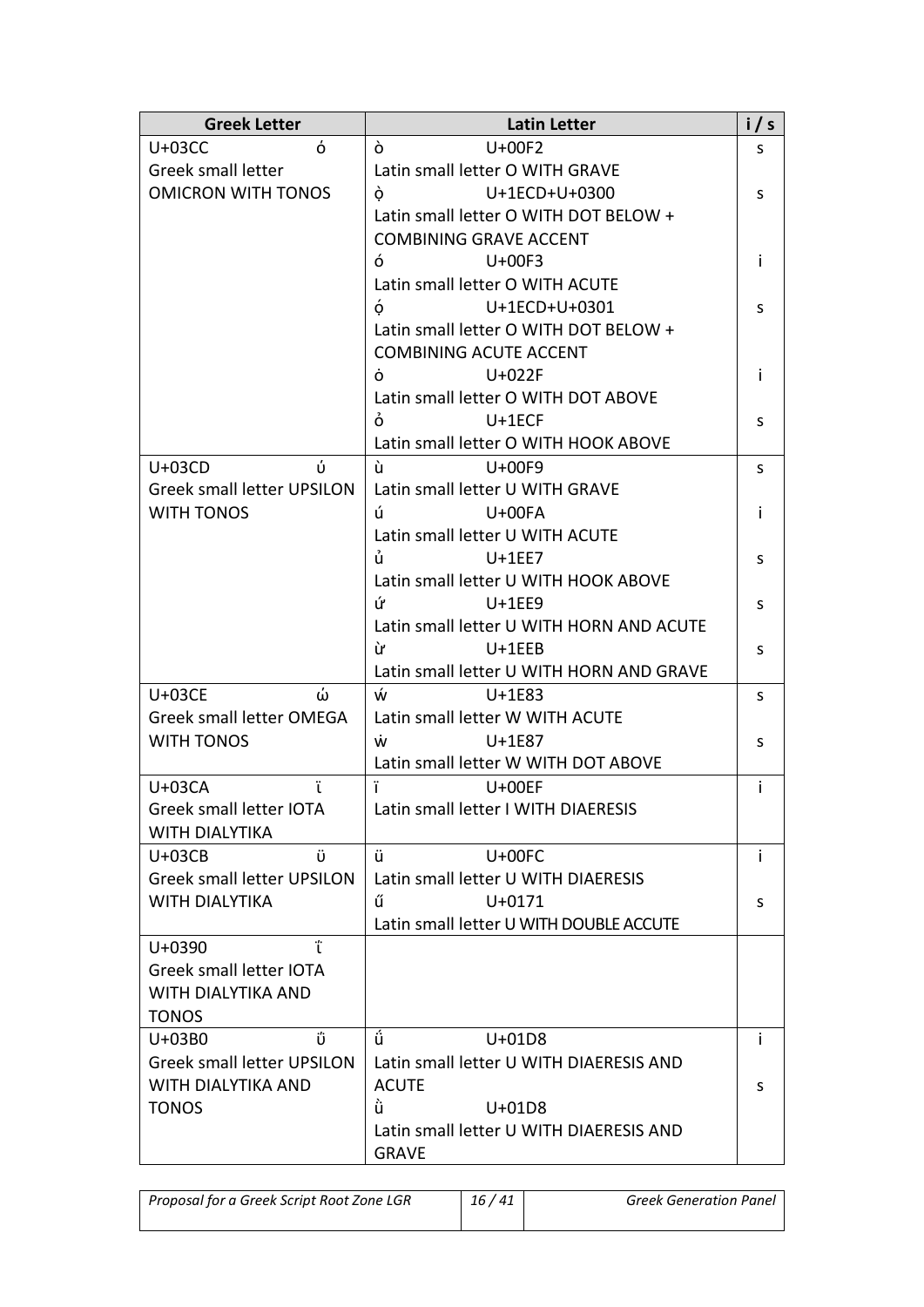## <span id="page-16-0"></span>6.2.2 Greek and Cyrillic

| <b>Cyrillic Letter</b><br><b>Greek Letter</b>                                       |                                         | i/s                     |                                              |    |
|-------------------------------------------------------------------------------------|-----------------------------------------|-------------------------|----------------------------------------------|----|
| $U+03B1$<br>α                                                                       | a                                       | $U + 0430$              |                                              | i  |
| Greek small letter ALPHA                                                            |                                         | Cyrillic small letter A |                                              |    |
| U+03B2<br>β                                                                         | B                                       | $U + 0432$              |                                              |    |
| Greek small letter BETA                                                             | Cyrillic small letter VE                |                         |                                              |    |
| $U+03B3$<br>γ                                                                       | y                                       | $U + 0443$              |                                              | İ  |
| <b>Greek small letter GAMMA</b>                                                     | Cyrillic small letter U                 |                         |                                              |    |
|                                                                                     | Y                                       | $U+04AF$                |                                              | i  |
|                                                                                     |                                         |                         | Cyrillic small letter STRAIGHT U             |    |
|                                                                                     | ¥                                       | $U+04B1$                |                                              | S  |
|                                                                                     |                                         |                         | Cyrillic small letter STRAIGHT U WITH STROKE |    |
| δ<br>U+03B4                                                                         |                                         |                         |                                              |    |
| Greek small letter DELTA                                                            |                                         |                         |                                              |    |
| U+03B5<br>ε                                                                         | $\epsilon$                              | $U + 0454$              |                                              | S  |
| <b>Greek small letter EPSILON</b>                                                   |                                         |                         | Cyrillic small letter UKRAINIAN IE           |    |
| U+03B6<br>ζ                                                                         |                                         |                         |                                              |    |
| Greek small letter ZETA                                                             |                                         |                         |                                              |    |
| U+03B7<br>n                                                                         |                                         |                         |                                              |    |
| Greek small letter ETA                                                              |                                         |                         |                                              |    |
| U+03B8<br>Θ                                                                         | $\Theta$                                | $U+04E9$                |                                              | S  |
| <b>Greek small letter THETA</b>                                                     | Cyrillic small letter BARRED O          |                         |                                              |    |
| U+03B9<br>$\mathsf{L}$                                                              |                                         |                         |                                              |    |
| Greek small letter IOTA                                                             |                                         |                         |                                              |    |
| U+03BA<br>к                                                                         | к                                       | $U+043A$                |                                              | i. |
| Greek small letter KAPPA                                                            | Cyrillic small letter KA                |                         |                                              |    |
|                                                                                     | K,                                      | U+049B                  |                                              | s  |
|                                                                                     | Cyrillic small letter KA WITH DESCENDER |                         |                                              |    |
|                                                                                     | к                                       | U+04A1                  |                                              | S  |
|                                                                                     |                                         |                         | Cyrillic small letter BASHKIR KA             |    |
| λ<br>$U+03BB$                                                                       |                                         |                         |                                              |    |
| Greek small letter LAMDA                                                            |                                         |                         |                                              |    |
| $U+03BC$<br>μ                                                                       |                                         |                         |                                              |    |
| Greek small letter MU                                                               |                                         |                         |                                              |    |
| $U+03BD$<br>ν                                                                       | Υ                                       | $U+04B1$                |                                              | S  |
| Greek small letter NU                                                               |                                         |                         | Cyrillic small letter STRAIGHT U WITH STROKE |    |
| ξ<br>$U+O3BE$                                                                       |                                         |                         |                                              |    |
| <b>Greek small letter XI</b>                                                        |                                         |                         |                                              |    |
| $U+O3BF$<br>O                                                                       | $U+043E$<br>0                           |                         | j.                                           |    |
| Greek small letter                                                                  | Cyrillic small letter O                 |                         |                                              |    |
| <b>OMICRON</b>                                                                      |                                         |                         |                                              |    |
| U+03C0<br>π                                                                         | $U+043F$<br>п.                          |                         | s                                            |    |
| <b>Greek small letter PI</b>                                                        | Cyrillic small letter PE                |                         |                                              |    |
|                                                                                     | $U + 0525$<br>Ц                         |                         | S                                            |    |
|                                                                                     | Cyrillic small letter PE WITH DESCENDER |                         |                                              |    |
| Proposal for a Greek Script Root Zone LGR<br><b>Greek Generation Panel</b><br>17/41 |                                         |                         |                                              |    |
|                                                                                     |                                         |                         |                                              |    |

| Table 4: Greek and Cyrillic Cross-Script Variant Analysis |  |
|-----------------------------------------------------------|--|
|                                                           |  |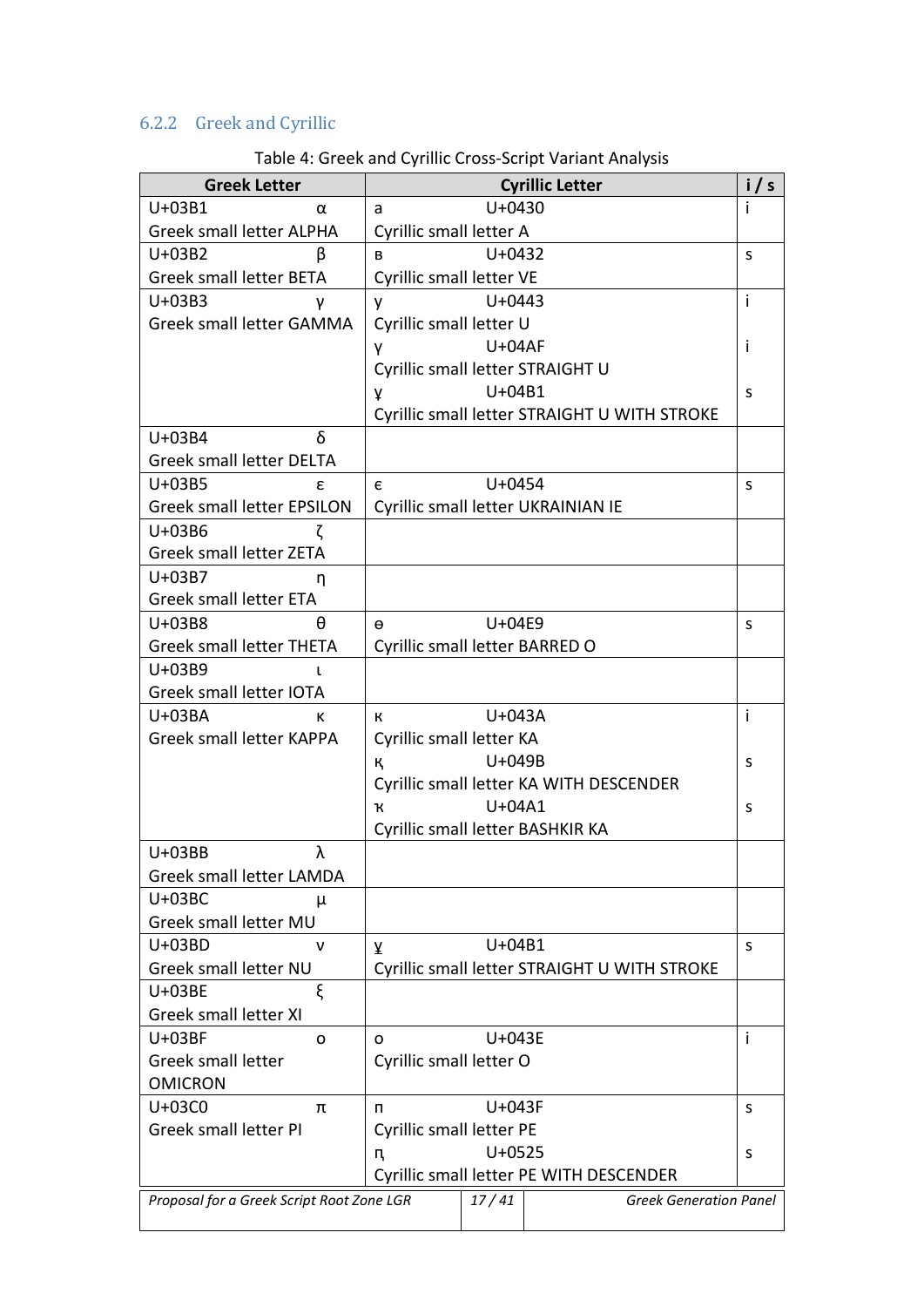| <b>Greek Letter</b>                       | <b>Cyrillic Letter</b>                       | i/s |  |
|-------------------------------------------|----------------------------------------------|-----|--|
| U+03C1<br>ρ                               | $U + 0440$<br>p                              | S   |  |
| Greek small letter RHO                    | <b>Cyrillic small letter ER</b>              |     |  |
| U+03C2<br>ς                               | $U + 0455$<br>S                              |     |  |
| <b>Greek small letter FINAL</b>           | Cyrillic small letter DZE                    |     |  |
| <b>SIGMA</b>                              | $U+04AB$<br>Ç                                | S   |  |
|                                           | Cyrillic small letter ES WITH DESCENDER      |     |  |
| U+03C3<br>σ                               |                                              |     |  |
| Greek small letter SIGMA                  |                                              |     |  |
| U+03C4<br>τ                               | $U + 0442$<br>T                              | i   |  |
| Greek small letter TAU                    | Cyrillic small letter TE                     |     |  |
|                                           | $U+04AD$<br>τ                                | S   |  |
|                                           | Cyrillic small letter TE WITH DESCENDER      |     |  |
| U+03C5<br>U                               |                                              |     |  |
| <b>Greek small letter UPSILON</b>         |                                              |     |  |
| U+03C6<br>Φ                               | Φ<br>$U + 0444$                              | İ   |  |
| <b>Greek small letter PHI</b>             | Cyrillic small letter EF                     |     |  |
| U+03C7<br>χ                               | $U + 0445$<br>X                              | S   |  |
| <b>Greek small letter CHI</b>             | Cyrillic small letter HA                     |     |  |
|                                           | $U+04B3$<br>X,                               | S   |  |
|                                           | Cyrillic small letter HA WITH DESCENDER      |     |  |
| U+03C8<br>ψ                               |                                              |     |  |
| <b>Greek small letter PSI</b>             |                                              |     |  |
| $U+03C9$<br>ω<br>Greek small letter OMEGA |                                              |     |  |
| ά<br><b>U+03AC</b>                        |                                              |     |  |
| <b>Greek small letter ALPHA</b>           |                                              |     |  |
| <b>WITH TONOS</b>                         |                                              |     |  |
| έ<br>$U+03AD$                             |                                              |     |  |
| <b>Greek small letter EPSILON</b>         |                                              |     |  |
| <b>WITH TONOS</b>                         |                                              |     |  |
| $U+03AE$<br>ή                             |                                              |     |  |
| <b>Greek small letter ETA</b>             |                                              |     |  |
| <b>WITH TONOS</b>                         |                                              |     |  |
| ί<br>$U+03AF$                             | i<br>$U + 0456$                              | j   |  |
| Greek small letter IOTA                   | Cyrillic small letter BYELORUSSIAN-UKRAINIAN |     |  |
| <b>WITH TONOS</b>                         |                                              |     |  |
| ó<br>U+03CC                               |                                              |     |  |
| <b>Greek small letter</b>                 |                                              |     |  |
| <b>OMICRON WITH TONOS</b>                 |                                              |     |  |
| Ú<br>$U+03CD$                             |                                              |     |  |
| <b>Greek small letter UPSILON</b>         |                                              |     |  |
| <b>WITH TONOS</b>                         |                                              |     |  |
| ώ<br>$U+03CE$                             |                                              |     |  |
| <b>Greek small letter OMEGA</b>           |                                              |     |  |
| <b>WITH TONOS</b>                         |                                              |     |  |
| Proposal for a Greek Script Root Zone LGR | 18/41<br><b>Greek Generation Panel</b>       |     |  |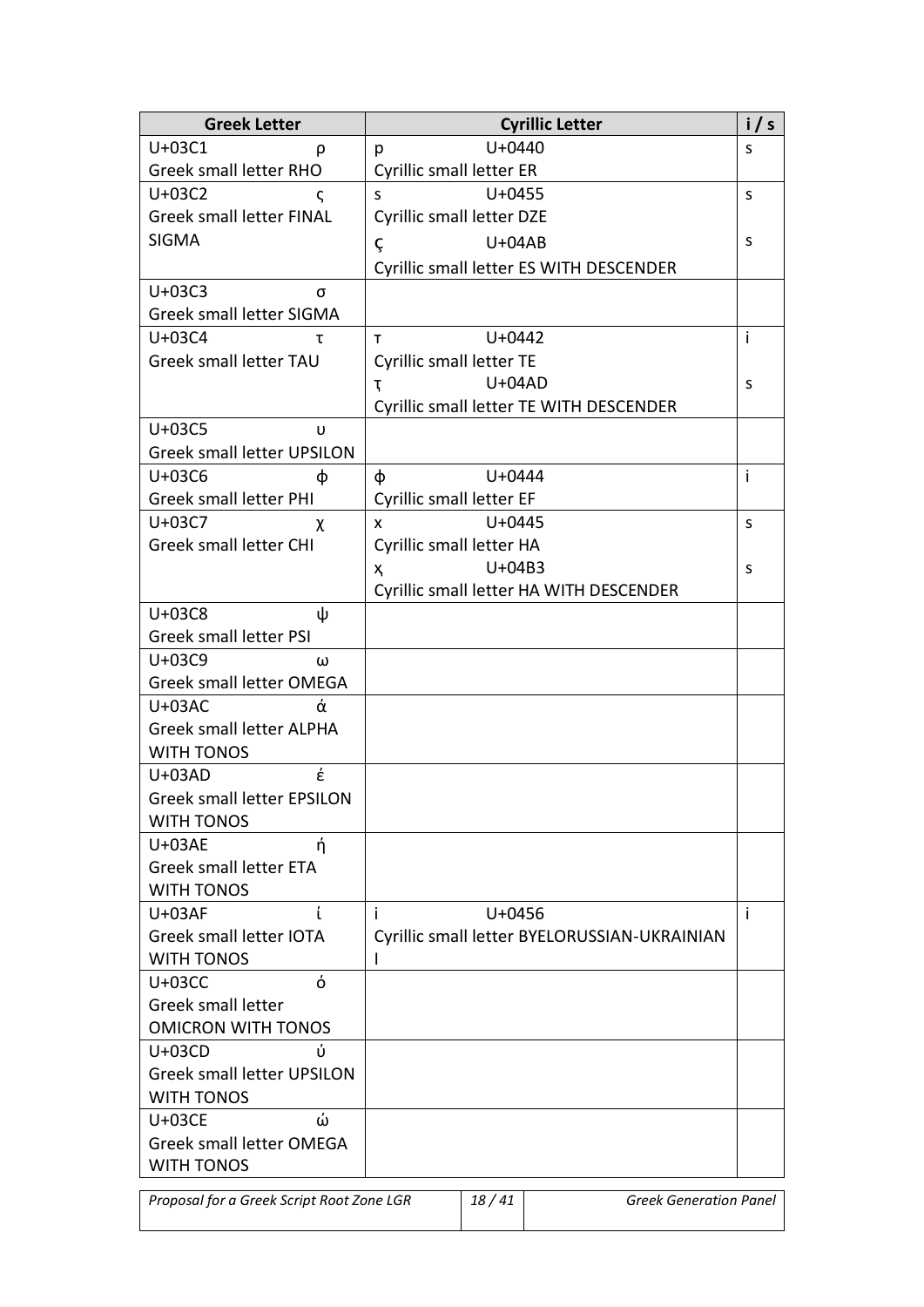| <b>Greek Letter</b>               | <b>Cyrillic Letter</b>   | i/s |
|-----------------------------------|--------------------------|-----|
| $U+03CA$                          | U+0457                   |     |
| Greek small letter IOTA           | Cyrillic small letter YI |     |
| WITH DIALYTIKA                    |                          |     |
| ü<br>$U+03CB$                     |                          |     |
| <b>Greek small letter UPSILON</b> |                          |     |
| <b>WITH DIALYTIKA</b>             |                          |     |
| $\cdot \cdot$<br>$U + 0390$       |                          |     |
| Greek small letter IOTA           |                          |     |
| WITH DIALYTIKA AND                |                          |     |
| <b>TONOS</b>                      |                          |     |
| $\cdot \cdot$<br>$U+03B0$<br>υ    |                          |     |
| <b>Greek small letter UPSILON</b> |                          |     |
| WITH DIALYTIKA AND                |                          |     |
| TONOS                             |                          |     |

### <span id="page-18-0"></span>6.2.3 Greek and Armenian

Table 5: Greek and Armenian Cross-Script Variant Analysis

| <b>Greek Letter</b>                       | <b>Armenian Letter</b>                 |   |  |  |
|-------------------------------------------|----------------------------------------|---|--|--|
| U+03B1<br>α                               |                                        |   |  |  |
| <b>Greek small letter ALPHA</b>           |                                        |   |  |  |
| $U+03B2$                                  |                                        |   |  |  |
| <b>Greek small letter BETA</b>            |                                        |   |  |  |
| $U+03B3$<br>ν                             |                                        |   |  |  |
| Greek small letter GAMMA                  |                                        |   |  |  |
| δ<br>U+03B4                               |                                        |   |  |  |
| <b>Greek small letter DELTA</b>           |                                        |   |  |  |
| U+03B5<br>ε                               |                                        |   |  |  |
| <b>Greek small letter EPSILON</b>         |                                        |   |  |  |
| U+03B6<br>ζ                               |                                        |   |  |  |
| Greek small letter ZETA                   |                                        |   |  |  |
| $U+03B7$<br>n                             | $U + 0572$<br>n                        |   |  |  |
| <b>Greek small letter ETA</b>             | Armenian small letter GHAD             |   |  |  |
|                                           | $U + 0578$<br>Ť<br>n                   |   |  |  |
| Armenian small letter VO                  |                                        |   |  |  |
|                                           | $U + 0564$<br>$\eta$                   | S |  |  |
|                                           | Armenian small letter DA               |   |  |  |
| $\theta$<br>U+03B8                        |                                        |   |  |  |
| <b>Greek small letter THETA</b>           |                                        |   |  |  |
| U+03B9<br>$\mathbf{I}$                    | $U + 0582$<br>L                        | j |  |  |
| Greek small letter IOTA                   | Armenian small letter YIWN             |   |  |  |
| $U+03BA$<br>к                             |                                        |   |  |  |
| Greek small letter KAPPA                  |                                        |   |  |  |
| $U+03BB$<br>λ                             |                                        |   |  |  |
| Greek small letter LAMDA                  |                                        |   |  |  |
| Proposal for a Greek Script Root Zone LGR | 19/41<br><b>Greek Generation Panel</b> |   |  |  |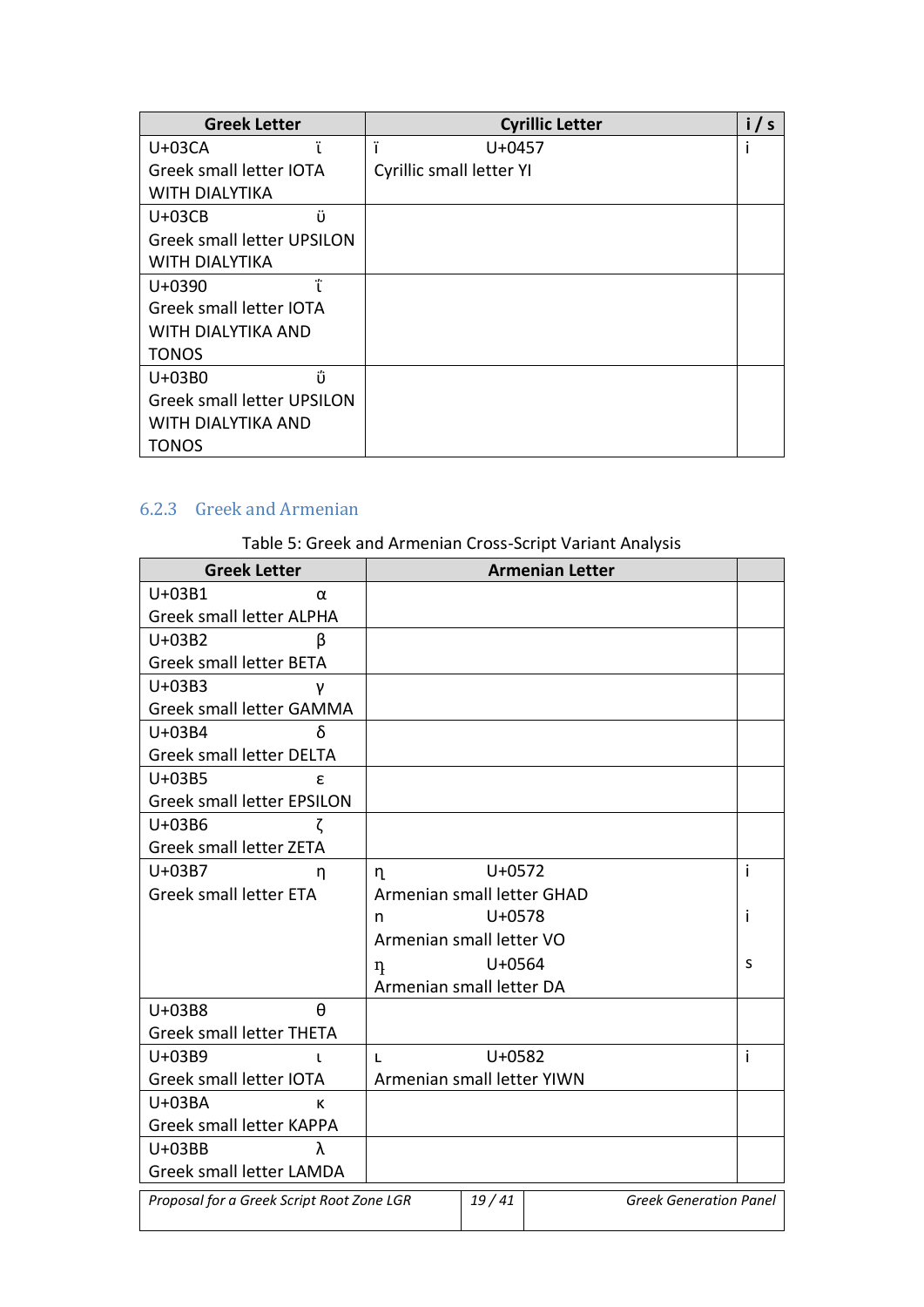| <b>Greek Letter</b>             | <b>Armenian Letter</b>    |   |
|---------------------------------|---------------------------|---|
| $U+O3BC$<br>μ                   |                           |   |
| Greek small letter MU           |                           |   |
| $U+03BD$<br>ν                   |                           |   |
| Greek small letter NU           |                           |   |
| ξ<br>U+03BE                     |                           |   |
| Greek small letter XI           |                           |   |
| $U+03BF$<br>$\Omega$            | $U + 0585$<br>0           | Ť |
| Greek small letter              | Armenian small letter OH  |   |
| <b>OMICRON</b>                  |                           |   |
| U+03C0<br>π                     |                           |   |
| Greek small letter PI           |                           |   |
| U+03C1<br>ρ                     |                           |   |
| <b>Greek small letter RHO</b>   |                           |   |
| $U+03C2$<br>ς                   |                           |   |
| <b>Greek small letter FINAL</b> |                           |   |
| <b>SIGMA</b>                    |                           |   |
| U+03C3<br>σ                     |                           |   |
| Greek small letter SIGMA        |                           |   |
| U+03C4<br>τ                     |                           |   |
| Greek small letter TAU          |                           |   |
| $U+03C5$<br>U                   | U+057D<br>u               | İ |
| Greek small letter UPSILON      | Armenian small letter SEH |   |
| U+03C6<br>Φ                     |                           |   |
| <b>Greek small letter PHI</b>   |                           |   |
| U+03C7<br>χ                     |                           |   |
| Greek small letter CHI          |                           |   |
| U+03C8<br>ψ                     |                           |   |
| Greek small letter PSI          |                           |   |
| U+03C9<br>ω                     |                           |   |
| Greek small letter OMEGA        |                           |   |
| $U+03AC$<br>ά                   |                           |   |
| Greek small letter ALPHA        |                           |   |
| <b>WITH TONOS</b>               |                           |   |
| έ<br>$U+03AD$                   |                           |   |
| Greek small letter EPSILON      |                           |   |
| <b>WITH TONOS</b>               |                           |   |
| ή<br>$U+03AE$                   |                           |   |
| <b>Greek small letter ETA</b>   |                           |   |
| <b>WITH TONOS</b>               |                           |   |
| $U+03AF$                        |                           |   |
| Greek small letter IOTA         |                           |   |
| <b>WITH TONOS</b>               |                           |   |
| ó<br><b>U+03CC</b>              |                           |   |
| Greek small letter              |                           |   |
| <b>OMICRON WITH TONOS</b>       |                           |   |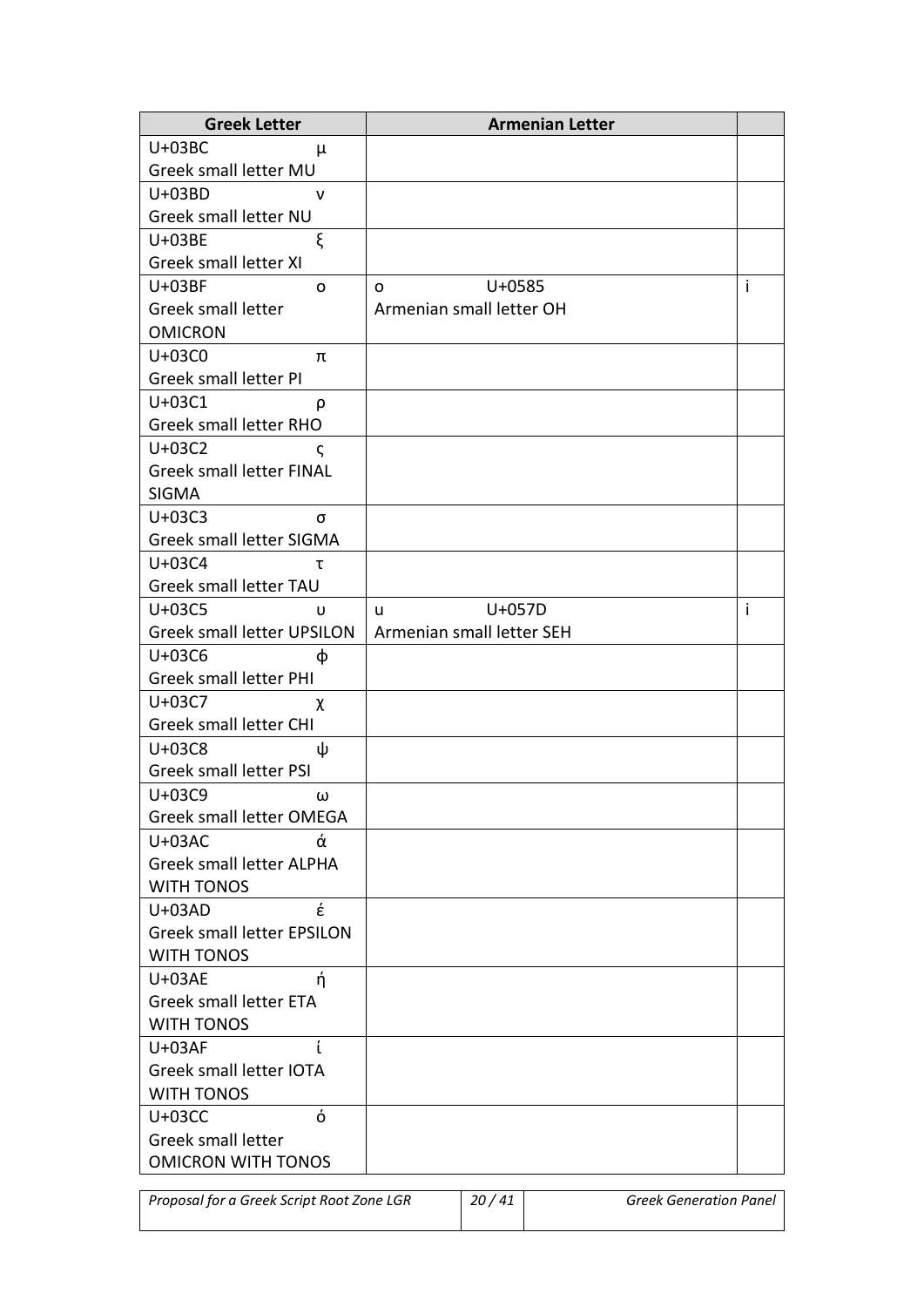| <b>Greek Letter</b>               | <b>Armenian Letter</b> |  |
|-----------------------------------|------------------------|--|
| ύ<br>$U+03CD$                     |                        |  |
| <b>Greek small letter UPSILON</b> |                        |  |
| <b>WITH TONOS</b>                 |                        |  |
| ώ<br>$U+03CE$                     |                        |  |
| Greek small letter OMEGA          |                        |  |
| <b>WITH TONOS</b>                 |                        |  |
| $U+03CA$                          |                        |  |
| Greek small letter IOTA           |                        |  |
| <b>WITH DIALYTIKA</b>             |                        |  |
| ü<br>$U+03CB$                     |                        |  |
| <b>Greek small letter UPSILON</b> |                        |  |
| <b>WITH DIALYTIKA</b>             |                        |  |
| Ť<br>$U + 0390$                   |                        |  |
| Greek small letter IOTA           |                        |  |
| WITH DIALYTIKA AND                |                        |  |
| <b>TONOS</b>                      |                        |  |
| ΰ<br>$U+03B0$                     |                        |  |
| <b>Greek small letter UPSILON</b> |                        |  |
| WITH DIALYTIKA AND                |                        |  |
| <b>TONOS</b>                      |                        |  |

#### <span id="page-20-0"></span>6.2.4 The issue of uppercase Greek characters, similarity included by transitivity and cross-script variants

According to the IDNA2008 protocol for PVALID characters, all Greek capital letters are disallowed. However, the applications still allow URLs in uppercase Greek letters if they are translated to lowercase. This introduces the potential hazard of confusable uppercase labels, e.g. "NIKE" and "ΝΙΚΕ" in Latin and even some labels in the Cyrillic alphabet. In lowercase characters, these labels differ considerably (in our example "nike" and "νικε") and they do not present confusability issues but in uppercase form they are identical, even for a trained eye. In theory, the application should help the user differentiate such cases (e.g. by translating the Greek label to small letters) but this is not always easy or straightforward, for example a link in uppercase could be presented to the user with intention to mislead.

As a panel we thought of proposing the inclusion of the uppercase variant characters in the XML method, to be considered as cross-script variants and become allocatable only to the same entity. On second thought though, this entity would most of the times ask for the allocation of such an alternate domain name only in order to protect itself from malicious acts and since a cost is associated with each allocation, we suggest the Similarity Panel should deal with the exclusion of such variant domain names (block) to avoid imposing unnecessary economic burden to the registrant. If two labels consisting only of confusingly similar characters according to the following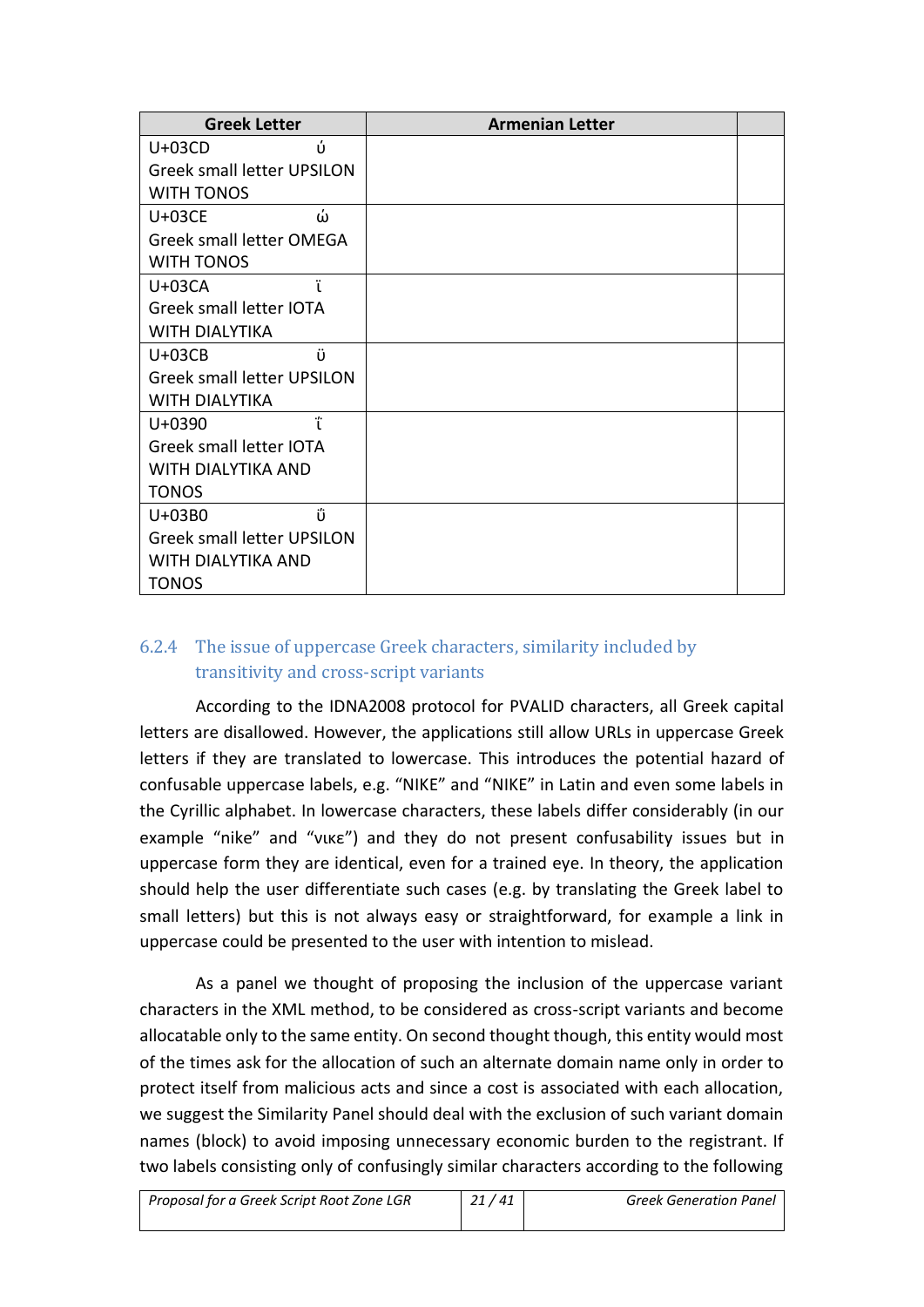table are to be allocated for any reason, we suggest they should be allocated to the same entity only, to avoid confusion by applying special measures for the second level labels.

|                                             | <b>Uppercase Similarity Table</b> |                                            |  |  |  |
|---------------------------------------------|-----------------------------------|--------------------------------------------|--|--|--|
| <b>Greek Letter</b>                         | <b>Latin Letter</b>               | <b>Cyrillic Letter</b>                     |  |  |  |
| $U + 0391$<br>A                             | A<br>$U + 0041$                   | $U + 0410$<br>A                            |  |  |  |
| <b>GREEK CAPITAL LETTER</b>                 | LATIN CAPITAL LETTER A            | <b>CYRILLIC CAPITAL LETTER</b>             |  |  |  |
| <b>ALPHA</b>                                |                                   | A                                          |  |  |  |
| $U + 0392$<br>B                             | $U + 0042$<br>B                   | $U + 0412$<br>B                            |  |  |  |
| <b>GREEK CAPITAL LETTER</b>                 | LATIN CAPITAL LETTER B            | <b>CYRILLIC CAPITAL LETTER</b>             |  |  |  |
| <b>BETA</b>                                 |                                   | <b>VE</b>                                  |  |  |  |
| $U + 0393$<br>г                             |                                   | $U + 0413$<br>L.                           |  |  |  |
| <b>GREEK CAPITAL LETTER</b>                 |                                   | <b>CYRILLIC CAPITAL LETTER</b>             |  |  |  |
| <b>GAMMA</b>                                |                                   | <b>GHE</b>                                 |  |  |  |
| U+0394<br>Δ                                 |                                   |                                            |  |  |  |
| <b>GREEK CAPITAL LETTER</b>                 |                                   |                                            |  |  |  |
| <b>DELTA</b>                                |                                   |                                            |  |  |  |
| U+0395<br>E                                 | $U + 0045$<br>E                   | E<br>$U + 0415$                            |  |  |  |
| <b>GREEK CAPITAL LETTER</b>                 | <b>LATIN CAPITAL LETTER E</b>     | <b>CYRILLIC CAPITAL LETTER</b>             |  |  |  |
| <b>EPSILON</b>                              |                                   | IE                                         |  |  |  |
| U+0396<br>Z                                 | U+005A<br>Z                       |                                            |  |  |  |
| <b>GREEK CAPITAL LETTER</b>                 | LATIN CAPITAL LETTER Z            |                                            |  |  |  |
| <b>ZETA</b>                                 |                                   |                                            |  |  |  |
| н<br>U+0397                                 | H<br>$U + 0048$                   | H<br>$U+041D$                              |  |  |  |
| <b>GREEK CAPITAL LETTER</b>                 | LATIN CAPITAL LETTER H            | <b>CYRILLIC CAPITAL LETTER</b>             |  |  |  |
| <b>ETA</b>                                  |                                   | EN                                         |  |  |  |
| U+0398<br>Θ                                 |                                   |                                            |  |  |  |
| <b>GREEK CAPITAL LETTER</b>                 |                                   |                                            |  |  |  |
| <b>THETA</b>                                |                                   |                                            |  |  |  |
| U+0399<br>T                                 | $U + 0049$<br>$\mathbf{I}$        |                                            |  |  |  |
| <b>GREEK CAPITAL LETTER</b>                 | <b>LATIN CAPITAL LETTER I</b>     |                                            |  |  |  |
| <b>IOTA</b>                                 | K<br>$U+004B$                     | K                                          |  |  |  |
| U+039A<br>К                                 |                                   | $U+041A$<br><b>CYRILLIC CAPITAL LETTER</b> |  |  |  |
| <b>GREEK CAPITAL LETTER</b><br><b>KAPPA</b> | LATIN CAPITAL LETTER K            | KA                                         |  |  |  |
| U+039B<br>Λ                                 |                                   |                                            |  |  |  |
| <b>GREEK CAPITAL LETTER</b>                 |                                   |                                            |  |  |  |
| LAMDA                                       |                                   |                                            |  |  |  |
| U+039C<br>M                                 | M<br>U+004D                       | M<br>$U+041C$                              |  |  |  |
| <b>GREEK CAPITAL LETTER</b>                 | LATIN CAPITAL LETTER M            | <b>CYRILLIC CAPITAL LETTER</b>             |  |  |  |
| MU                                          |                                   | EM                                         |  |  |  |
| U+039D<br>N                                 | N,<br>U+004E                      |                                            |  |  |  |
| <b>GREEK CAPITAL LETTER</b>                 | LATIN CAPITAL LETTER N            |                                            |  |  |  |
| NU                                          |                                   |                                            |  |  |  |
|                                             |                                   |                                            |  |  |  |

#### Table 6: Uppercase Similarity Table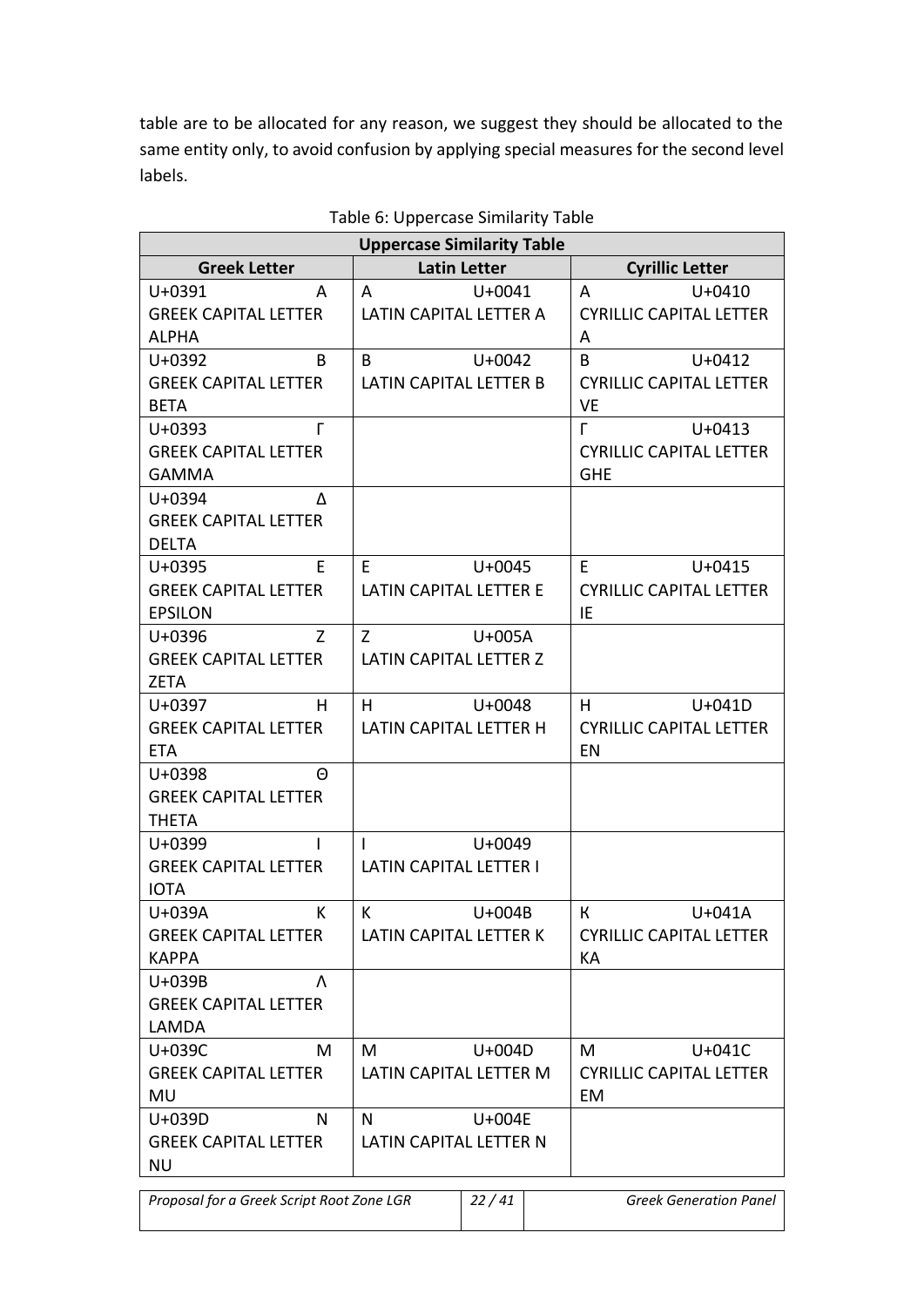| <b>Uppercase Similarity Table</b>             |                                               |                                                |  |  |
|-----------------------------------------------|-----------------------------------------------|------------------------------------------------|--|--|
| <b>Greek Letter</b>                           | <b>Latin Letter</b><br><b>Cyrillic Letter</b> |                                                |  |  |
| Ξ<br>U+039E                                   |                                               |                                                |  |  |
| <b>GREEK CAPITAL LETTER XI</b>                |                                               |                                                |  |  |
| U+039F<br>O                                   | U+004F<br>0                                   | $U+041E$<br>O                                  |  |  |
| <b>GREEK CAPITAL LETTER</b><br><b>OMICRON</b> | LATIN CAPITAL LETTER O                        | <b>CYRILLIC CAPITAL LETTER</b><br>$\mathsf{O}$ |  |  |
| U+03A0<br>п                                   |                                               | $\mathsf{\Pi}$<br>$U+041F$                     |  |  |
| <b>GREEK CAPITAL LETTER PI</b>                |                                               | <b>CYRILLIC CAPITAL LETTER</b><br><b>PE</b>    |  |  |
| U+03A1<br>P                                   | P <sub>1</sub><br>$U + 0050$                  | P.<br>$U + 0420$                               |  |  |
| <b>GREEK CAPITAL LETTER</b><br><b>RHO</b>     | LATIN CAPITAL LETTER P                        | <b>CYRILLIC CAPITAL LETTER</b><br>ER           |  |  |
| $U+03A3$<br>Σ                                 |                                               |                                                |  |  |
| <b>GREEK CAPITAL LETTER</b>                   |                                               |                                                |  |  |
| <b>SIGMA</b>                                  |                                               |                                                |  |  |
| $U+03A4$<br>т                                 | T.<br>$U + 0054$                              | $U + 0422$<br>T.                               |  |  |
| <b>GREEK CAPITAL LETTER</b>                   | <b>LATIN CAPITAL LETTER T</b>                 | <b>CYRILLIC CAPITAL LETTER</b>                 |  |  |
| <b>TAU</b>                                    |                                               | <b>TE</b>                                      |  |  |
| $U+03A5$<br>Y                                 | Y<br>$U + 0059$                               |                                                |  |  |
| <b>GREEK CAPITAL LETTER</b><br><b>UPSILON</b> | <b>LATIN CAPITAL LETTER Y</b>                 |                                                |  |  |
| Φ<br>U+03A6                                   |                                               | Ф<br>$U + 0424$                                |  |  |
| <b>GREEK CAPITAL LETTER</b>                   |                                               | <b>CYRILLIC CAPITAL LETTER</b>                 |  |  |
| PHI                                           |                                               | EF                                             |  |  |
| U+03A7<br>x                                   | X.<br>$U + 0058$                              | $\mathsf{X}$<br>$U + 0425$                     |  |  |
| <b>GREEK CAPITAL LETTER</b>                   | <b>LATIN CAPITAL LETTER X</b>                 | <b>CYRILLIC CAPITAL LETTER</b>                 |  |  |
| <b>CHI</b>                                    |                                               | HA                                             |  |  |
| Ψ<br>U+03A8                                   |                                               |                                                |  |  |
| <b>GREEK CAPITAL LETTER</b>                   |                                               |                                                |  |  |
| PSI                                           |                                               |                                                |  |  |
| U+03A9<br>Ω<br><b>GREEK CAPITAL LETTER</b>    |                                               |                                                |  |  |
| <b>OMEGA</b>                                  |                                               |                                                |  |  |
|                                               |                                               |                                                |  |  |

As a panel, we feel obliged to present an even trickier issue, regarding the letters in the following table. The colored fields are identical to each other, depending on the case of the letter. However, transitivity would also imply similarity across all the same-colored letters: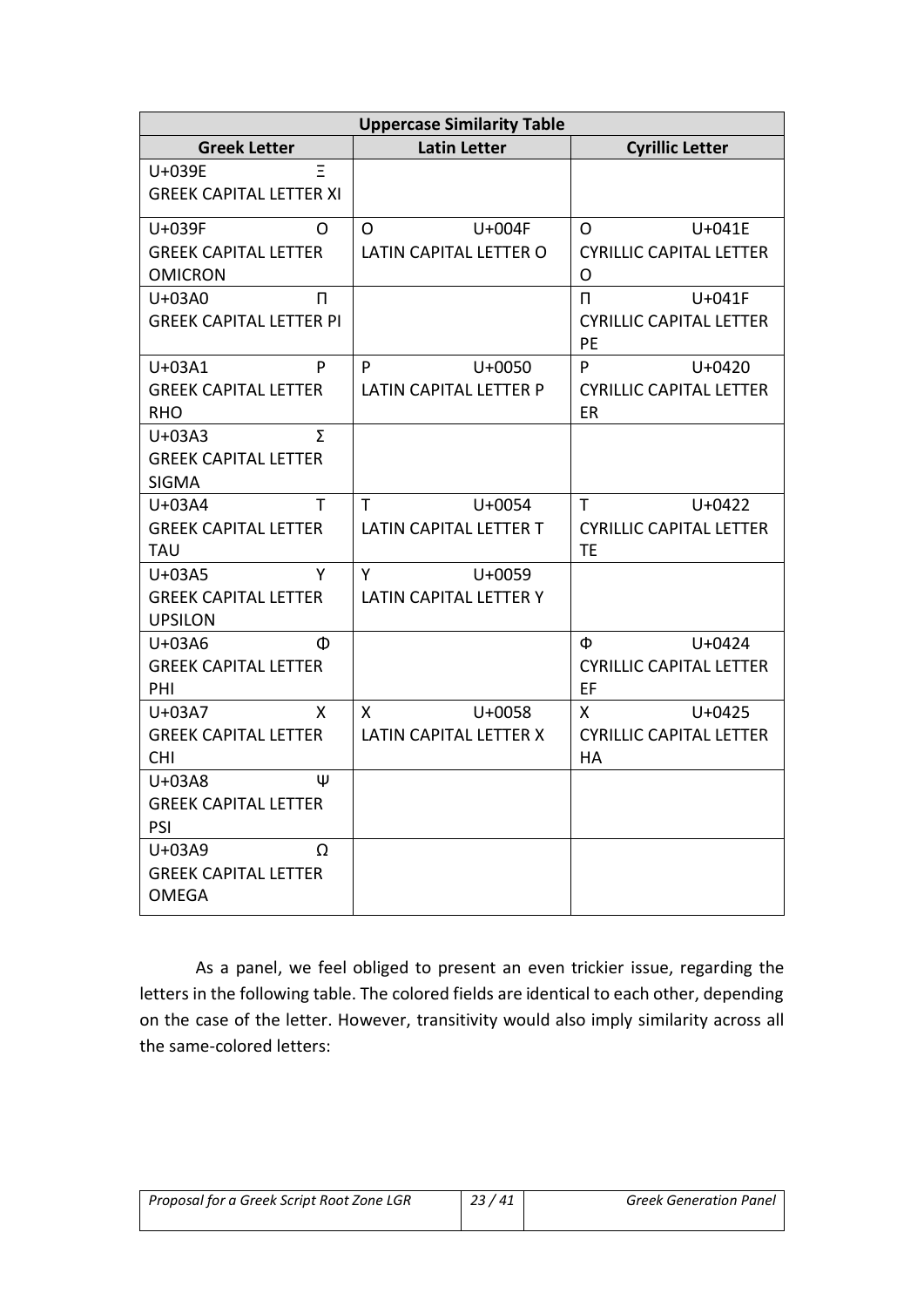| Table 7: Transitivity of Uppercase Similarity |                   |                              |                            |                  |                  |
|-----------------------------------------------|-------------------|------------------------------|----------------------------|------------------|------------------|
| <b>Greek small</b>                            | <b>Greek</b>      | <b>Latin small</b>           | <b>Latin Capital</b>       | <b>Cyrillic</b>  | <b>Cyrillic</b>  |
| Letter                                        | <b>Capital</b>    | <b>Letter</b>                | <b>Letter</b>              | small            | Capital          |
|                                               | <b>Letter</b>     |                              |                            | <b>Letter</b>    | Letter           |
| U+03B7<br>n                                   | U+0397<br>H.      | U+006E<br>n.                 | U+004E<br>N                |                  |                  |
| <b>GREEK SMALL</b>                            | <b>GREEK</b>      | <b>LATIN</b><br><b>SMALL</b> | <b>LATIN CAPITAL</b>       |                  |                  |
| <b>LETTER ETA</b>                             | <b>CAPITAL</b>    | <b>LETTER N</b>              | <b>LETTER N</b>            |                  |                  |
|                                               | <b>LETTER ETA</b> |                              |                            |                  |                  |
| U+03B7<br>n                                   | U+0397<br>H       | U+0068<br>h.                 | $U + 0048$<br>н            | U+043D H         | U+041D H         |
| <b>GREEK SMALL</b>                            | <b>GREEK</b>      | LATIN SMALL                  | <b>LATIN CAPITAL</b>       | <b>CYRILLIC</b>  | <b>CYRILLIC</b>  |
| <b>LETTER ETA</b>                             | <b>CAPITAL</b>    | <b>LETTER H</b>              | <b>LETTER H</b>            | <b>SMALL</b>     | <b>CAPITAL</b>   |
|                                               | <b>LETTER ETA</b> |                              |                            | <b>LETTER EN</b> | <b>LETTER EN</b> |
| U+03BD<br>$\mathbf{v}$                        | U+039D<br>N.      | $U + 0076$<br>$\mathbf{V}$   | $U + 0056$<br>$\vee$       |                  |                  |
| <b>GREEK SMALL</b>                            | <b>GREEK</b>      | LATIN SMALL                  | <b>LATIN CAPITAL</b>       |                  |                  |
| <b>LETTER NU</b>                              | <b>CAPITAL</b>    | <b>LETTER V</b>              | <b>LETTER V</b>            |                  |                  |
|                                               | <b>LETTER NU</b>  |                              |                            |                  |                  |
| U+03C5<br>$\mathbf{U}$                        | U+03A5<br>Y       | $U + 0075$<br>$\mathbf{u}$   | $U + 0055$<br>$\mathbf{U}$ |                  |                  |
| <b>GREEK SMALL</b>                            | <b>GREEK</b>      | <b>SMALL</b><br><b>LATIN</b> | <b>LATIN CAPITAL</b>       |                  |                  |
| <b>LETTER</b>                                 | <b>CAPITAL</b>    | <b>LETTER U</b>              | LETTER U                   |                  |                  |
| <b>UPSILON</b>                                | <b>LETTER</b>     |                              |                            |                  |                  |
|                                               | <b>UPSILON</b>    |                              |                            |                  |                  |
| U+03C5<br>U                                   | Y<br>U+03A5       | U+0079<br>y                  | $U + 0059$<br>Y            | U+0443 y         |                  |
| <b>GREEK SMALL</b>                            | <b>GREEK</b>      | LATIN<br>SMALL               | <b>LATIN CAPITAL</b>       | <b>CYRILLIC</b>  |                  |
| <b>LETTER</b>                                 | <b>CAPITAL</b>    | <b>LETTERY</b>               | <b>LETTERY</b>             | <b>SMALL</b>     |                  |
| <b>UPSILON</b>                                | <b>LETTER</b>     |                              |                            | LETTER U         |                  |
|                                               | <b>UPSILON</b>    |                              |                            |                  |                  |
|                                               |                   | U+0079<br>$\mathsf{V}$       | $U + 0059$<br>Y            | U+0443 v         | U+0423 Y         |
|                                               |                   | SMALL<br><b>LATIN</b>        | <b>LATIN CAPITAL</b>       | <b>CYRILLIC</b>  | <b>CYRILLIC</b>  |
|                                               |                   | <b>LETTERY</b>               | <b>LETTERY</b>             | <b>SMALL</b>     | <b>CAPITAL</b>   |
|                                               |                   |                              |                            | <b>LETTER U</b>  | LETTER U         |
|                                               |                   |                              |                            |                  |                  |

A simplified form of the table above which clearly shows the effect of transitivity on similarities of quite different letters:

| <b>Greek small</b><br>Letter | <b>Greek</b><br><b>Capital</b><br>Letter | <b>Latin small</b><br>Letter | <b>Latin Capital</b><br>Letter | <b>Cyrillic</b><br>small<br><b>Letter</b> | <b>Cyrillic</b><br>Capital<br>Letter |
|------------------------------|------------------------------------------|------------------------------|--------------------------------|-------------------------------------------|--------------------------------------|
| H                            | н                                        | n                            | N                              |                                           |                                      |
| H                            | н                                        | h                            | H                              | н                                         | н                                    |
| N                            | N                                        | $\mathsf{v}$                 | v                              |                                           |                                      |
| <b>v</b>                     | v                                        | u                            | U                              |                                           |                                      |
| $\checkmark$                 | v                                        | v                            | Y                              | v                                         |                                      |
|                              |                                          | v                            | ν                              | $\mathbf{v}$                              | У                                    |

#### Table 8: Transitivity of Uppercase Similarity Simplified

| Proposal for a Greek Script Root Zone LGR | 24/41 | <b>Greek Generation Panel</b> |
|-------------------------------------------|-------|-------------------------------|
|                                           |       |                               |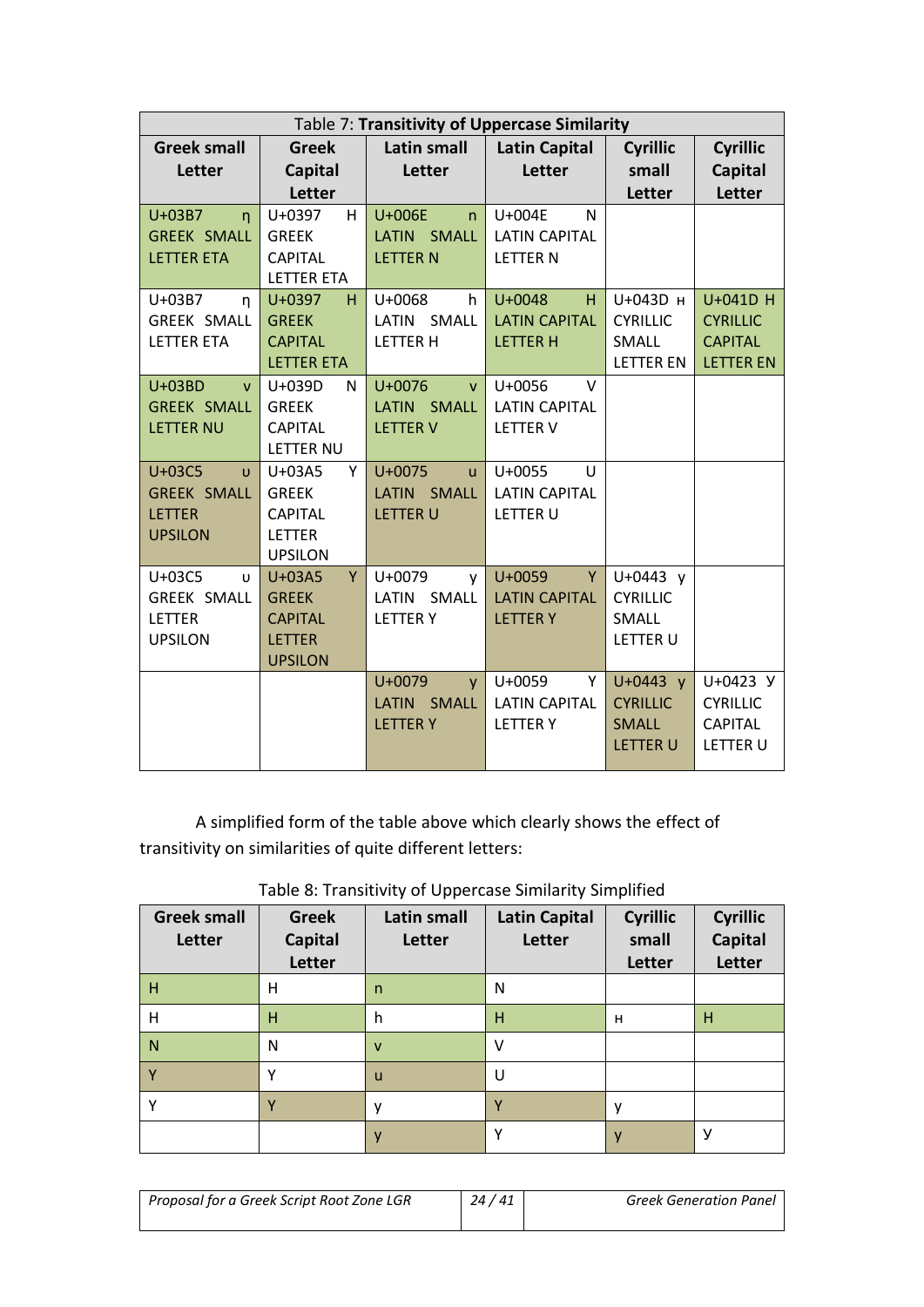**This type of similarity has to be taken into account in combination with the similarity of uppercase characters before allowing the allocation of a label in these three scripts. If two labels consisting only of confusingly similar characters according to the tables above are to be allocated for any reason, the Panel suggests they should be allocated to the same entity only, to avoid confusion by requesting the registry to apply special anti-similarity measures for the second level labels.**

#### <span id="page-24-0"></span>6.2.5 Cross-script variants – conclusions and recommendations

Following the analysis shown in previous paragraphs regarding the relationship between the code points of the Greek script and the "corresponding" code-points of the Latin, Cyrillic and Armenian scripts, the Panel concludes that there are cases of "identical" code points and cases of "similar" code points. Taking into account that the Greek script is much older than the other ones and that the Greek civilization has influenced all surrounding populations since the ancient times, the Panel considers this as logical and unavoidable.

For the purpose of this Proposal, only the "identical" code points will be considered as *"cross-script variants"* and recommended to be marked as "blocked". However, the "similar" code points will be presented in the Appendix in order to be taken into account should any confusability issues might arise. It is expected that all scripts' code points – including Latin ASCII ones – will be treated equally and that all scripts will enjoy the same level of protection as far as confusability issues are to be concerned.

In the light of the above, **the Panel recommends that the code points mentioned at the table below should be considered as** *"cross-script variants"*.

| <b>Greek Letter</b> | <b>Latin Letter</b>  | <b>Cyrillic Letter</b> | Armenian |
|---------------------|----------------------|------------------------|----------|
|                     |                      |                        | Letter   |
| $U+03B1$<br>α       | a                    | $U + 0430$<br>a        |          |
| Greek small         | $U + 0061$           | Cyrillic small letter  |          |
| letter ALPHA        | LATIN small letter A | А                      |          |
|                     | a                    |                        |          |
|                     | $U + 0251*$          |                        |          |
|                     | Latin small letter   |                        |          |
|                     | <b>ALPHA</b>         |                        |          |

| Table 9: Cross-Script Variant Code Points |  |
|-------------------------------------------|--|
|-------------------------------------------|--|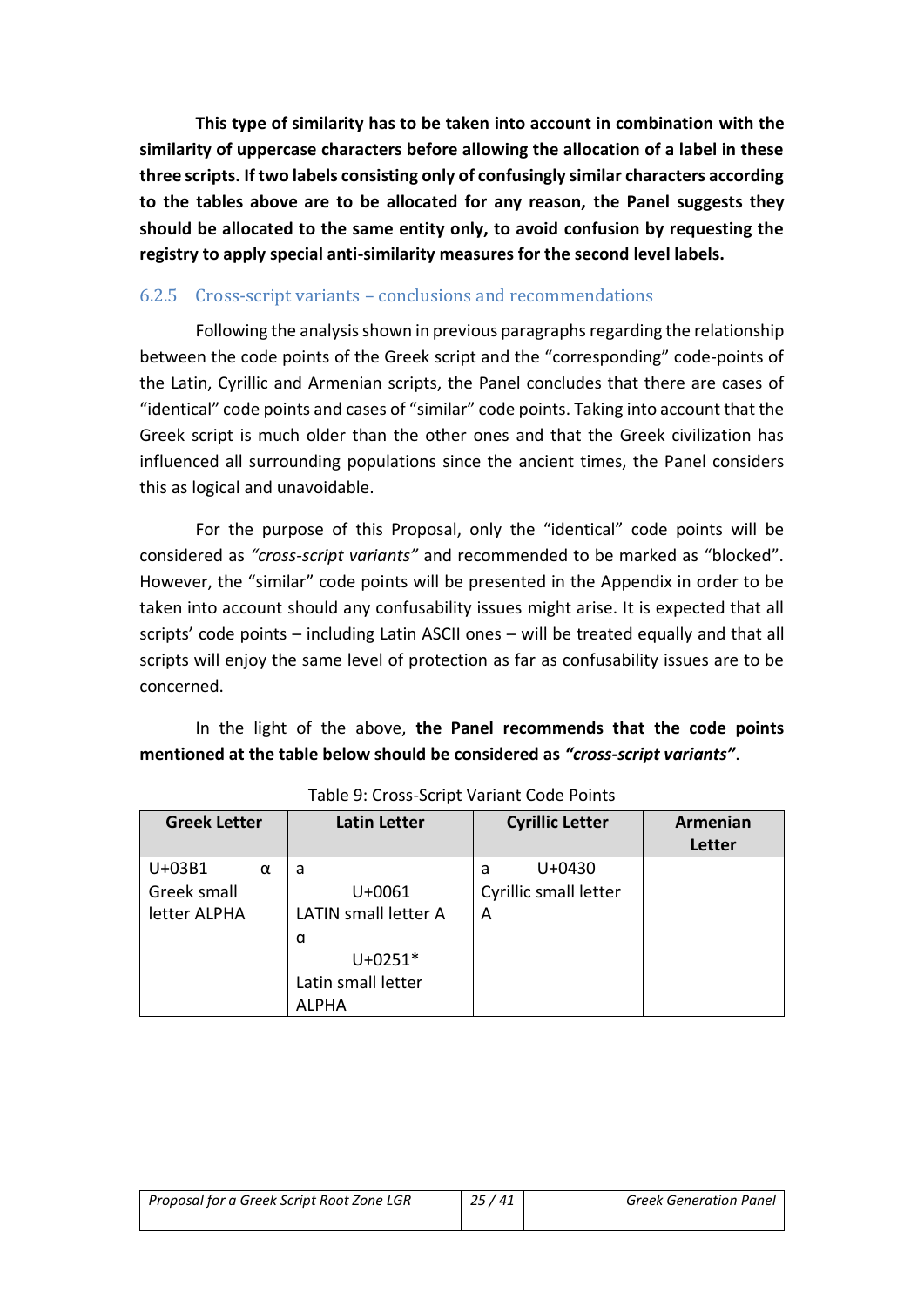| <b>Greek Letter</b>                                   | <b>Latin Letter</b>                                                                                                                                                      |                | <b>Cyrillic Letter</b>                                                                                                | Armenian<br><b>Letter</b>                                                                          |
|-------------------------------------------------------|--------------------------------------------------------------------------------------------------------------------------------------------------------------------------|----------------|-----------------------------------------------------------------------------------------------------------------------|----------------------------------------------------------------------------------------------------|
| β<br>$U+03B2$<br>Greek small<br>letter BETA           | $\mathbf{B}$<br>$U+00DF$<br>Latin small letter<br><b>SHARP S</b><br>ss U+0073 U+0073<br>Latin small letter S<br>Latin small letter S<br>(Variant defined by<br>Latin GP) |                | ss U+0455 U+0455<br><b>Cyrillic small letter</b><br>Dze Cyrillic small<br>letter Dze (Variant<br>defined by Latin GP) |                                                                                                    |
| U+03B3<br>ν<br>Greek small<br>letter GAMMA            | y<br>$U + 0079$<br>Latin small letter Y<br>γ<br>$U + 0263$<br>Latin small letter<br><b>GAMMA</b>                                                                         | v<br>U<br>Y    | $U + 0443$<br>Cyrillic small letter<br>$U+04AF$<br>Cyrillic small letter<br><b>STRAIGHT U</b>                         |                                                                                                    |
| U+03B5<br>ε<br>Greek small<br>letter EPSILON          | ε<br>$U+025B$<br>Latin small letter<br><b>OPENE</b>                                                                                                                      |                |                                                                                                                       |                                                                                                    |
| U+03B7<br>n<br>Greek small<br>letter ETA              | n<br>U+006E<br>Latin small letter N<br>ŋ<br>$U+014B$<br>Latin small letter ENG                                                                                           |                |                                                                                                                       | $U + 0572$<br>n<br>Armenian small<br>letter GHAD<br>$U + 0578$<br>n<br>Armenian small<br>letter VO |
| U+03B9<br>$\mathsf{L}$<br>Greek small<br>letter IOTA  | ι<br>U+0269<br>Latin small letter IOTA                                                                                                                                   |                |                                                                                                                       | $U + 0582$<br>L<br>Armenian small<br>letter YIWN                                                   |
| $U+03BA$<br>к<br>Greek small<br>letter KAPPA          |                                                                                                                                                                          | к<br>KA        | U+043A<br>Cyrillic small letter                                                                                       |                                                                                                    |
| $U+03BD$<br>ν<br>Greek small<br>letter NU             | v<br>$U + 0076$<br>Latin small letter V                                                                                                                                  |                |                                                                                                                       |                                                                                                    |
| $U+O3BF$<br>$\Omega$<br>Greek small<br>letter OMICRON | O<br>U+006F<br>Latin small letter O                                                                                                                                      | O<br>O         | U+043E<br>Cyrillic small letter                                                                                       | $U + 0585$<br>O<br>Armenian small<br>letter OH                                                     |
| $U+03C4$<br>τ<br>Greek small<br>letter TAU            |                                                                                                                                                                          | T<br><b>TE</b> | $U + 0442$<br>Cyrillic small letter                                                                                   |                                                                                                    |
| Proposal for a Greek Script Root Zone LGR             |                                                                                                                                                                          | 26/41          |                                                                                                                       | <b>Greek Generation Panel</b>                                                                      |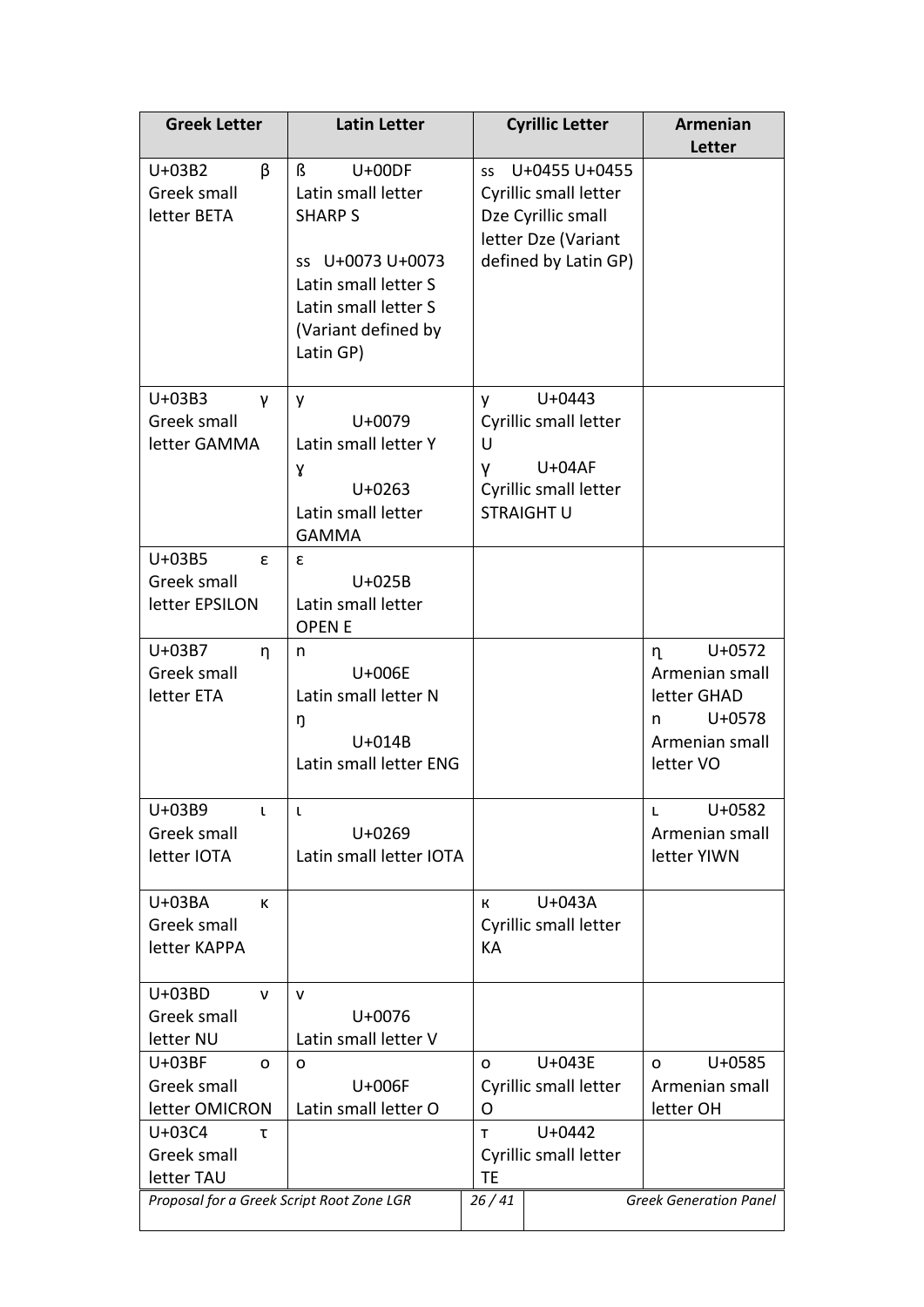| <b>Greek Letter</b>                                               | <b>Latin Letter</b>                                                                                                                                                                                                                                                                                  |         | <b>Cyrillic Letter</b>                                                            | <b>Armenian</b><br><b>Letter</b>                       |
|-------------------------------------------------------------------|------------------------------------------------------------------------------------------------------------------------------------------------------------------------------------------------------------------------------------------------------------------------------------------------------|---------|-----------------------------------------------------------------------------------|--------------------------------------------------------|
| U+03C5<br>U<br>Greek small<br>letter UPSILON                      | $\mathsf{u}$<br>$U + 0075$<br>Latin small letter U<br>υ<br>U+028B<br>Latin small letter V<br><b>WITH HOOK</b>                                                                                                                                                                                        |         |                                                                                   | U+057D<br>$\mathsf{u}$<br>Armenian small<br>letter SEH |
| U+03C6<br>ф<br>Greek small<br>letter PHI                          |                                                                                                                                                                                                                                                                                                      | ф<br>EF | $U + 0444$<br>Cyrillic small letter                                               |                                                        |
| ά<br>$U+03AC$<br>Greek small<br>letter ALPHA<br><b>WITH TONOS</b> | á<br>$U+00E1$<br>Latin small letter A<br><b>WITH ACUTE</b>                                                                                                                                                                                                                                           |         |                                                                                   |                                                        |
| ή<br>$U+03AE$<br>Greek small<br>letter ETA WITH<br><b>TONOS</b>   | ń<br>$U + 0144$<br>Latin small letter N<br><b>WITH ACUTE</b><br>'n<br>$U+1E45$<br>Latin small letter N<br><b>WITH DOT ABOVE</b>                                                                                                                                                                      |         |                                                                                   |                                                        |
| ί<br>$U+03AF$<br>Greek small<br>letter IOTA WITH<br><b>TONOS</b>  | j.<br>$U + 0069$<br>Latin small letter I<br>í<br>$U+00ED$<br>Latin small letter I<br><b>WITH ACUTE</b><br>$U + 0131$<br>L<br>Latin small letter<br>DOTLESS I (Variant<br>defined by Latin GP)<br>ì<br>$U+1EC9$<br>Latin small letter I<br><b>WITH HOOK ABOVE</b><br>(Variant defined by<br>Latin GP) | i.      | $U + 0456$<br>Cyrillic small letter<br><b>BYELORUSSIAN-</b><br><b>UKRAINIAN I</b> |                                                        |
| U+03C1<br>ρ<br>Greek small<br>letter RHO                          | $U + 0070$<br>p<br>Latin small letter P<br>(Variant defined by<br>Latin GP)                                                                                                                                                                                                                          | р       | $U + 0440$<br>Cyrillic small letter<br>ER (Variant defined<br>by Latin GP)        |                                                        |
| Proposal for a Greek Script Root Zone LGR                         |                                                                                                                                                                                                                                                                                                      | 27/41   |                                                                                   | <b>Greek Generation Panel</b>                          |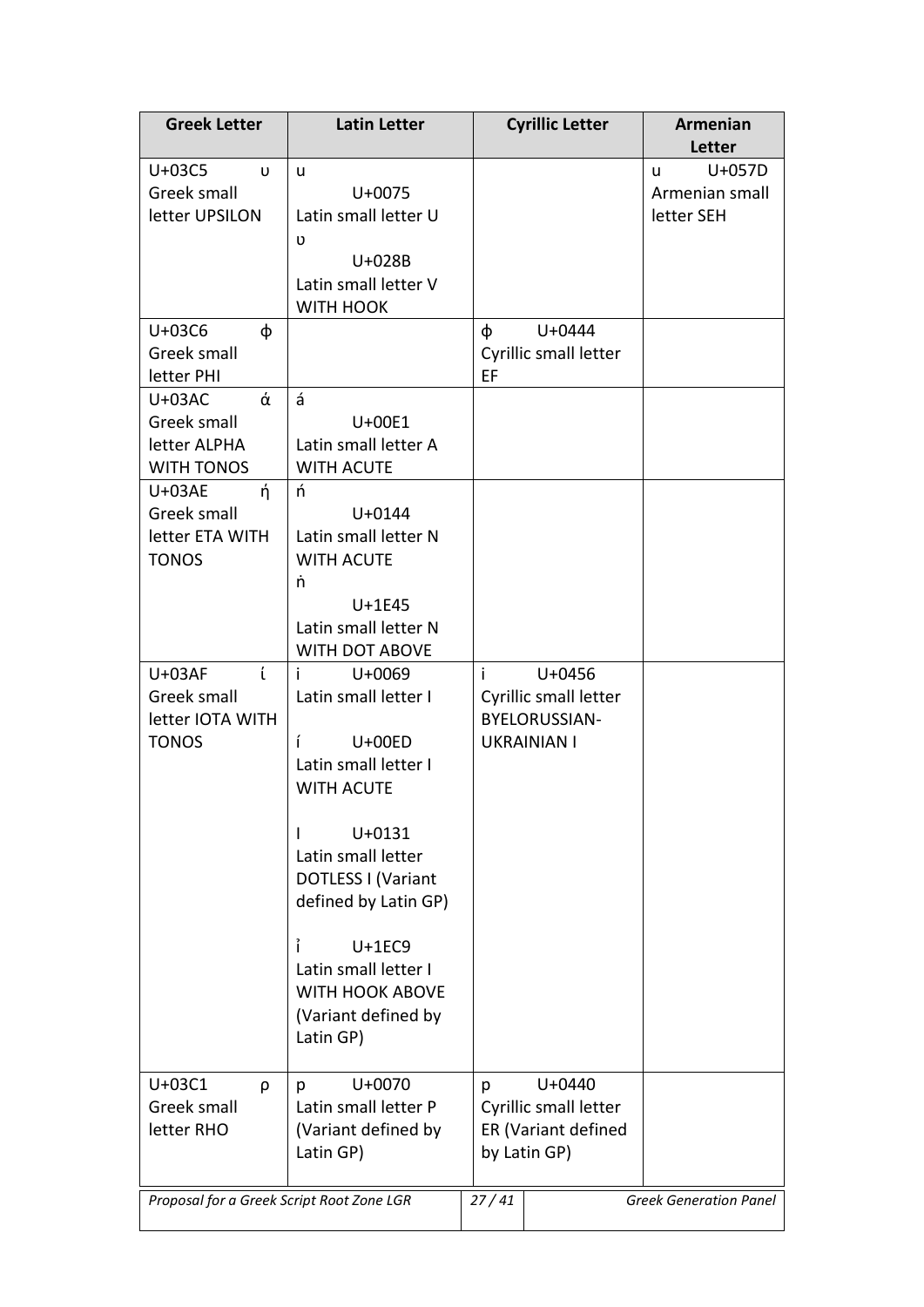| <b>Greek Letter</b>   | <b>Latin Letter</b>       | <b>Cyrillic Letter</b> | <b>Armenian</b><br>Letter |
|-----------------------|---------------------------|------------------------|---------------------------|
| $U+03C3$<br>$\sigma$  | U+01A1Latin<br>$\alpha$   |                        |                           |
| Greek small           | small letter O WITH       |                        |                           |
| letter SIGMA          | <b>HORN</b> (Variant      |                        |                           |
|                       | defined by Latin GP)      |                        |                           |
|                       |                           |                        |                           |
| ó<br><b>U+03CC</b>    | ó<br>$U+00F3$             |                        |                           |
| Greek small           | Latin small letter O      |                        |                           |
| letter OMICRON        | <b>WITH ACUTE</b>         |                        |                           |
| <b>WITH TONOS</b>     | $U + 022F*$<br>Ò.         |                        |                           |
|                       | Latin small letter O      |                        |                           |
|                       | WITH DOT ABOVE            |                        |                           |
| ú<br>$U+03CD$         | ú                         |                        |                           |
| Greek small           | $U+00FA$                  |                        |                           |
| letter UPSILON        | Latin small letter U      |                        |                           |
| <b>WITH TONOS</b>     | <b>WITH ACUTE</b>         |                        |                           |
| ï<br>$U+03CA$         | ï                         | ï.<br>$U + 0457$       |                           |
| Greek small           | $U+00EF$                  | Cyrillic small letter  |                           |
| letter IOTA WITH      | Latin small letter I      | YI                     |                           |
| <b>DIALYTIKA</b>      | <b>WITH DIAERESIS</b>     |                        |                           |
| ü<br>$U+03CB$         | ü                         |                        |                           |
| Greek small           | $U+00FC$                  |                        |                           |
| letter UPSILON        | Latin small letter U      |                        |                           |
| <b>WITH DIALYTIKA</b> | <b>WITH DIAERESIS</b>     |                        |                           |
| ΰ<br>$U+03B0$         | ű.<br>$U+01D8*$           |                        |                           |
| Greek small           | Latin small letter U      |                        |                           |
| letter UPSILON        | <b>WITH DIAERESIS AND</b> |                        |                           |
| <b>WITH DIALYTIKA</b> | <b>ACUTE</b>              |                        |                           |
| <b>AND TONOS</b>      |                           |                        |                           |

\*Code points not in draft Latin LGR. These are listed here for information but will not be included in the XML.

#### <span id="page-27-0"></span>6.3 Summary of all variants

Based on sections 6.1.2, 6.1.3, and 6.2.5 the overall sets of variants are presented in table 10 below. These includes all the in-script and cross-script variants and any variants generated due to transitivity. These variant sets are captured in the XML.

Table 10: Overall Sets of Variant Mappings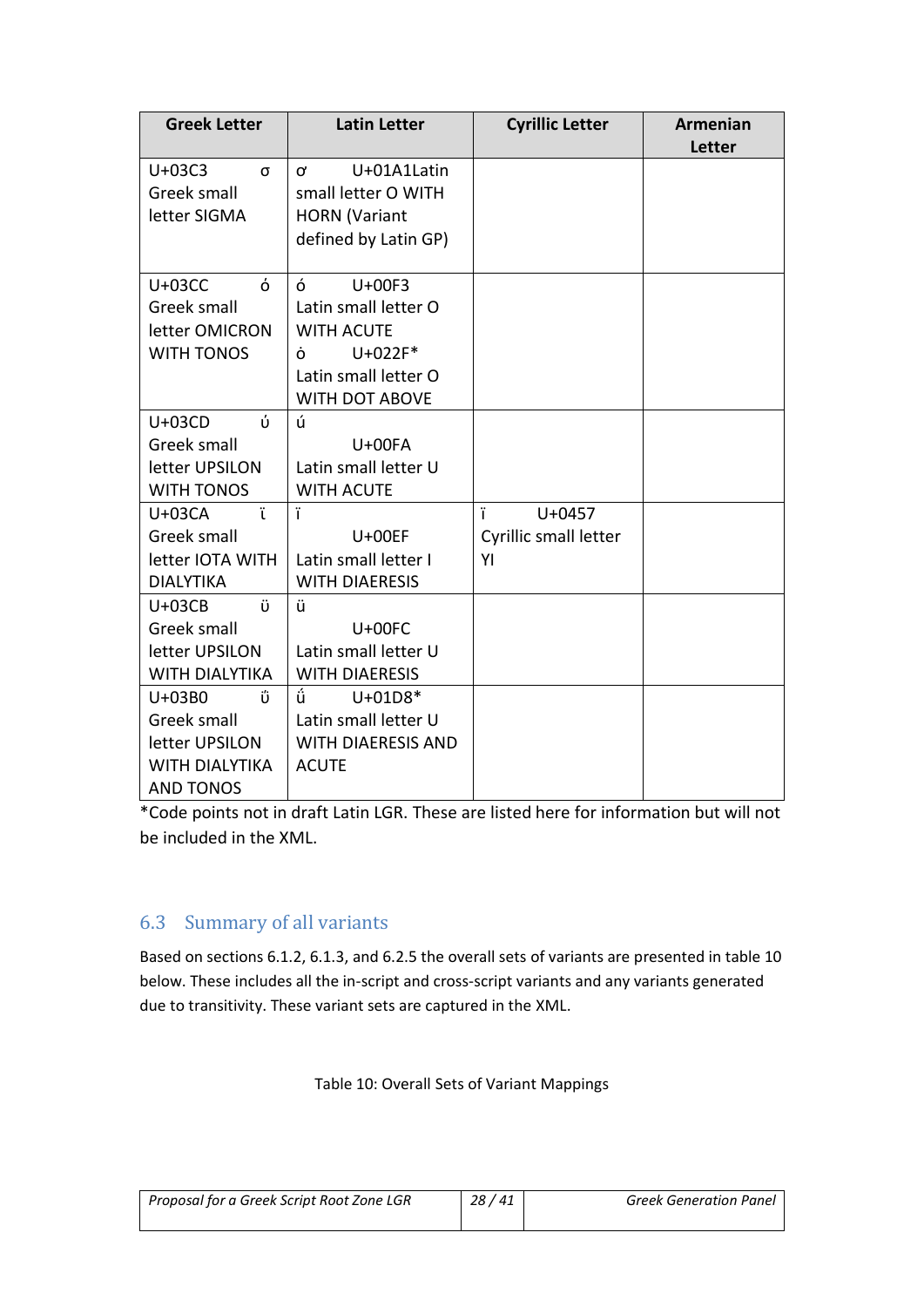|                | <b>Greek Letter</b>                                                                                                                                                                                                                                                                                           | <b>Latin Letter</b>                                                                                                                                                                                                                                                                                                                                                                                                                  | <b>Cyrillic Letter</b>                                                                                                          | <b>Armenian Letter</b>                                      |
|----------------|---------------------------------------------------------------------------------------------------------------------------------------------------------------------------------------------------------------------------------------------------------------------------------------------------------------|--------------------------------------------------------------------------------------------------------------------------------------------------------------------------------------------------------------------------------------------------------------------------------------------------------------------------------------------------------------------------------------------------------------------------------------|---------------------------------------------------------------------------------------------------------------------------------|-------------------------------------------------------------|
| $\mathbf{1}$   | U+03B1<br>α<br>Greek small<br>letter ALPHA                                                                                                                                                                                                                                                                    | $U + 0061$<br>a<br>LATIN small letter A<br>U+00E1<br>á                                                                                                                                                                                                                                                                                                                                                                               | $U + 0430$<br>a<br>Cyrillic small letter A                                                                                      |                                                             |
|                | ά<br>$U+03AC$<br>Greek small<br>letter ALPHA<br><b>WITH TONOS</b>                                                                                                                                                                                                                                             | Latin small letter A<br><b>WITH ACUTE</b>                                                                                                                                                                                                                                                                                                                                                                                            |                                                                                                                                 |                                                             |
| $\overline{2}$ | Ť<br>U+0390<br>Greek small<br>letter IOTA WITH<br><b>DIALYTIKA AND</b><br><b>TONOS</b><br>$\mathfrak{t}$<br>$U+03AF$<br>Greek small<br>letter IOTA WITH<br><b>TONOS</b><br>U+03B9<br>$\mathsf{L}$<br>Greek small<br>letter IOTA<br><b>U+03CA</b><br>ï.<br>Greek small<br>letter IOTA WITH<br><b>DIALYTIKA</b> | i.<br>$U + 0069$<br>Latin small letter I<br>$U+00ED$<br>Ĺ<br>Latin small letter I<br><b>WITH ACUTE</b><br>$U+O0EF$<br>ï.<br>Latin small letter I<br><b>WITH DIAERESIS</b><br>$U + 0131$<br>L<br>Latin small letter<br>DOTLESS I (Variant<br>defined by Latin GP)<br>$U + 0269$<br>$\mathbf{L}$<br>Latin small letter<br><b>IOTA</b><br>Î.<br>$U+1EC9$<br>Latin small letter I<br>WITH HOOK ABOVE<br>(Variant defined by<br>Latin GP) | i.<br>$U + 0456$<br>Cyrillic small letter<br>BYELORUSSIAN-<br><b>UKRAINIAN I</b><br>$U + 0457$<br>ï<br>Cyrillic small letter YI | $U + 0582$<br>$\mathbf{L}$<br>Armenian small<br>letter YIWN |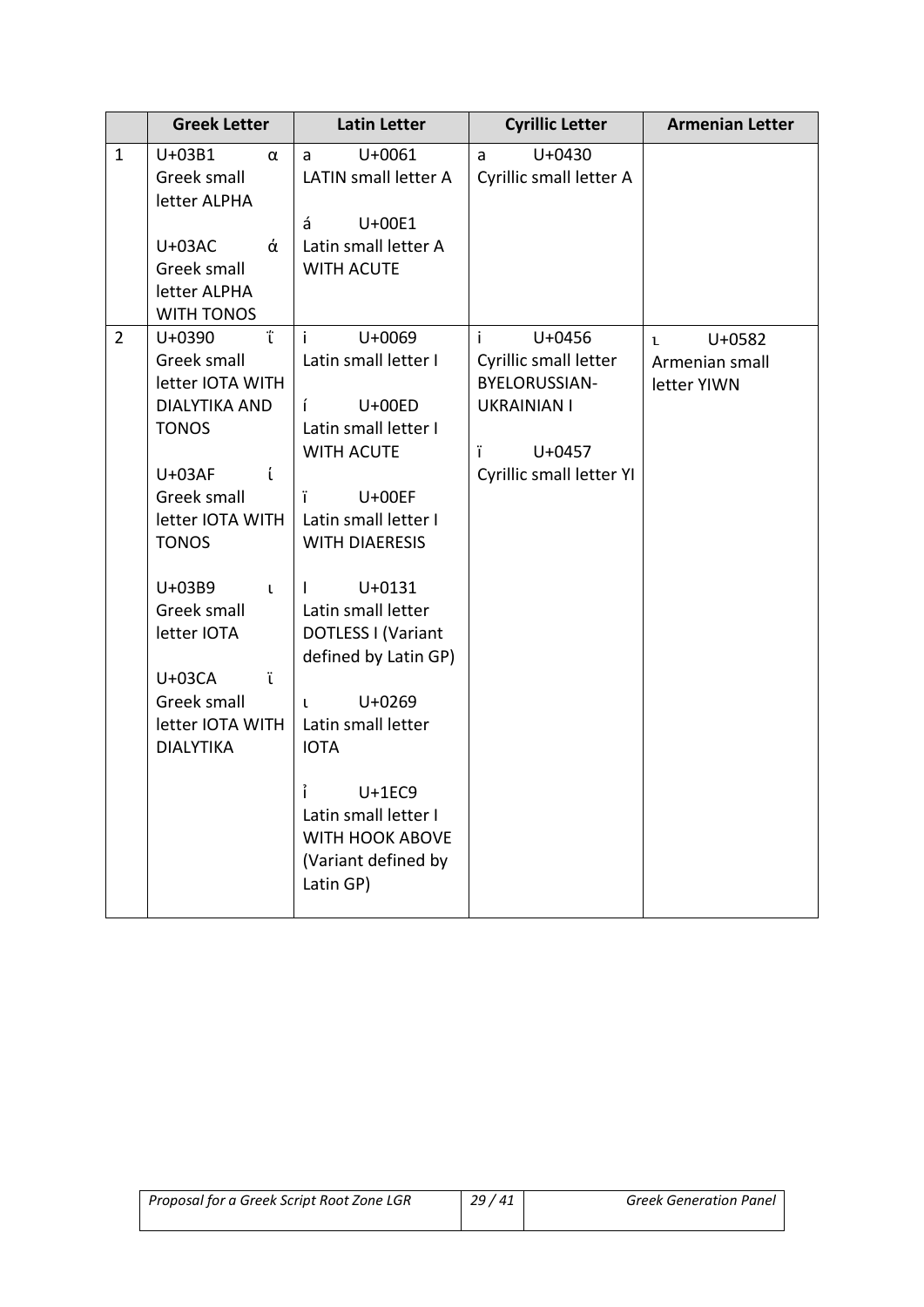|                | <b>Greek Letter</b>                                                                                                                   | <b>Latin Letter</b>                                                                                                                                           | <b>Cyrillic Letter</b>                                                            | <b>Armenian Letter</b>                                                             |
|----------------|---------------------------------------------------------------------------------------------------------------------------------------|---------------------------------------------------------------------------------------------------------------------------------------------------------------|-----------------------------------------------------------------------------------|------------------------------------------------------------------------------------|
| 3              | U+03B7<br>$\eta$<br>Greek small<br>letter ETA                                                                                         | U+006E<br>n<br>Latin small letter N<br>U+014B<br>ŋ                                                                                                            |                                                                                   | $U + 0572$<br>$\eta$<br>Armenian small<br>letter GHAD<br>$U + 0578$<br>$\mathbf n$ |
|                | ή<br>$U+03AE$<br>Greek small<br>letter ETA WITH<br><b>TONOS</b>                                                                       | Latin small letter<br><b>ENG</b><br>$U + 0144$<br>ń<br>Latin small letter N<br><b>WITH ACUTE</b><br>$U+1E45$<br>'n.<br>Latin small letter N<br>WITH DOT ABOVE |                                                                                   | Armenian small<br>letter VO                                                        |
| $\overline{4}$ | $U+03BF$<br>$\mathsf{o}$<br>Greek small<br>letter OMICRON<br>ó<br><b>U+03CC</b><br>Greek small<br>letter OMICRON<br><b>WITH TONOS</b> | U+006F<br>$\Omega$<br>Latin small letter O<br>$U+00F3$<br>ó<br>Latin small letter O<br><b>WITH ACUTE</b>                                                      | U+043E<br>$\mathsf{o}$<br>Cyrillic small letter O                                 | $U + 0585$<br>$\mathbf{O}$<br>Armenian small<br>letter OH                          |
| 5              | U+03C1<br>ρ<br>Greek small<br>letter RHO                                                                                              | U+0070<br>p<br>Latin small letter P<br>(Variant defined by<br>Latin GP)                                                                                       | $U + 0440$<br>p<br>Cyrillic small letter<br>ER (Variant defined<br>by Latin GP)   |                                                                                    |
| 6              | β<br>$U+03B2$<br>Greek small<br>letter BETA                                                                                           | $U+OODF$<br>ß<br>Latin small letter<br><b>SHARP S</b><br>ss U+0073 U+0073<br>Latin small letter S<br>Latin small letter S                                     | U+0455 U+0455<br>SS.<br>Cyrillic small letter<br>Dze Cyrillic small<br>letter Dze |                                                                                    |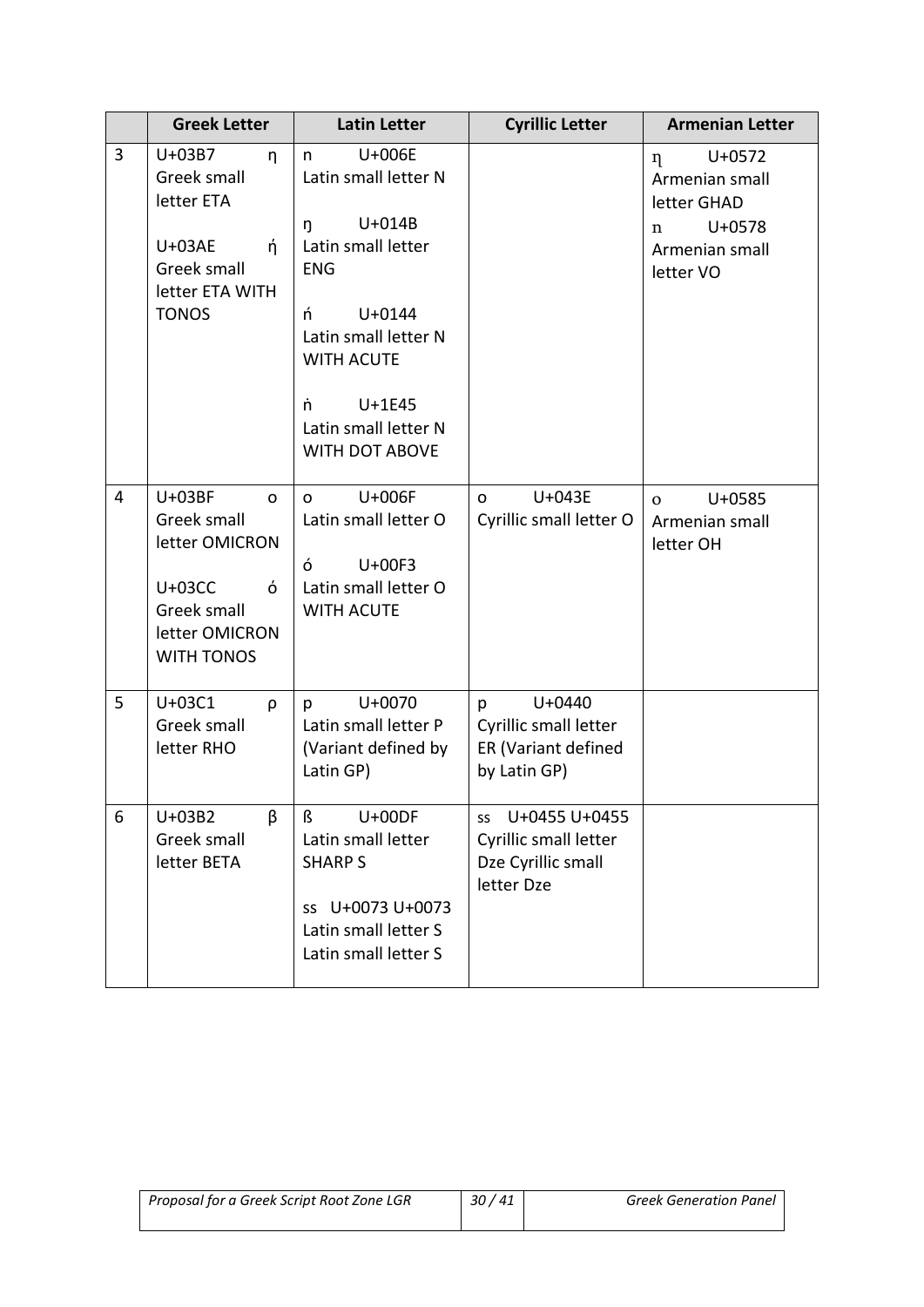|                | <b>Greek Letter</b>                                                        | <b>Latin Letter</b>                                                                                 | <b>Cyrillic Letter</b>                                                                                           | <b>Armenian Letter</b>                      |
|----------------|----------------------------------------------------------------------------|-----------------------------------------------------------------------------------------------------|------------------------------------------------------------------------------------------------------------------|---------------------------------------------|
| $\overline{7}$ | U+03C5<br>U<br>Greek small<br>letter UPSILON                               | U+0075<br>u<br>Latin small letter U<br>U+028B                                                       |                                                                                                                  | U+057D<br>u<br>Armenian small<br>letter SEH |
|                | Ú<br>$U+03CD$<br>Greek small<br>letter UPSILON<br><b>WITH TONOS</b>        | υ<br>Latin small letter V<br><b>WITH HOOK</b><br>$U+00FA$<br>ú                                      |                                                                                                                  |                                             |
|                | $U+O3CB$<br>Ü<br>Greek small<br>letter UPSILON                             | Latin small letter U<br><b>WITH ACUTE</b><br>$U+00FC$<br>ü                                          |                                                                                                                  |                                             |
|                | <b>WITH DIALYTIKA</b><br>ΰ<br>U+03B0                                       | Latin small letter U<br>WITH DIAERESIS                                                              |                                                                                                                  |                                             |
|                | Greek small<br>letter UPSILON<br><b>WITH DIALYTIKA</b><br><b>AND TONOS</b> |                                                                                                     |                                                                                                                  |                                             |
| 8              | $U+03BD$<br>V<br>Greek small<br>letter NU                                  | $U + 0076$<br>$\mathsf{v}$<br>Latin small letter V                                                  |                                                                                                                  |                                             |
| 9              | U+03B3<br>γ<br>Greek small<br>letter GAMMA                                 | U+0079<br><b>y</b><br>Latin small letter Y<br>$U + 0263$<br>γ<br>Latin small letter<br><b>GAMMA</b> | $U + 0443$<br><b>y</b><br>Cyrillic small letter U<br>Y<br>$U+04AF$<br>Cyrillic small letter<br><b>STRAIGHT U</b> |                                             |
| 10             | U+03C3<br>$\sigma$<br>Greek small<br>letter SIGMA                          | U+01A1<br>ď<br>Latin small letter O<br>WITH HORN (Variant<br>defined by Latin GP)                   |                                                                                                                  |                                             |
|                | $U+03C2$<br>$\varsigma$<br>Greek small<br>letter FINAL<br><b>SIGMA</b>     |                                                                                                     |                                                                                                                  |                                             |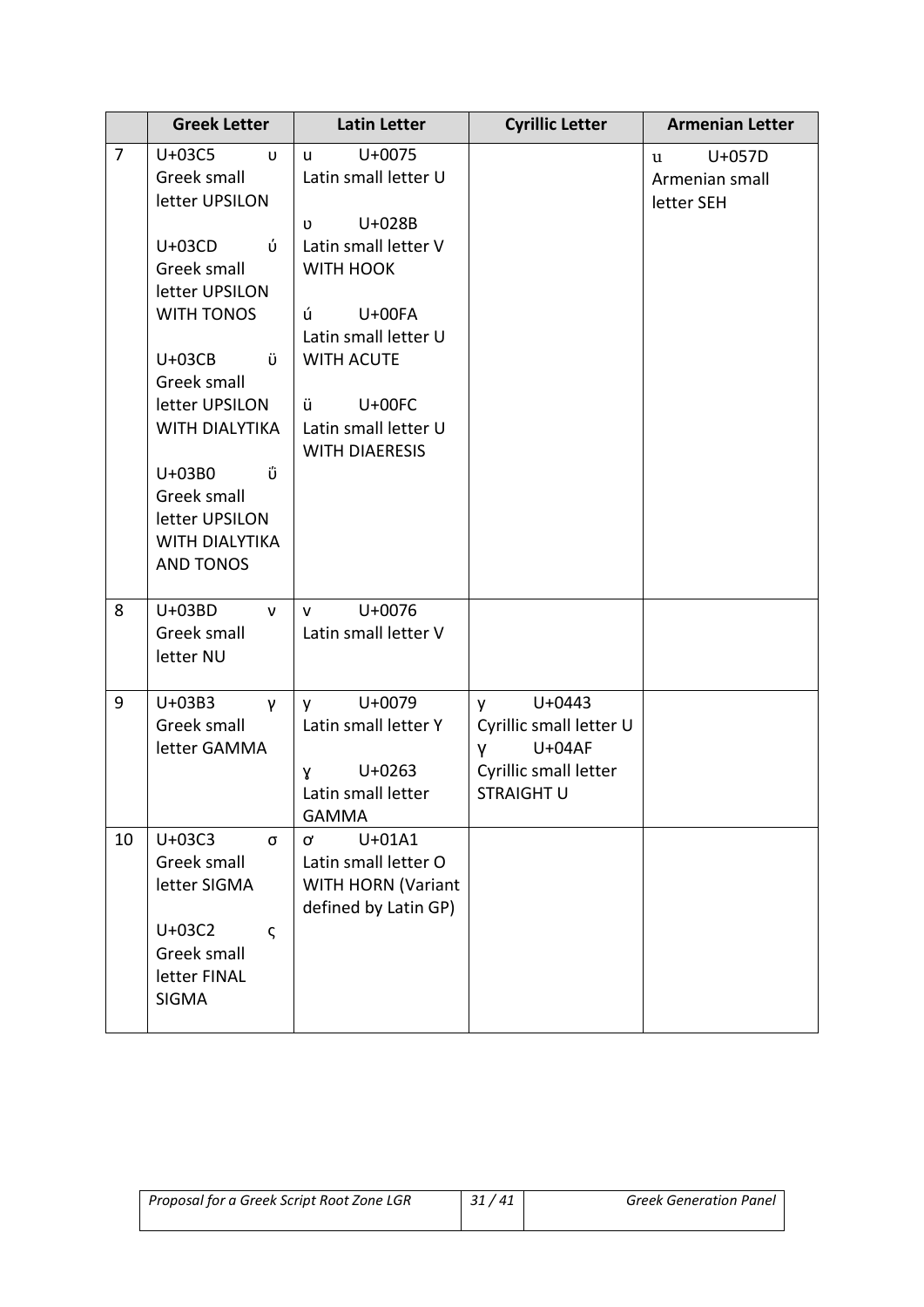|    | <b>Greek Letter</b>                                                                                                                       | <b>Latin Letter</b>                                        | <b>Cyrillic Letter</b>                                           | <b>Armenian Letter</b> |
|----|-------------------------------------------------------------------------------------------------------------------------------------------|------------------------------------------------------------|------------------------------------------------------------------|------------------------|
| 11 | U+03B5<br>$\boldsymbol{\epsilon}$<br>Greek small<br>letter EPSILON<br>$U+03AD$<br>έ<br>Greek small<br>letter EPSILON<br><b>WITH TONOS</b> | U+025B<br>$\epsilon$<br>Latin small letter<br><b>OPENE</b> |                                                                  |                        |
| 12 | U+03BA<br>K<br>Greek small<br>letter KAPPA                                                                                                |                                                            | U+043A<br>К<br>Cyrillic small letter<br>KA                       |                        |
| 13 | U+03C4<br>$\mathbf{T}$<br>Greek small<br>letter TAU                                                                                       |                                                            | $U + 0442$<br>$\mathsf{T}$<br>Cyrillic small letter<br><b>TE</b> |                        |
| 14 | U+03C6<br>$\Phi$<br>Greek small<br>letter PHI                                                                                             |                                                            | U+0444<br>$\Phi$<br>Cyrillic small letter<br>EF                  |                        |
| 15 | U+03C9<br>$\omega$<br>Greek small<br>letter OMEGA                                                                                         |                                                            |                                                                  |                        |
|    | ώ<br>U+03CE<br>Greek small<br>letter OMEGA<br><b>WITH TONOS</b>                                                                           |                                                            |                                                                  |                        |

## <span id="page-31-0"></span>7 Whole Label Evaluation Rules (WLE) and Actions

The Greek LGR does not need any script specific WLE rules.

A set of Greek-specific actions has been defined that limit the number of allocatable variants for labels with multiple accented vowels (Section [6.1.2\)](#page-8-3) or multiple final sigmas (Section [6.1.3\)](#page-10-0).

| Proposal for a Greek Script Root Zone LGR | 32/41 | <b>Greek Generation Panel</b> |
|-------------------------------------------|-------|-------------------------------|
|                                           |       |                               |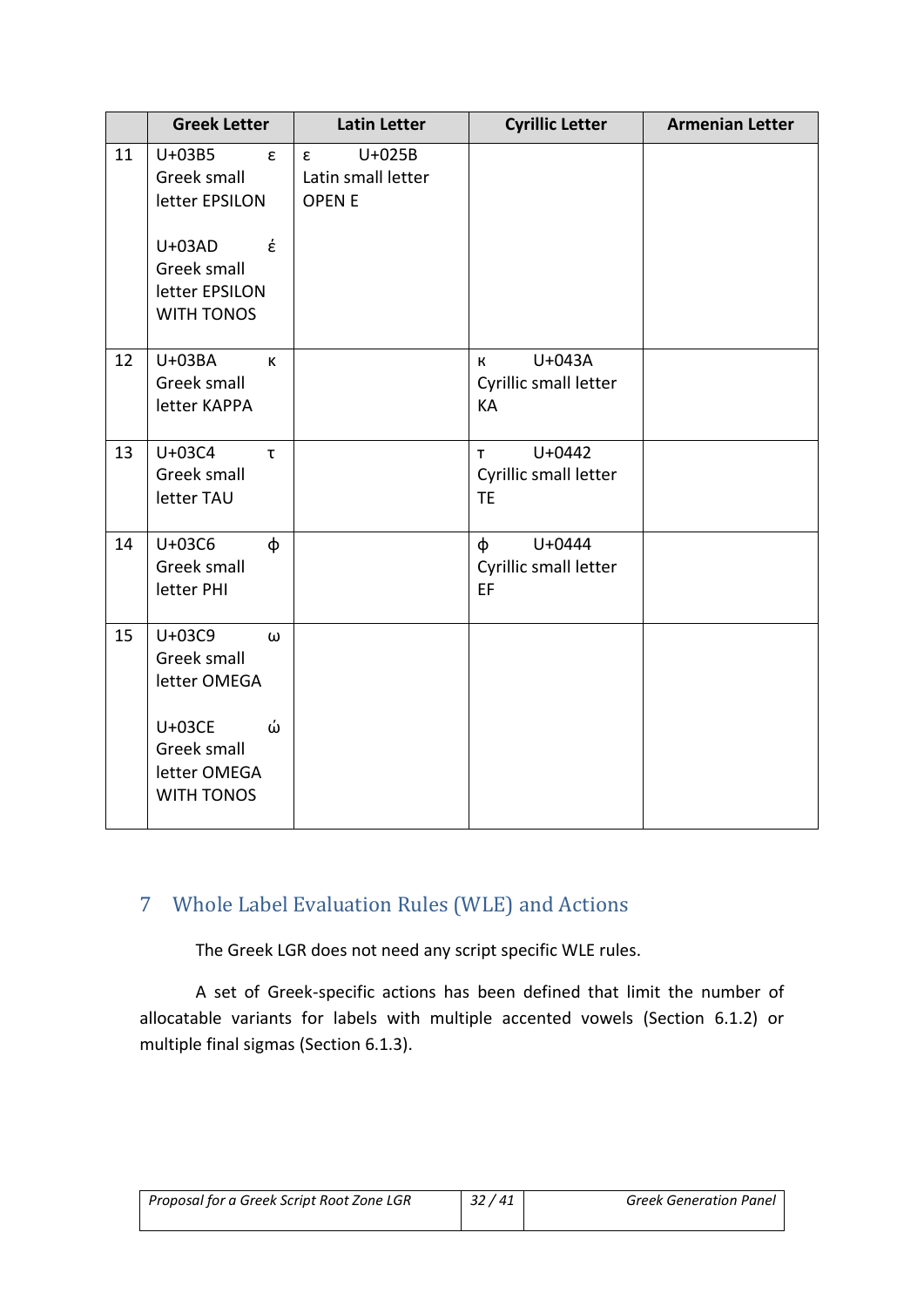## <span id="page-32-0"></span>8 Contributors

The Greek Generation Panel is composed of individuals actively involved in policy development processes in the areas of electronic communication, research and development related to the Greek language, standardization, computing and maintenance of the domain name system in Greece and Cyprus. The panelists come from governmental and regulatory authorities, academia, private sector, ccTLD registries of Greece and Cyprus. Moreover, the Panel was officially formed with the Decision 54020/1088/25 Nov 2015 of the Minister of Infrastructure, Transport and Networks of the Hellenic Republic. The formation of the Greek Generation Panel is as follows:

| <b>Name</b>                           | Role          | Organization                                                                     | Country | <b>Field of</b><br><b>Expertise</b>                |
|---------------------------------------|---------------|----------------------------------------------------------------------------------|---------|----------------------------------------------------|
| Panagiotis<br><b>PAPASPILIOPOULOS</b> | Chair         | Hellenic Ministry of<br><b>Digital Governance</b>                                | Greece  | Technical,<br>Policy<br>Development,               |
|                                       |               |                                                                                  |         | <b>GAC Rep</b>                                     |
| Vaggelis<br><b>SEGREDAKIS</b>         | Vice<br>Chair | Registry of [.gr] &<br>[. $\epsilon \lambda$ ] domain names,<br><b>FORTH-ICS</b> | Greece  | Technical<br>(DNS)<br>ccNSO Rep                    |
| Konstantinos<br><b>VALASIS</b>        | Member        | Hellenic Ministry of<br><b>Foreign Affairs</b>                                   | Greece  | Policy<br>Development                              |
| <b>Ioannis KATSARAS</b>               | Member        | Hellenic Ministry of<br><b>Foreign Affairs</b>                                   | Greece  | Policy<br>Development                              |
| Asimina<br>GIANNOPOULOU               | Member        | Hellenic<br>Telecommunications<br>and Post Commission                            | Greece  | Technical,<br>Regulatory                           |
| <b>Giorgos KOLYVAS</b>                | Member        | Hellenic<br>Telecommunications<br>and Post Commission                            | Greece  | Technical,<br>Regulatory                           |
| <b>Michael VASSILAKIS</b>             | Member        | Registry of [.gr] &<br>[. $\epsilon \lambda$ ] domain names,<br><b>FORTH-ICS</b> | Greece  | Technical,<br>ccNSO Rep                            |
| Antonis<br><b>ANTONIADES</b>          | Member        | Office of Electronic<br>Communications and<br><b>Postal Regulations</b>          | Cyprus  | Technical,<br>Policy<br>Development,<br>Regulatory |
| Constantinos<br><b>STYLIANOU</b>      | Member        | Office of Electronic<br>Communications and<br><b>Postal Regulations</b>          | Cyprus  | Technical,<br>Policy<br>Development,<br>Regulatory |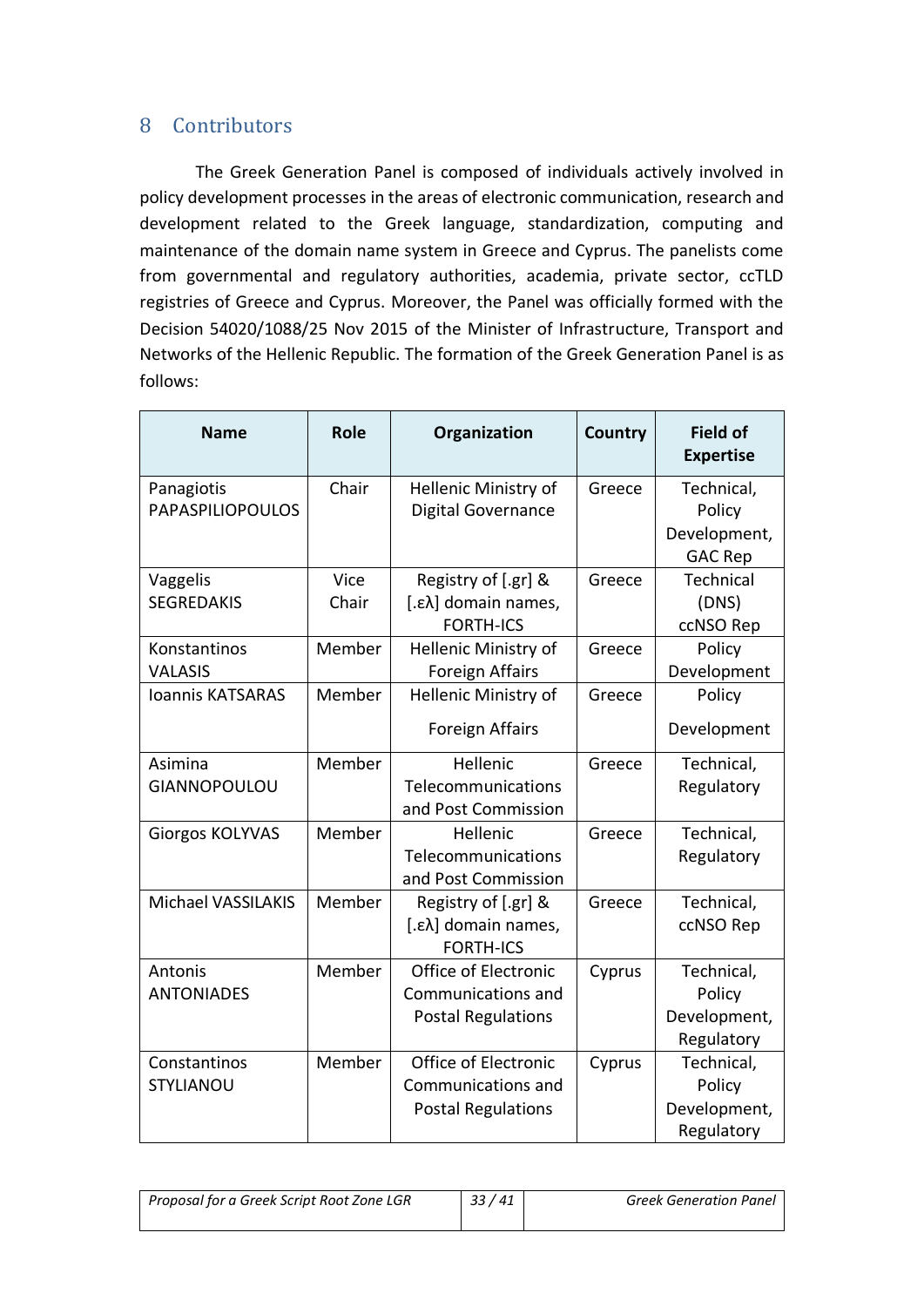| <b>Alexandros PSYRRIS</b> | Member | Hellenic Body for                                                                | Greece | Technical   |
|---------------------------|--------|----------------------------------------------------------------------------------|--------|-------------|
|                           |        | Standardization                                                                  |        | (Unicode)   |
| Maria GAVRIILIDOU         | Member | Institute for Language<br>and Speech<br>Processing / Research<br>Centre "Athena" | Greece | Linguistics |
| Penny<br>LABROPOULOU      | Member | Institute for Language<br>and Speech<br>Processing / Research<br>Centre "Athena" | Greece | Linguistics |

The Panel would also like to express its gratitude for the valuable contribution of the following persons (in alphabetic order according to their surname):

- Sarmad HUSSAIN, ICANN IDN Team, IDN Project Coordinator
- Ritvan KARA-CHOTZA, Educationist, Lexicographer
- Pitinan KOOARMORNPATANA, ICANN IDN Team
- Chrisoula MICHAILIDOU, Legal Expert
- Antonios PERPATIDIS, Interpreter

## <span id="page-33-0"></span>9 References

- 1. "The Unicode Standard", the Unicode Consortium URL: [http://www.unicode.org/standard/standard.html.](http://www.unicode.org/standard/standard.html)
- 2. "Maximal Starting Repertoire MSR-5", ICANN IDN Integration Panel URL: https://www.icann.org/en/system/files/files/msr-5-overview-24jun21 en.pdf.
- 3. "Requirements for LGR Proposals from Generation Panels", Integration Panel, ICANN IDN Variant Issues Project URL: [https://www.icann.org/en/system/files/files/Requirements-for-LGR-](https://www.icann.org/en/system/files/files/Requirements-for-LGR-Proposals-20150424.pdf)[Proposals-20150424.pdf.](https://www.icann.org/en/system/files/files/Requirements-for-LGR-Proposals-20150424.pdf)
- 4. "Procedure to Develop and Maintain the Label Generation Rules for the Root Zone in Respect of IDNA Labels", ICANN URL: [http://www.icann.org/en/resources/idn/variant-tlds/draft-lgr-procedure-](http://www.icann.org/en/resources/idn/variant-tlds/draft-lgr-procedure-20mar13-en.pdf)[20mar13-en.pdf.](http://www.icann.org/en/resources/idn/variant-tlds/draft-lgr-procedure-20mar13-en.pdf)
- 5. "IP Review of Variants for the Proposed Greek LGR dated 2019-09-01", dated 2019-12-04.
- 6. "Study of the issues present in the registration of IDN TLDs in Greek characters", Greek Case Study Team, ICANN IDN Variant Issues Project URL: [http://archive.icann.org/en/topics/new-gtlds/greek-vip-issues-report-](http://archive.icann.org/en/topics/new-gtlds/greek-vip-issues-report-07oct11-en.pdf)[07oct11-en.pdf.](http://archive.icann.org/en/topics/new-gtlds/greek-vip-issues-report-07oct11-en.pdf)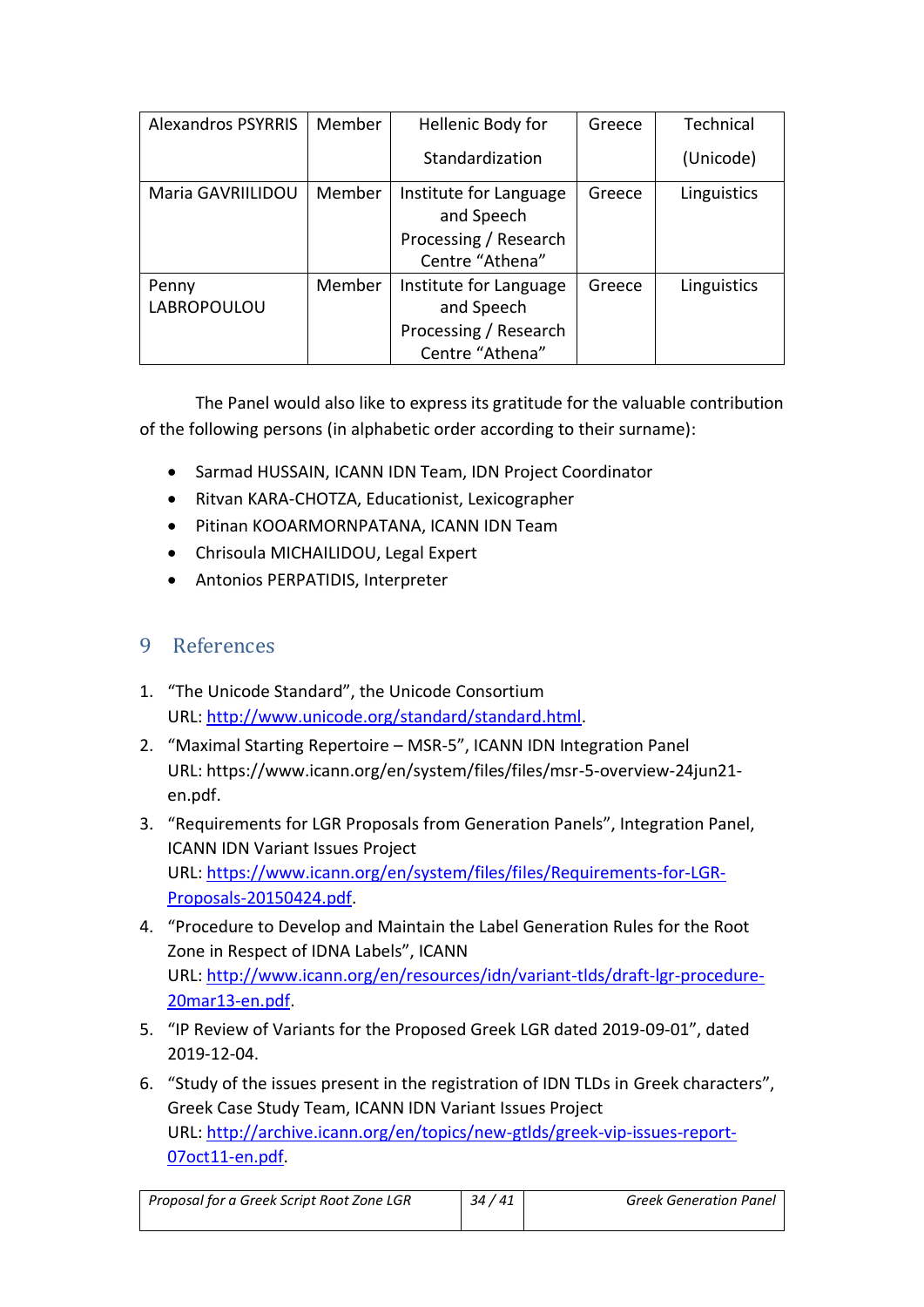- 7. "Internationalized Domain Names for Applications (IDNA) Background, Explanation, and Rationale", IETF, RFC5894, August 2010.
- 8. "Greek language question",Wikipedia, [http://en.wikipedia.org/wiki/Greek\\_language\\_question.](http://en.wikipedia.org/wiki/Greek_language_question)
- 9. "Katharevousa", Wikipedia, [http://en.wikipedia.org/wiki/Katharevousa.](http://en.wikipedia.org/wiki/Katharevousa)
- 10. "Demotic Greek", Wikipedia, [http://en.wikipedia.org/wiki/Dimotiki.](http://en.wikipedia.org/wiki/Dimotiki)
- 11. "Greek diacritics", Wikipedia, [http://en.wikipedia.org/wiki/Greek\\_diacritics.](http://en.wikipedia.org/wiki/Greek_diacritics)
- 12. "Pomak language", Wikipedia, [https://en.wikipedia.org/wiki/Pomak\\_language.](https://en.wikipedia.org/wiki/Pomak_language)
- 13. "Πομακική γλώσσα", Wikipedia, [https://el.wikipedia.org/wiki/](https://el.wikipedia.org/wiki/Πομακική_γλώσσα)Πομακική γλώσσα (in Greek).
- 14. "Greek alphabet", Wikipedia, [https://en.wikipedia.org/wiki/Greek\\_alphabet -](https://en.wikipedia.org/wiki/Greek_alphabet#Use_for_other_languages) Use for other languages.
- 15. "Character codes for Greek: Problems and modern solutions", Macrakis Stavros M., 1996.
- 16. "Greek: *An Essential Grammar of the Modern Language*", Holton, Mackridge, Philippaki, Routledge 2004, ISBN 0-203-64521-9, Master e-book ISBN: [http://www.verbalplanet.com/resourcedownload.asp?re\\_id=100001646935.](http://www.verbalplanet.com/resourcedownload.asp?re_id=100001646935)
- 17. "Pomak-Greek Dictionary", Kara-Chotza Ritvan et al., 4<sup>th</sup> Army Corps, Army General Staff, Hellenic Ministry of Defense, 1996.
- 18. Email correspondence (in Greek) between the Greek Generation Panel chair and Mr. Ritvan Kara-Chotza, 2017.

"Regulation on Management and Assignment of [.gr] or [.ελ] Domain Names", Decision No.843/2/01 Mar 2018 of the Hellenic Telecommunications and Post Commission (Issue No. 973/B'/19 March 2018 of the Hellenic Official Governmental Gazette),

[\(http://www.eett.gr/opencms/export/sites/default/EETT\\_EN/Electronic\\_Commu](http://www.eett.gr/opencms/export/sites/default/EETT_EN/Electronic_Communications/DomainNames/AP843-002.pdf) [nications/DomainNames/AP843-002.pdf\)](http://www.eett.gr/opencms/export/sites/default/EETT_EN/Electronic_Communications/DomainNames/AP843-002.pdf).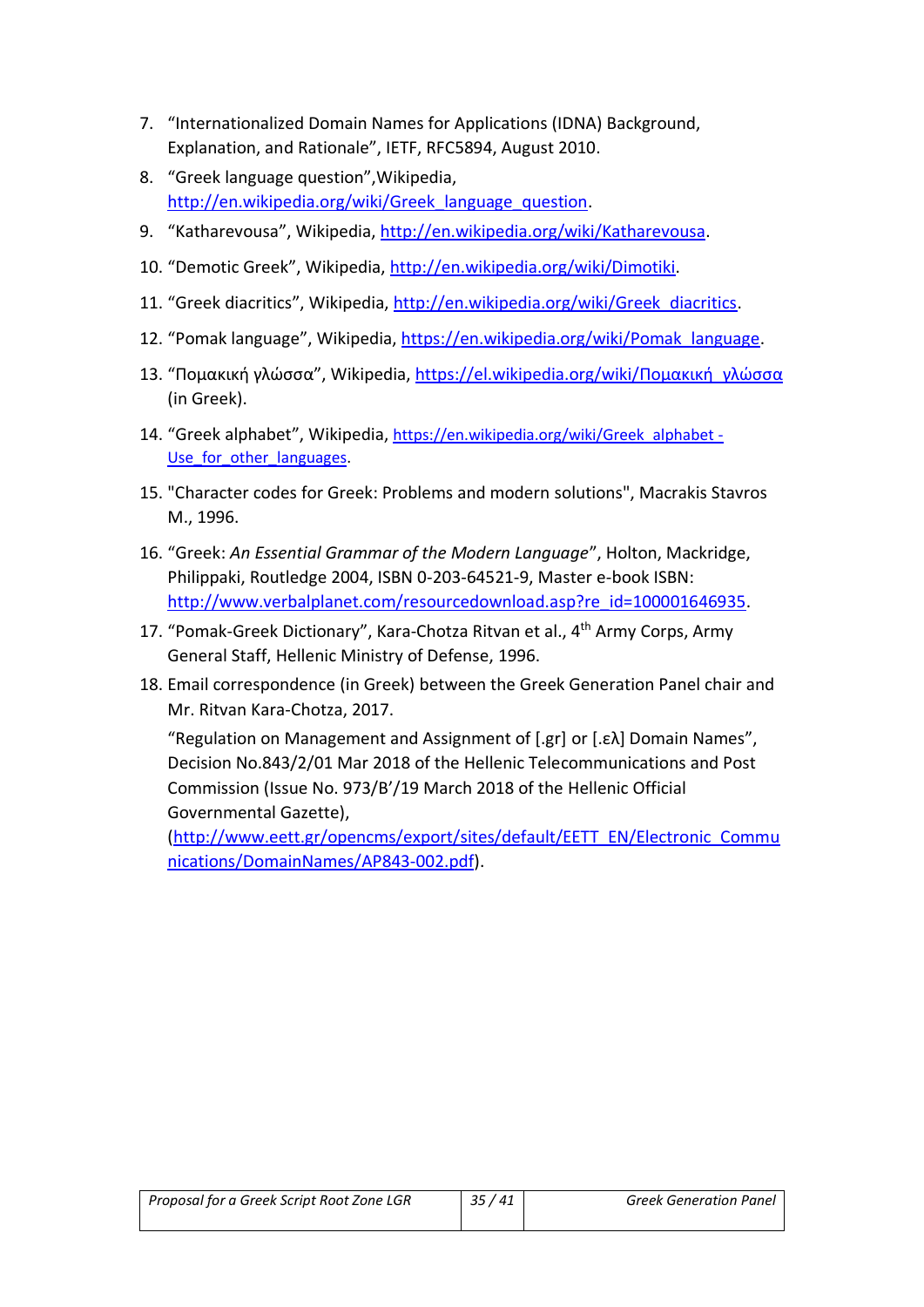## <span id="page-35-0"></span>Appendix: Cross-script homoglyphs - possible confusability issues

| <b>Greek Letter</b>                                                                 | <b>Latin Letter</b>                     | <b>Cyrillic Letter</b>     | <b>Armenian Letter</b> |  |  |
|-------------------------------------------------------------------------------------|-----------------------------------------|----------------------------|------------------------|--|--|
| U+03B1<br>α                                                                         | U+0061+U+0331<br>a                      |                            |                        |  |  |
| Greek small letter                                                                  | LATIN small letter A +                  |                            |                        |  |  |
| <b>ALPHA</b>                                                                        | <b>COMBINING MACRON</b>                 |                            |                        |  |  |
|                                                                                     | <b>BELOW</b>                            |                            |                        |  |  |
| β<br>U+03B2                                                                         |                                         | $U + 0432$<br>B            |                        |  |  |
| Greek small letter                                                                  |                                         | Cyrillic small letter      |                        |  |  |
| <b>BETA</b>                                                                         |                                         | <b>VE</b>                  |                        |  |  |
| $U+03B3$<br>ν                                                                       |                                         | $U+04B1$<br>γ              |                        |  |  |
| Greek small letter                                                                  |                                         | Cyrillic small letter      |                        |  |  |
| <b>GAMMA</b>                                                                        |                                         | <b>STRAIGHT U WITH</b>     |                        |  |  |
|                                                                                     |                                         | <b>STROKE</b>              |                        |  |  |
| U+03B5<br>£.                                                                        |                                         | $U + 0454$<br>$\epsilon$   |                        |  |  |
| Greek small letter                                                                  |                                         | Cyrillic small letter      |                        |  |  |
| <b>EPSILON</b>                                                                      |                                         | <b>UKRAINIAN IE</b>        |                        |  |  |
| U+03B7<br>η                                                                         | $U + 0146$<br>n                         |                            | $U + 0564$<br>$\eta$   |  |  |
| Greek small letter                                                                  | Latin small letter N WITH               |                            | Armenian small         |  |  |
| <b>ETA</b>                                                                          | <b>CEDILLA</b>                          |                            | letter DA              |  |  |
|                                                                                     | $U+1E49$<br>n                           |                            |                        |  |  |
|                                                                                     | Latin small letter N WITH               |                            |                        |  |  |
|                                                                                     | <b>LINE BELOW</b>                       |                            |                        |  |  |
|                                                                                     | $U+1E4B$<br>n                           |                            |                        |  |  |
|                                                                                     | Latin small letter N WITH               |                            |                        |  |  |
|                                                                                     | <b>CIRCUMFLEX BELOW</b>                 |                            |                        |  |  |
| θ<br>U+03B8                                                                         | $U + 0275$<br>$\theta$                  | $U+04E9$<br>$\Theta$       |                        |  |  |
| Greek small letter                                                                  | Latin small letter                      | Cyrillic small letter      |                        |  |  |
| <b>THETA</b>                                                                        | <b>BARRED O</b>                         | <b>BARRED O</b>            |                        |  |  |
| $U+03BA$<br>K                                                                       | k<br>$U+006B$                           | қ U+049B                   |                        |  |  |
| Greek small letter                                                                  | Latin small letter K<br>ƙ               | Cyrillic small letter      |                        |  |  |
| <b>KAPPA</b>                                                                        | $U + 0199$<br>Latin small letter K WITH | <b>KA WITH</b>             |                        |  |  |
|                                                                                     | <b>HOOK</b>                             | <b>DESCENDER</b><br>U+04A1 |                        |  |  |
|                                                                                     | $U + 0137$<br>ķ                         | к<br>Cyrillic small letter |                        |  |  |
|                                                                                     | Latin small letter K WITH               | <b>BASHKIR KA</b>          |                        |  |  |
|                                                                                     | <b>CEDILLA</b>                          |                            |                        |  |  |
|                                                                                     | $U+1E33$<br>ķ                           |                            |                        |  |  |
|                                                                                     | Latin small letter K WITH               |                            |                        |  |  |
|                                                                                     | <b>DOT BELOW</b>                        |                            |                        |  |  |
| $U+03BD$<br>$\mathbf v$                                                             | $U+1E7F$<br>V                           | $U+04B1$<br>Υ              |                        |  |  |
| Greek small letter                                                                  | Latin small letter V WITH               | Cyrillic small letter      |                        |  |  |
| <b>NU</b>                                                                           | <b>DOT BELOW</b>                        | <b>STRAIGHT U WITH</b>     |                        |  |  |
|                                                                                     |                                         | <b>STROKE</b>              |                        |  |  |
| $U+O3BF$<br>O                                                                       | U+006F+U+0331<br>Ō                      |                            |                        |  |  |
| Proposal for a Greek Script Root Zone LGR<br>36/41<br><b>Greek Generation Panel</b> |                                         |                            |                        |  |  |

#### <span id="page-35-1"></span>Cross-script similarity between code-points included in MSR-5  $A.1$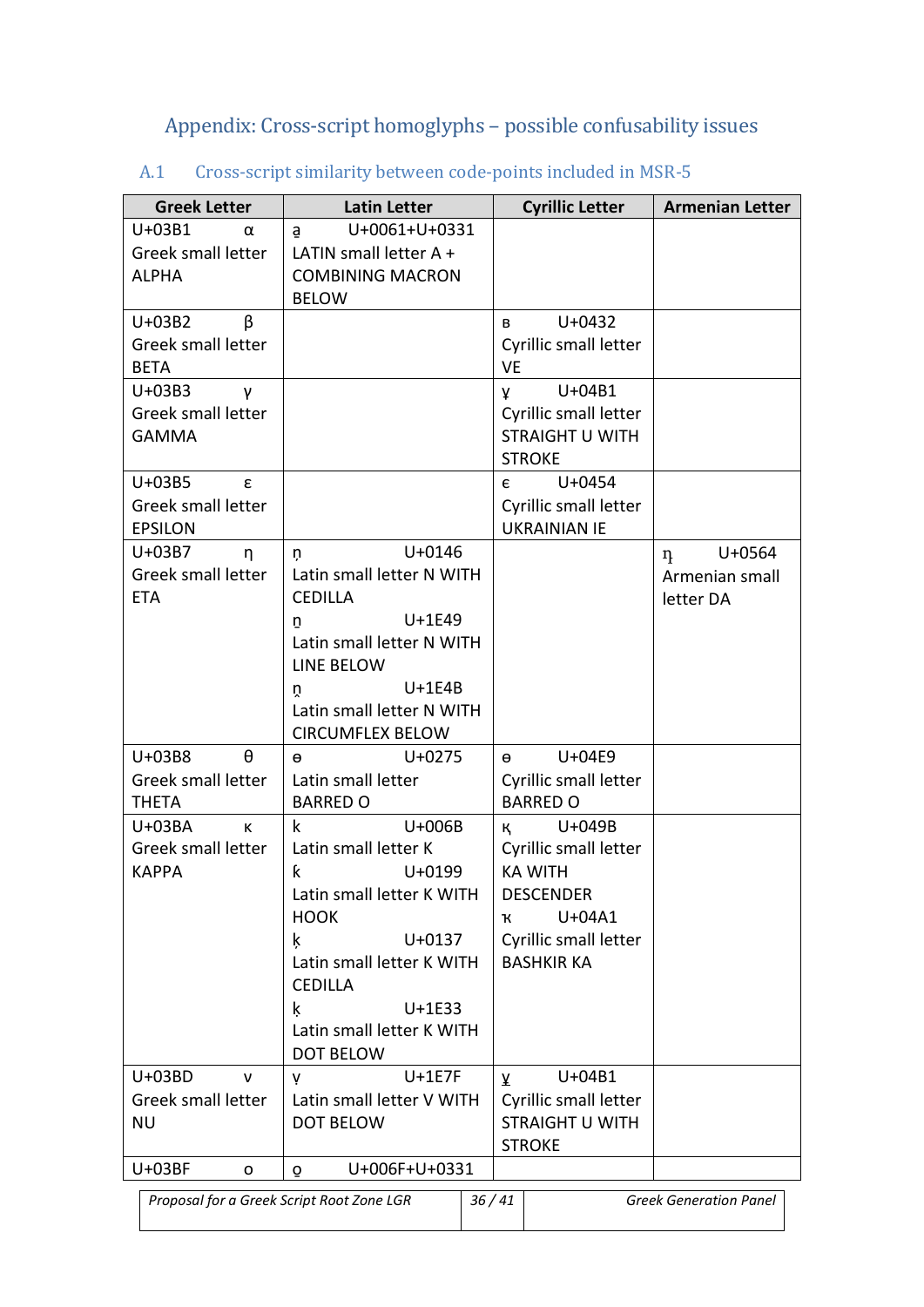| Greek small letter<br><b>OMICRON</b>                              | Latin small letter O +<br><b>COMBINING MACRON</b><br><b>BELOW</b>                                                                                                                                                                                                                                             |                                                                                                                                       |
|-------------------------------------------------------------------|---------------------------------------------------------------------------------------------------------------------------------------------------------------------------------------------------------------------------------------------------------------------------------------------------------------|---------------------------------------------------------------------------------------------------------------------------------------|
|                                                                   | $U+1ECD$<br>o<br>Latin small letter O WITH<br>DOT BELOW                                                                                                                                                                                                                                                       |                                                                                                                                       |
| U+03C0<br>π<br>Greek small letter<br>PI                           |                                                                                                                                                                                                                                                                                                               | $U+043F$<br>$\mathsf{\Pi}$<br>Cyrillic small letter<br><b>PE</b><br>п, U+0525<br>Cyrillic small letter<br>PE WITH<br><b>DESCENDER</b> |
| $U+03C1$<br>$\rho$<br>Greek small letter<br><b>RHO</b>            | $U + 0070$<br>p<br>Latin small letter P                                                                                                                                                                                                                                                                       | p U+0440<br>Cyrillic small letter<br>ER                                                                                               |
| U+03C2<br>$\varsigma$<br>Greek small letter<br><b>FINAL SIGMA</b> | S<br>$U + 0073$<br>Latin small letter S<br>$U+1E63$<br>Ş<br>Latin small letter S WITH<br><b>DOT BELOW</b><br>U+00E7<br>Ç<br>Latin small letter C WITH<br><b>CEDILLA</b><br>$U+015F$<br>Ş<br>Latin small letter S WITH<br><b>CEDILLA</b><br>$U + 0219$<br>Ş<br>Latin small letter S WITH<br><b>COMMA BELOW</b> | s U+0455<br>Cyrillic small letter<br><b>DZE</b><br>$C$ $U+04AB$<br>Cyrillic small letter<br><b>ES WITH</b><br><b>DESCENDER</b>        |
| U+03C3<br>σ<br>Greek small letter<br><b>SIGMA</b>                 | $U+01A1$<br>U<br>Latin small letter O WITH<br><b>HORN</b><br>$U+1EE3$<br>α<br>Latin small letter O WITH<br>HORN AND DOT BELOW                                                                                                                                                                                 |                                                                                                                                       |
| U+03C4<br>τ<br>Greek small letter<br>TAU                          |                                                                                                                                                                                                                                                                                                               | $U+04AD$<br>τ<br>Cyrillic small letter<br>TE WITH<br><b>DESCENDER</b>                                                                 |
| U+03C5<br>$\cup$<br>Greek small letter<br><b>UPSILON</b>          | $U+1EE5$<br>u<br>Latin small letter U WITH<br><b>DOT BELOW</b>                                                                                                                                                                                                                                                |                                                                                                                                       |
| U+03C7<br>χ<br>Greek small letter<br><b>CHI</b>                   | $U + 0078$<br>x<br>Latin small letter X                                                                                                                                                                                                                                                                       | $U + 0445$<br><b>X</b><br>Cyrillic small letter<br>HA<br>$U+04B3$<br>X,                                                               |
|                                                                   | Proposal for a Greek Script Root Zone LGR                                                                                                                                                                                                                                                                     | 37/41<br><b>Greek Generation Panel</b>                                                                                                |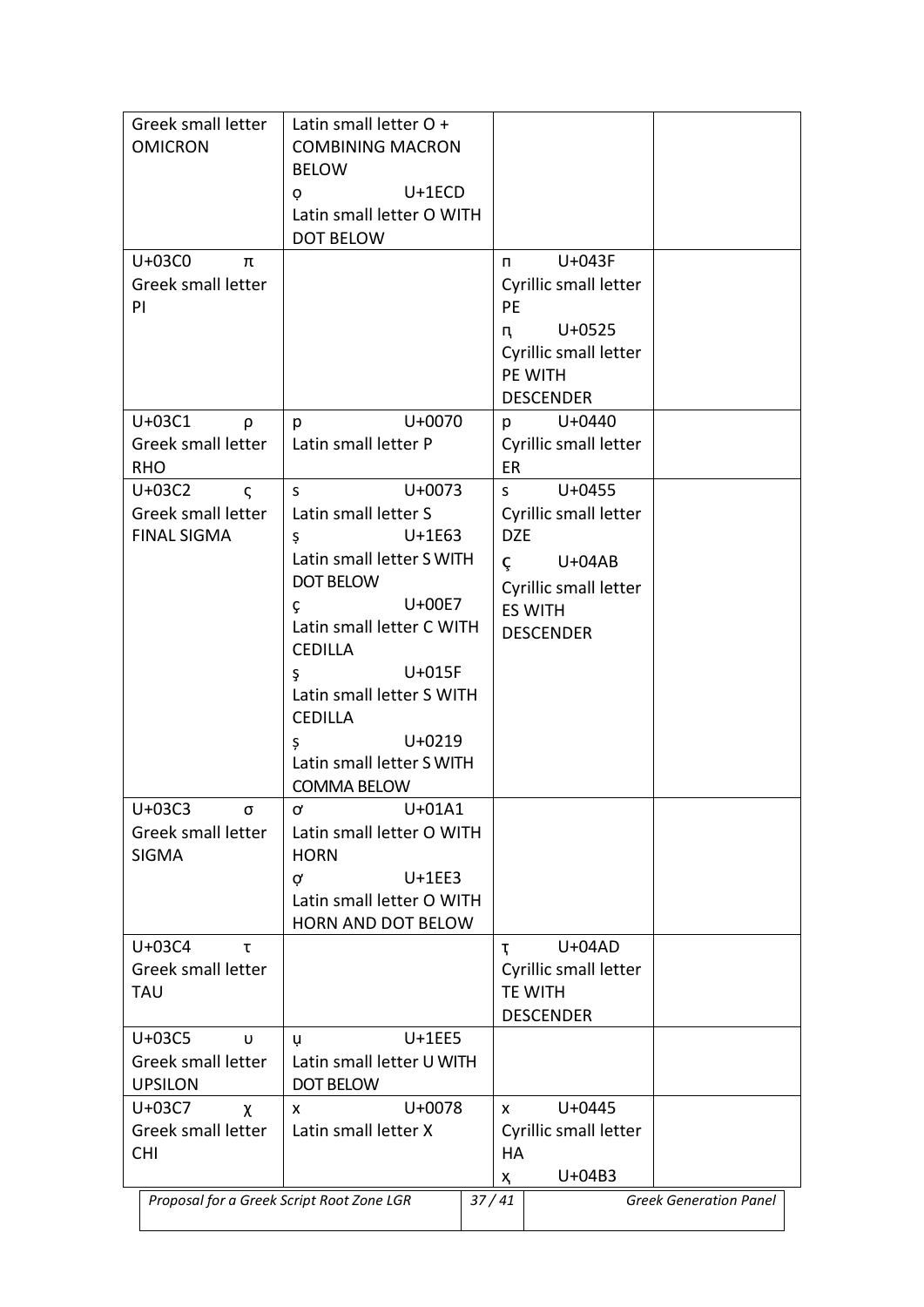|                                           |                                                                                                                                                                                                                                                                                                     |       | Cyrillic small letter |                               |  |
|-------------------------------------------|-----------------------------------------------------------------------------------------------------------------------------------------------------------------------------------------------------------------------------------------------------------------------------------------------------|-------|-----------------------|-------------------------------|--|
|                                           |                                                                                                                                                                                                                                                                                                     |       | <b>HA WITH</b>        |                               |  |
|                                           |                                                                                                                                                                                                                                                                                                     |       | <b>DESCENDER</b>      |                               |  |
| U+03C9<br>ω                               | $U + 0077$<br>W                                                                                                                                                                                                                                                                                     |       |                       |                               |  |
| Greek small letter                        | Latin small letter W                                                                                                                                                                                                                                                                                |       |                       |                               |  |
| OMEGA                                     |                                                                                                                                                                                                                                                                                                     |       |                       |                               |  |
| ή<br>$U+03AE$                             | $\dot{n}$ and $\dot{n}$ and $\dot{n}$ and $\dot{n}$ and $\dot{n}$ and $\dot{n}$ and $\dot{n}$ and $\dot{n}$ and $\dot{n}$ and $\dot{n}$ and $\dot{n}$ and $\dot{n}$ and $\dot{n}$ and $\dot{n}$ and $\dot{n}$ and $\dot{n}$ and $\dot{n}$ and $\dot{n}$ and $\dot{n}$ and $\dot{n}$ and<br>$U+01F9$ |       |                       |                               |  |
| <b>Greek small letter</b>                 | Latin small letter N WITH                                                                                                                                                                                                                                                                           |       |                       |                               |  |
| <b>ETA WITH TONOS</b>                     | <b>GRAVE</b>                                                                                                                                                                                                                                                                                        |       |                       |                               |  |
| U+03AF ί                                  | $\mathbf{i}$<br>$U+1ECB$                                                                                                                                                                                                                                                                            |       |                       |                               |  |
| Greek small letter                        | Latin small letter I WITH                                                                                                                                                                                                                                                                           |       |                       |                               |  |
| <b>IOTA WITH TONOS</b>                    | <b>DOT BELOW</b>                                                                                                                                                                                                                                                                                    |       |                       |                               |  |
|                                           | U+0069+U+0331<br>j.                                                                                                                                                                                                                                                                                 |       |                       |                               |  |
|                                           | Latin small letter I +                                                                                                                                                                                                                                                                              |       |                       |                               |  |
|                                           | <b>COMBINING MACRON</b>                                                                                                                                                                                                                                                                             |       |                       |                               |  |
|                                           | <b>BELOW</b>                                                                                                                                                                                                                                                                                        |       |                       |                               |  |
|                                           | ì.<br>$U+00EC$                                                                                                                                                                                                                                                                                      |       |                       |                               |  |
|                                           | Latin small letter I WITH                                                                                                                                                                                                                                                                           |       |                       |                               |  |
|                                           | <b>GRAVE</b>                                                                                                                                                                                                                                                                                        |       |                       |                               |  |
|                                           | ì<br>$U+1EC9$                                                                                                                                                                                                                                                                                       |       |                       |                               |  |
|                                           | Latin small letter I WITH                                                                                                                                                                                                                                                                           |       |                       |                               |  |
|                                           | <b>HOOK ABOVE</b>                                                                                                                                                                                                                                                                                   |       |                       |                               |  |
| $U+03CC$ ó                                | $\dot{\mathbf{0}}$<br>$U+00F2$                                                                                                                                                                                                                                                                      |       |                       |                               |  |
| Greek small letter                        | Latin small letter O WITH                                                                                                                                                                                                                                                                           |       |                       |                               |  |
| <b>OMICRON WITH</b>                       | <b>GRAVE</b>                                                                                                                                                                                                                                                                                        |       |                       |                               |  |
| <b>TONOS</b>                              | $\dot{\theta}$ U+1ECD+U+0300                                                                                                                                                                                                                                                                        |       |                       |                               |  |
|                                           | Latin small letter O WITH                                                                                                                                                                                                                                                                           |       |                       |                               |  |
|                                           | DOT BELOW +                                                                                                                                                                                                                                                                                         |       |                       |                               |  |
|                                           | <b>COMBINING GRAVE</b>                                                                                                                                                                                                                                                                              |       |                       |                               |  |
|                                           | <b>ACCENT</b>                                                                                                                                                                                                                                                                                       |       |                       |                               |  |
|                                           | ó<br>U+1ECD+U+0301                                                                                                                                                                                                                                                                                  |       |                       |                               |  |
|                                           | Latin small letter O WITH                                                                                                                                                                                                                                                                           |       |                       |                               |  |
|                                           | DOT BELOW +                                                                                                                                                                                                                                                                                         |       |                       |                               |  |
|                                           | <b>COMBINING ACUTE</b>                                                                                                                                                                                                                                                                              |       |                       |                               |  |
|                                           | <b>ACCENT</b>                                                                                                                                                                                                                                                                                       |       |                       |                               |  |
|                                           | ỏ<br>$U+1ECF$                                                                                                                                                                                                                                                                                       |       |                       |                               |  |
|                                           | Latin small letter O WITH                                                                                                                                                                                                                                                                           |       |                       |                               |  |
|                                           | <b>HOOK ABOVE</b>                                                                                                                                                                                                                                                                                   |       |                       |                               |  |
| Ú<br>U+03CD                               | ù<br>U+00F9                                                                                                                                                                                                                                                                                         |       |                       |                               |  |
| Greek small letter                        | Latin small letter U WITH                                                                                                                                                                                                                                                                           |       |                       |                               |  |
| <b>UPSILON WITH</b>                       | <b>GRAVE</b>                                                                                                                                                                                                                                                                                        |       |                       |                               |  |
| <b>TONOS</b>                              | ů<br>$U+1EE7$                                                                                                                                                                                                                                                                                       |       |                       |                               |  |
|                                           | Latin small letter U WITH                                                                                                                                                                                                                                                                           |       |                       |                               |  |
|                                           | <b>HOOK ABOVE</b><br>ứ<br>$U+1EE9$                                                                                                                                                                                                                                                                  |       |                       |                               |  |
|                                           | Latin small letter U WITH                                                                                                                                                                                                                                                                           |       |                       |                               |  |
|                                           | <b>HORN AND ACUTE</b>                                                                                                                                                                                                                                                                               |       |                       |                               |  |
|                                           |                                                                                                                                                                                                                                                                                                     |       |                       |                               |  |
| Proposal for a Greek Script Root Zone LGR |                                                                                                                                                                                                                                                                                                     | 38/41 |                       | <b>Greek Generation Panel</b> |  |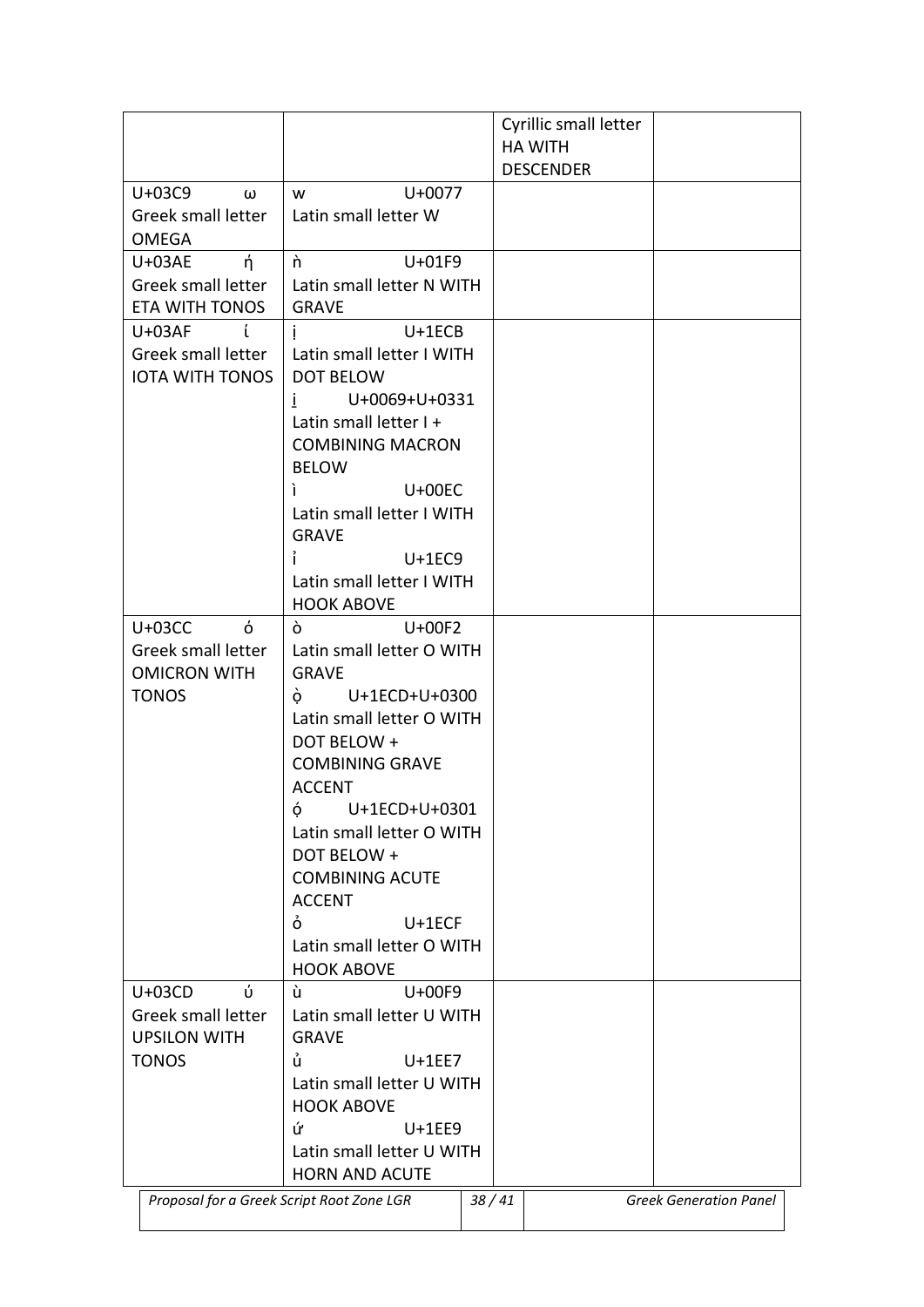|                      | ù<br>$U+1EEB$              |  |
|----------------------|----------------------------|--|
|                      | Latin small letter U WITH  |  |
|                      | <b>HORN AND GRAVE</b>      |  |
| ώ<br>U+03CE          | Ŵ<br>$U+1E83$              |  |
| Greek small letter   | Latin small letter W       |  |
| <b>OMEGA WITH</b>    | <b>WITH ACUTE</b>          |  |
| <b>TONOS</b>         | U+1E87<br>Ŵ                |  |
|                      | Latin small letter W       |  |
|                      | <b>WITH DOT ABOVE</b>      |  |
| Ü<br>$U+03CB$        | ű<br>$U + 0171$            |  |
| Greek small letter   | Latin small letter U WITH  |  |
| <b>UPSILON WITH</b>  | <b>DOUBLE ACCUTE</b>       |  |
| <b>DIALYTIKA</b>     |                            |  |
| ΰ<br>U+03B0          | ù<br>U+01D8                |  |
| Greek small letter   | Latin small letter U WITH  |  |
| <b>UPSILON WITH</b>  | <b>DIAERESIS AND GRAVE</b> |  |
| <b>DIALYTIKA AND</b> |                            |  |
| <b>TONOS</b>         |                            |  |

## <span id="page-38-0"></span>A.2 Uppercase Similarity Table

| <b>Uppercase Similarity Table</b> |                               |                                |  |  |  |
|-----------------------------------|-------------------------------|--------------------------------|--|--|--|
| <b>Greek Letter</b>               | <b>Latin Letter</b>           | <b>Cyrillic Letter</b>         |  |  |  |
| $U + 0391$<br>A                   | $U + 0041$<br>A               | $U + 0410$<br>A                |  |  |  |
| <b>GREEK CAPITAL LETTER</b>       | LATIN CAPITAL LETTER A        | <b>CYRILLIC CAPITAL LETTER</b> |  |  |  |
| <b>ALPHA</b>                      |                               | A                              |  |  |  |
| $U + 0392$<br><sub>R</sub>        | B<br>$U + 0042$               | B<br>$U + 0412$                |  |  |  |
| <b>GREEK CAPITAL LETTER</b>       | LATIN CAPITAL LETTER B        | <b>CYRILLIC CAPITAL LETTER</b> |  |  |  |
| <b>BETA</b>                       |                               | <b>VE</b>                      |  |  |  |
| Г<br>$U + 0393$                   |                               | $U + 0413$<br>Г                |  |  |  |
| <b>GREEK CAPITAL LETTER</b>       |                               | <b>CYRILLIC CAPITAL LETTER</b> |  |  |  |
| <b>GAMMA</b>                      |                               | <b>GHE</b>                     |  |  |  |
| $U + 0394$<br>Λ                   |                               |                                |  |  |  |
| <b>GREEK CAPITAL LETTER</b>       |                               |                                |  |  |  |
| <b>DELTA</b>                      |                               |                                |  |  |  |
| $U + 0395$<br>F                   | F<br>$U + 0045$               | F<br>$U + 0415$                |  |  |  |
| <b>GREEK CAPITAL LETTER</b>       | <b>LATIN CAPITAL LETTER E</b> | <b>CYRILLIC CAPITAL LETTER</b> |  |  |  |
| <b>EPSILON</b>                    |                               | IE                             |  |  |  |
| U+0396<br>$\overline{7}$          | $\overline{7}$<br>U+005A      |                                |  |  |  |
| <b>GREEK CAPITAL LETTER</b>       | <b>LATIN CAPITAL LETTER Z</b> |                                |  |  |  |
| <b>ZETA</b>                       |                               |                                |  |  |  |
| $U + 0397$<br>н                   | н<br>$U + 0048$               | н<br>$U+041D$                  |  |  |  |
| <b>GREEK CAPITAL LETTER</b>       | LATIN CAPITAL LETTER H        | <b>CYRILLIC CAPITAL LETTER</b> |  |  |  |
| <b>ETA</b>                        |                               | EN                             |  |  |  |
| $U + 0398$<br>Θ                   |                               |                                |  |  |  |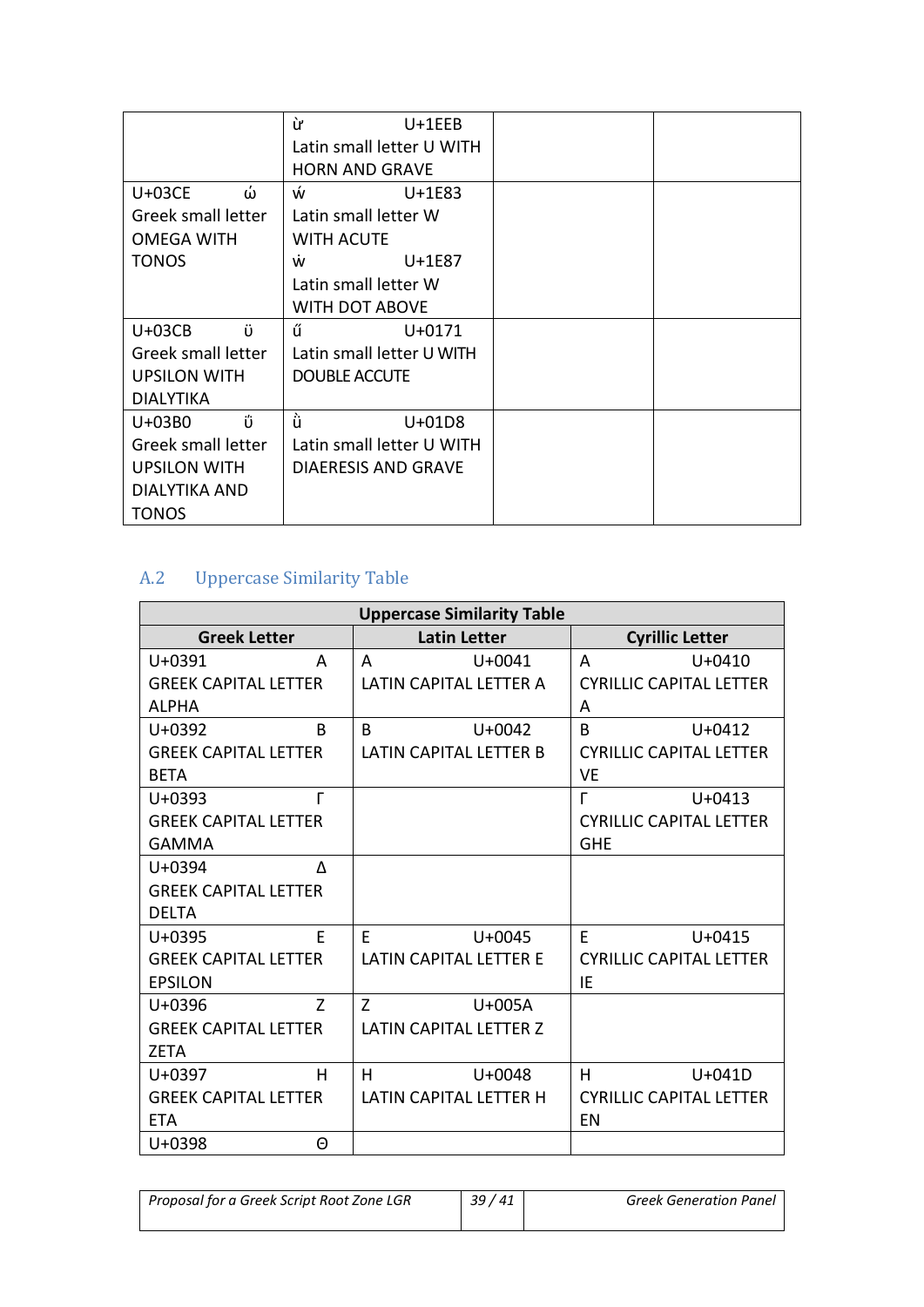| <b>GREEK CAPITAL LETTER</b>    |                               |                                |
|--------------------------------|-------------------------------|--------------------------------|
| <b>THETA</b>                   |                               |                                |
| $U + 0399$<br>ı                | $U + 0049$<br>$\mathbf{I}$    |                                |
| <b>GREEK CAPITAL LETTER</b>    | <b>LATIN CAPITAL LETTER I</b> |                                |
| <b>IOTA</b>                    |                               |                                |
| U+039A<br>К                    | $U+OO4B$<br>K.                | K<br>U+041A                    |
| <b>GREEK CAPITAL LETTER</b>    | <b>LATIN CAPITAL LETTER K</b> | <b>CYRILLIC CAPITAL LETTER</b> |
| <b>KAPPA</b>                   |                               | KA                             |
| $U+0.39B$<br>Λ                 |                               |                                |
| <b>GREEK CAPITAL LETTER</b>    |                               |                                |
| LAMDA                          |                               |                                |
| U+039C<br>M                    | М<br>U+004D                   | $U+041C$<br>M                  |
| <b>GREEK CAPITAL LETTER</b>    | LATIN CAPITAL LETTER M        | <b>CYRILLIC CAPITAL LETTER</b> |
| MU.                            |                               | EM                             |
| N<br>U+039D                    | N<br>$U+004E$                 |                                |
| <b>GREEK CAPITAL LETTER</b>    | <b>LATIN CAPITAL LETTER N</b> |                                |
| <b>NU</b>                      |                               |                                |
| U+039E<br>Ξ                    |                               |                                |
| <b>GREEK CAPITAL LETTER XI</b> |                               |                                |
| U+039F<br>O                    | $U+004F$<br>O                 | $U+041E$<br>O                  |
| <b>GREEK CAPITAL LETTER</b>    | LATIN CAPITAL LETTER O        | <b>CYRILLIC CAPITAL LETTER</b> |
| <b>OMICRON</b>                 |                               | 0                              |
| U+03A0<br>n.                   |                               | $U+041F$<br>$\mathsf{\Pi}$     |
| <b>GREEK CAPITAL LETTER PI</b> |                               | <b>CYRILLIC CAPITAL LETTER</b> |
|                                |                               | PE                             |
| U+03A1<br>P                    | $U + 0050$<br>P               | $U + 0420$<br>P                |
| <b>GREEK CAPITAL LETTER</b>    | <b>LATIN CAPITAL LETTER P</b> | <b>CYRILLIC CAPITAL LETTER</b> |
| <b>RHO</b>                     |                               | ER                             |
| $U+03A3$<br>Σ                  |                               |                                |
| <b>GREEK CAPITAL LETTER</b>    |                               |                                |
| <b>SIGMA</b>                   |                               |                                |
| U+03A4<br>т                    | $U + 0054$<br>T.              | $U + 0422$<br>T.               |
| <b>GREEK CAPITAL LETTER</b>    | LATIN CAPITAL LETTER T        | <b>CYRILLIC CAPITAL LETTER</b> |
| <b>TAU</b>                     |                               | TE                             |
| Y<br>$U+03A5$                  | Y<br>$U + 0059$               |                                |
| <b>GREEK CAPITAL LETTER</b>    | <b>LATIN CAPITAL LETTER Y</b> |                                |
| <b>UPSILON</b>                 |                               |                                |
| Ф<br>U+03A6                    |                               | $U + 0424$<br>Ф                |
| <b>GREEK CAPITAL LETTER</b>    |                               | <b>CYRILLIC CAPITAL LETTER</b> |
| PHI                            |                               | EF                             |
| U+03A7<br>X                    | $U + 0058$<br>X.              | $U + 0425$<br>X.               |
| <b>GREEK CAPITAL LETTER</b>    | LATIN CAPITAL LETTER X        | <b>CYRILLIC CAPITAL LETTER</b> |
| <b>CHI</b>                     |                               | HA                             |
| U+03A8<br>Ψ                    |                               |                                |
| <b>GREEK CAPITAL LETTER</b>    |                               |                                |
| PSI                            |                               |                                |